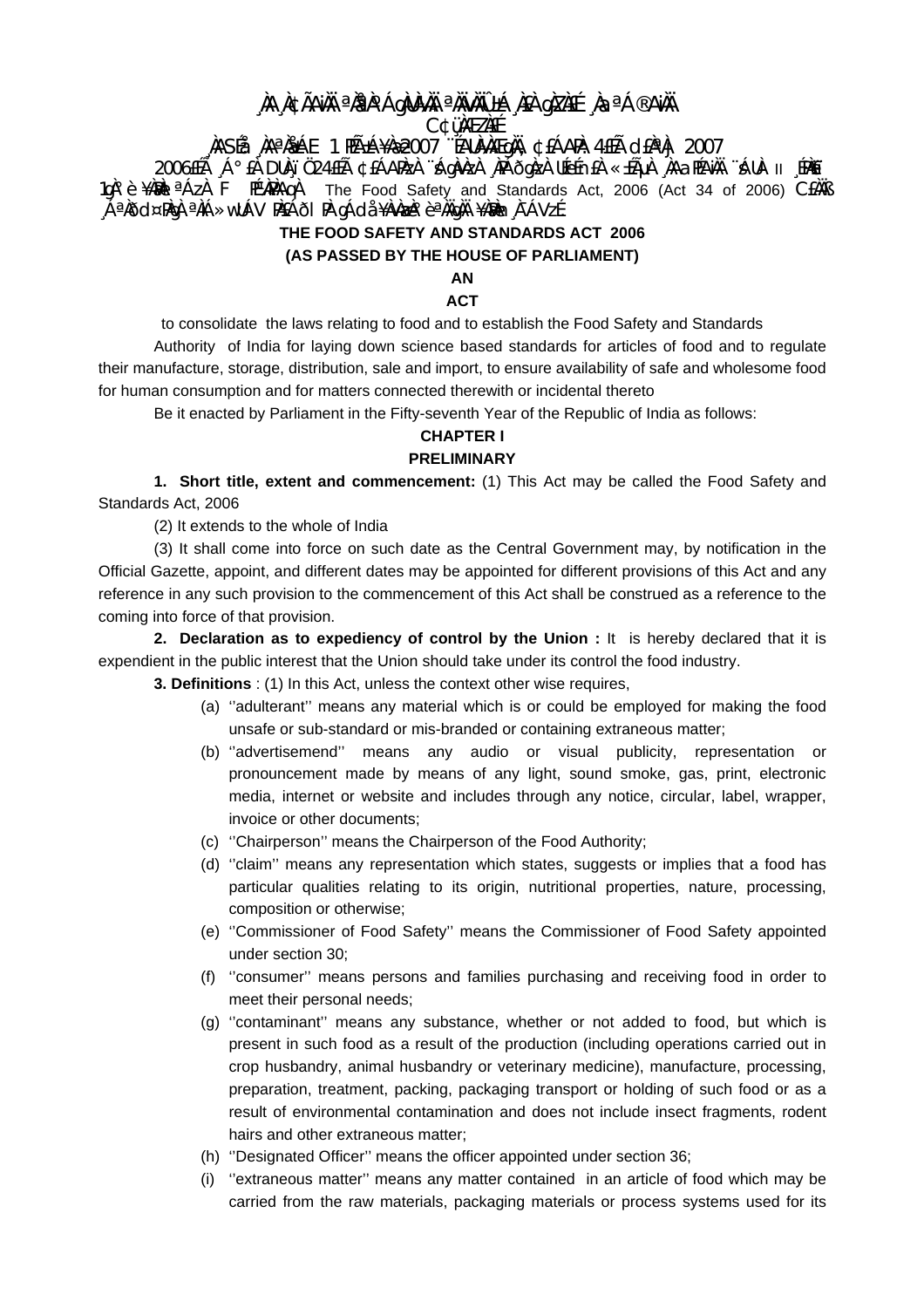manufacture or which is added to it, but such matter does not render such article of food unsafe;

(f) ''food'' means any substance whether processed, partilly processed or unprocessed, which is intended for human consumption and includes primary food to the extent defined in clause (zx) genetically modified or engineered food or food containing such ingredients, infant food, packaged drinking water, alcoholic drink,chewing gum, and any substance, including water used into the food during its manufacture, preparation or treatment but does not include any animal feed, live animals unless they are prepared or processed for placing on the market for human consumption, plants prior to harvesting drugs and medicinal products, cosmetics, narcotic or psychotropic substances;

 Provided that the Central Government may declare, by notification in the Official Gazette, any other article as food for the purposes of this Act having regards to its use, nature, substance or quality;

 (k) ''food additive'' means any substance not normally consumed as a food by itself or used as a typical ingredient of the food, whether or not it has nutritive value the intentional additional of which to food for a trchnological (including organoleptic) purpose in the manufacture, processing, preparation, treatment, packing, packaging, transport or holding of such food results, or may be reasonably expected to result (directly or indirectly), in it or its by-becoming a component of or otherwise affecting the characteristics of such food but does not include ''contaminants'' or substances added to food maintaining or improving nutritional qualities;

(i) ''food Analyst '' means as analyst appointed under section 45;

 (m) '' Food Authority'' means the Food Safety and Standards Authority of India established under section 4'

 (n) ''food business'' means any undertaking, whether for profit or not and whether public or private, carrying out any of the activities related to any stage of manufacture, processing, packaging, storage, transportation, distribution of food, import and includes food services, catering services, sale of food or food ingredients;

 (o) ''food business operater'' in relation to food business means a person by whom the business in carried on or owned and is responsible for ensuring the compliance of this Act, reles and regulation made thereunder;

 (p) ''food laboratory'' means any food laboratory or institute established by the Central or a State Government or any other agency and accredited by National Accreditation Board for Testing and Calibration Laboratories or an equivalent accreditation agency and recognized by the Food Authority under section 43;

 (q) ''food safety'' means assurance that food is acceptable for human consumption according to its intended use;

 (r) ''food Safety audit'' means a systematic and functionally independent examination of food safety measures adopted by manufacturing units to determine whether such measures and related results meet with objectives of food safety and the claimes made in that behalf;

 (s) ''Food Safety Management System'' means the adoption of Good Manufacturing Practicess, good Hygienic Practices Hazard Analysis and Critical Control Point and such other practices as may be specified by regulation, for the food business;

(t) ''Food Safety Officer'' means an officer appointed under section 37;

 (u) ''hazard'' means a biological, chemical or physical agent in, or condition of food with the potential to cause an adverse health effect;

(v) ''import' means bringing into India any article of food by land, sea or air;

(w) ''improvement notice'' means a notice issued under section 32 of this Act;

 (x) ''infant food'' and ''infant milk substitute'' shall have the meanings assigned to them in clauses (f) and (g) of sub-section (1) of section 2 of the Infant Milk ubstitutes, Feeding Bottles and Infant Foods (Regulation of Production, Supply and Distribution) Act, 1992, (41 of 1992) respectively;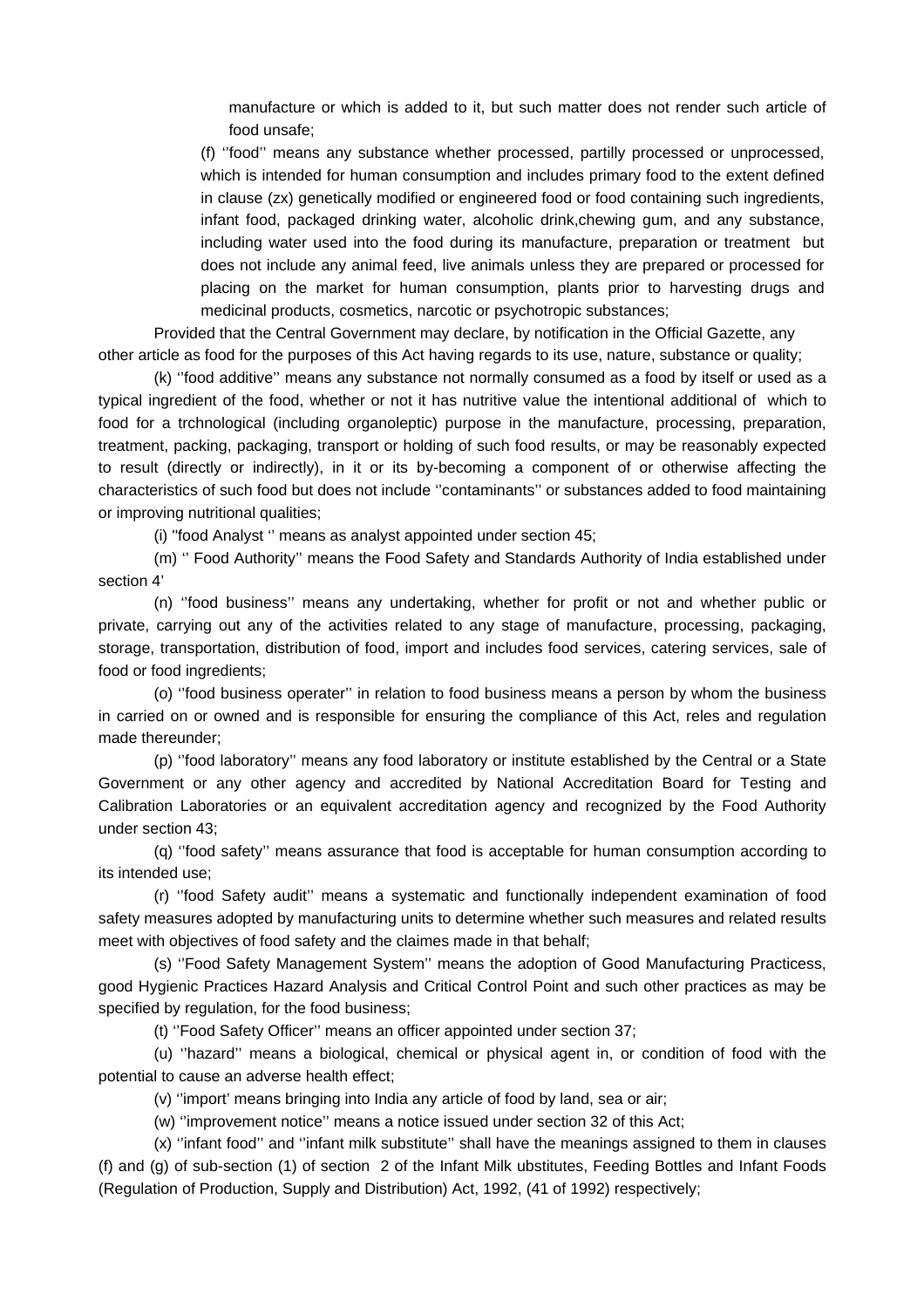(y)''ingredient '' means any substance, including a food additive used in the manufacture or preparation of food and present in the final product, possibly in a modified form;

 (z) ''label'' means any tag, brand, mark, pictorial or other descriptive matter, written, printed, stencilled, marked, embossed, graphic, perforated, stamped or impressed on or attached to container, cover, lid or crown of any food package and includes a product insert;

(za) ''licence'' means a licence granted under section 31;

 (zb) ''local area'' means any area, whether urban or rural, notified by the Commissioner of Food Safety, to be a local area for the purposes of this Act;

 (zc) ''meanufacture'' means a process or adoption or any treatment for conversion of ingredients into an article of food, which includes any sub-process, incidental or ancillary to the manufacture of an article of food;

 (zd) '' manufacture'' means a person engaged in the business of manufacturing any article of food for sale and includes any person who obtains such article from another person and packs and labels it for sale or only labels it for such purposes;

(ze) ''Member'' means Member of the Food Authority and includes the Chairperson;

(zf) ''misbranded food'' means an article of food-

(A) if it purported, or is represented to be, or is being-

(i) offered or promoted for sale with false, misleading or deceptive claims either;

- (a) upon the label of the package or
- (b) through advertisement, or

(ii) sold by a name which belongs to another article of food ;or

(iii) offered or promoted for sale under the name of a fictitious individual or company as the manufacturer or producer of the article as borne on the package or containing the article or the lable on such package or

(B) if the article is sold in packages which have been sealed or prepared by or at the instance of the manufacturer or producer bearing his name and address but-

(i) the article is an imitation, or is a substitute for, or resembles in a manner likely to deceive, another article of food under the name of which it is sold, and is not plainly and conspicuously labelled so as to indicate its true character; or

(ii) the package containing the article or the label on the package bears any statement, design or device regarding the ingredients or the substances contained therein, which is false or misleading in any material particular, or if the package is otherwise deceptive with respect to its contents'; or

(iii) the article is offered for sale as the product of any place or country which is false ;or

(C) if the article contained in the package

(i) contains any artificial flavouring , colouring or chemical preservative and the package is without a declaratory label stating that fact or is not labelled in accordance with the requirements of this Act or regulations made thereunder or is in contravention thereof ; or

 (ii) is offered for sale for special dietary uses, unless its label bears such information as may be specified by regulation, concerning its vitamins, minerals or other dietary properties in order sufficiently to inform its purchaser as to its value for such use; or

(iii) is not conspicuously or correctly stated on the outside thereof within the limits of variability laid down under this Act.

(zg) ''notification'' means a notification published in the Official Gazette;

 (zh) ''package'' means a pre-packed box, bottle, casket, tin, barrel, case pouch, receptacle, sack, bag, wrapper or such other things in which an article of food is packed;

 (zi) ''premises'' include any shop, stall, hotel restaurant, airline services and food canteens, place or vehicle or vessel where any article of food is sold or manufactured or stored for sale;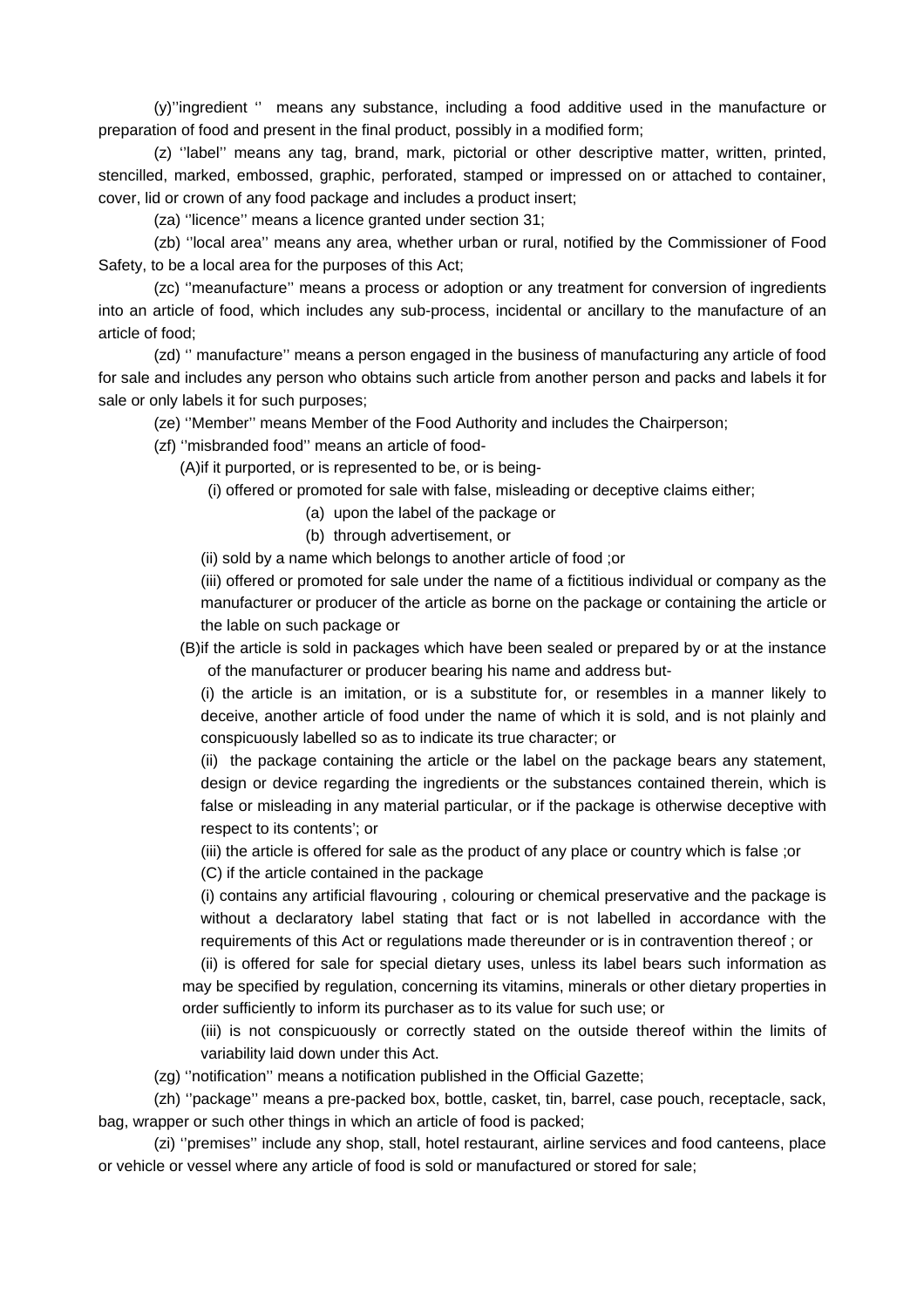(zj) ''prescribed'' means prescribed by rules made by the Central Government or the State Government, as the case may be under this Act;

 (zk) ''primary food'' means an article of food, being a produce of agriculture or horticulture or animal husbandry and dairying or aquaculture in its natural form resulting from the growing, raising cultivation, picking, harvesting, collection or catching in the hands of a person other than a farmer or fisherman;

(zl) ''prohibition order'' means an order issued under section 33 of this Act;

 (zm) '' risk'' in relation to any article of food, means the probability of an adverse effect on health of consumers of such food and the severity of that effect consequential to a food hazard;

 (zn) ''risk analysis;;, in relation to any article of food, means a process consisting of three components i.e., risk assessment, risk management and risk communication;

 (zo) ''risk assessment'' means a scientifically based process consisting of the following steps; (i) hazard identification (ii) hazard characterisation, (iii) exposure assessment and (iv) risk characterization;

 (zp) ''risk communication'' means the interactive exchang of information and opinions throughout the risk analysis process concerning risks, risk-related factors and risk perceptions, among risk assessors, risk managers, consumers, industry, the academic community and other interested parties, including the explanation of risk assessment findings and the basis of risk management decisions;

 (zq) ''risk management'' means the process, distinct from risk assessment, of evaluating policy alternatives, in consulatation with all interested parties considering risk assessment and other factors relevant for the protection of health of consumers and for the promotion of fair trade practices and if needed, selecting appropriate prevention and control options;

 (zr) ''sale'' with its grammatical variations and cognate expressions, means the sale of any article of food, whether for cash or on credit or by way of exchange and whether by wholesale or retail, for human consumption or use, or for analysis, and includes an agreement for sale, an offer for sale, the exposting for sale or having in possession for sale of any such article, and includes also an attempt to sell any such article;

 (zs) '' sample'' means a sample of any article of food taken under the provisions of this Act or any rules and regulations made thereunder;

(zt) ''specified by regulations'' means specified by regulations made by the Food Authority;

 (zu) ''standard'', in relation to any article of food, means the standards notified by the Food Authority;

 (zv) ''state Government'' in relation to a Union territory means the Administrator of that Union territory appointed by the President under article 239 of the Constitution;

 (zw) ''substance'' includes any natural or artificial substance or other matter, whether it is in a solid or in liquid form or in the form of gas or vapour;

 (zx) ''sub-standard'' an article of food shall be deemed to be sub-standard if it does not meet the specified standards but not so as to render the article of food unsafe;

(zy) ''Tribunal'' means the Food Safety Appellate Tribunal established under sectiopn 70;

 (zz) ''unsafe food'' means an article of food whoise nature substance or quality is so affected as to render it injurious to health;

> (i) by the article itself, or its package thereof which is composed, whether wholly or in part, of poisonous or deleterious substances; or

> (ii) by the article sonsisting wholly or in part, of any filthy, putrid, rotten, decomposed or diseased animal substance or vegetable substance; or

> (iii) by virtue of its unhygienic processing or the presence in that article of any harmful substance or

(iv) by the substitution of any inferior or cheaper substance whether wholly or in part; or

(v) by addition of a substance directly or as an ingredient which is not permitted; or

(vi) by the abstraction, wholly or in part, of any of its constituents; or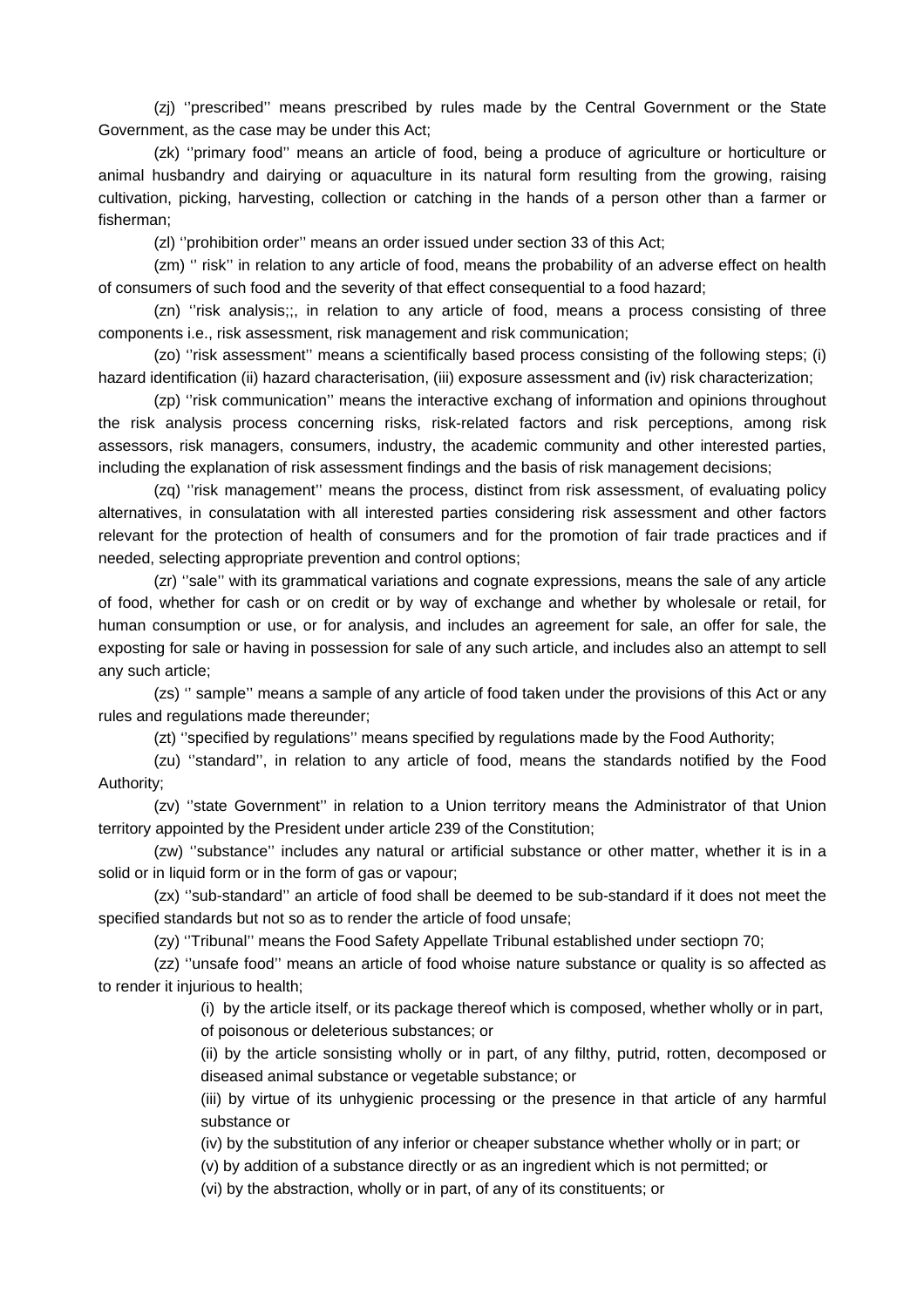(vii) by the article being so coloured, flavoured or coated, powdered or polished, as to damage or conceal the article or to make iot appear better or of greater value than it really is; or

(viii) by the presence of any colouring matter or preservatives other than that specified in respect thereof; or

(ix) by the article having been infected or infested with worms, weevils or insects; or

(x) by virue of its being prepared, packed or kept under insanitary consitions; or

(xi) by virtue of its being mis-branded or sub-standard or food containing extraneous matter; or

(xii) by virtue of containing pesticides and other contaminants in excess of quantities specified by regulations

 (2) Any reference in this Act to law which is not in force in the State of Jammu and Kashmir shall, in relation to that State be construed as a reference to the corresponding Law if any, in force in that State.

#### **CHAPTER II**

# **FOOD SAFETY AND STANDARDS AUTHORITY OF INDIA**

 **4. Establishment of Food Safety and Standads Authority of India :** (1) The Central Government shall by notification, establish a body to be known as the Food Safety and Standards Authority of India to exercise the powers conferred on, and to perform the functions assigned to, it under this Act.

 (2) The Food Authority shall be a body corporate by the name aforesaid, having perpetual succession and a common seal with power to acquire, hold and dispose of property both movable and immovable, and to contract and shall, by the said name, sue or be sued.

(3) The head office of the Food Authority shall be at Delhi.

(4) The Food Authority may establish its offices at any other place in India.

**5. Composition of Food Authority and qualifications for appointment of its Chairperson and other Members :** (1) The Food Authority shall consist of a Chairperson and the following twenty-two members out of which one-third shall be women, namely:

> (a) seven Members, not below the rank of a Joint Secretary to the Government of India, to be appointed by the Central Government, to respectively represent the Ministries or Departments of the Cnetral Government dealing with

- (i) Agticulture,
- (ii) Commerce,
- (iii) Consumer Affairs,
- (iv) Food Processing,
- (v) Health
- (vi) Legislative Affairs

(vii) Small Scale Industries,

who shall be Members ex officio;

- (b) two representatives from food industry of which one shall be from small scale industries;
- (c) two representatives from consumer organizations;
- (d) three eminent food technologists or scientists;
- (e) five members to be appointed by rotation every three years, one each in seriatim from the Zones as specified in the First Schedule to represent the States and the Union territories;
- (f) two persons to represent farmers; organizations;
- (g) one person to represent retailers; organizations.

 (2) The Chairperson and other Members of the Food Authority shall be appointed in such a manner so as to secure the highest standards of competence, broad range of relevant expertise, and shall represent, the broadest possible geographic distribution within the country.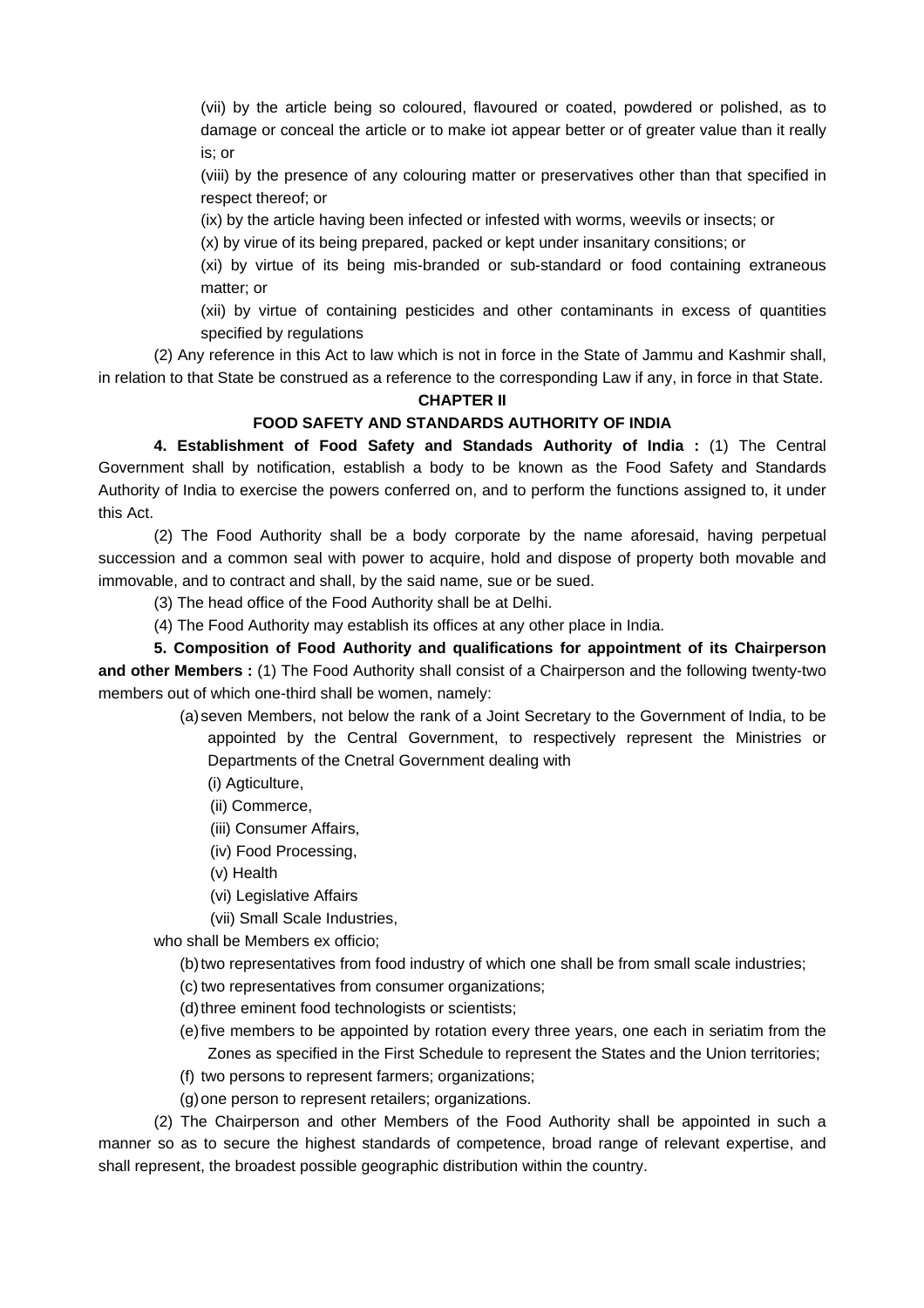(3) The Chairperson shall be appointed by the Cenetral Government from amongst the persons of eminence in the field of food science or from amongst the persons from the administration who have been associated with the subject and is either holding or has held the position of not below the rank of Secretary to the Government of India.

 (4) The Chairperson and the Members other than ex officio Members of the Food Authority shall be appointed by the Central Government on the recommendations of the Selection Committee.

 (5) The Chairperson or Members other then ex officio Members of the Food Authority shall not any other office.

**(6) Selection Committee for selection of Chairperson and Members of Food Authority:** (1) The Central Government shall, for the purpose of selection of the Chairperson and the Members other than ex officio Members of the Food Authority, constitute a Selection Committee consisting of

(a) Cabinet Secretary-Chairperson

- (b) Secretary-in-charge of the Ministry or the Department responsible for administration of this Act as the convener-Member,
- (c) Secretary-in-charge of the Ministries or the Departments of the Central Government dealing with Health, Legislative and Personnel-Members,
- (d) Chairman of the Public Enterprises Selection Board-Member,

(e) An eminent food techonologist to be nominated by the Central Government- Member

**Explanation:** For the purposes of clause (e), the Central government shall nominate a persons from amongst persons holding the post Director or the Head, by whatever name called, of any national research or technical institution.

 (2) The Central Government shall, within two months from the date of occurrence of any vacancy by reason of death, resignation or removal of the Chairperson or a Member of the Food Authority and three months before the superannuation or completion of the term of office of the Chairperson or any Member of that Authority, make a reference to the Selection Committee for filling up of the vacancy.

 (3) The Selection Committee shall finalise the selection of the Chairperson and Members of the Food Authority within two months from the date on which the reference is made to it.

 (4) The Selection Committee shall recommend a panel of two names for every vacancy referred to it.

 (5) Before recommending any person for appointment as a Chairperson or other Member of the Food Authority the Selection Committee shall stisfy itself that such person does not have any financial or other interest, which is likely to affect prejudicially his functions as a Member.

 (6) No appointment of the chairperson or other member of the food authority shall be invalid merely by reason of any vacany in the selection committee.

**(7) Term of office, salary allowances and other conditions of service of Chairperson and Members of Food Authority :** (1) The Chairperson and the Members other than ex officio Members shall hold office for a term of three years from the date on which they enter upon their offices, and shall be eligible for re-appointment for a further period of three years:

 Provided that no Chairperson or a member other than ex officio, Member shall hold office as such after he has attained

(a) in the case of the Chairperson, the age of sixty-five years, and

(b) in the case of a Member, the age of sixty-two years.

 (2) The salary and allowances payable to, and the other terms and conditions of service of the Chairperson and Members other than ex officio Members shall be such as may be prescribed by the central Government.

 (3) The Chairperson and every Member shall , before entering upon his office, make and subscribe to an oath of office and of secrecy in such from and in such manner and before such authority as may be prescribed by the Central Government.

(4) Notwithstanding anything contained in sub-section (1), the Chairperson or any Member may-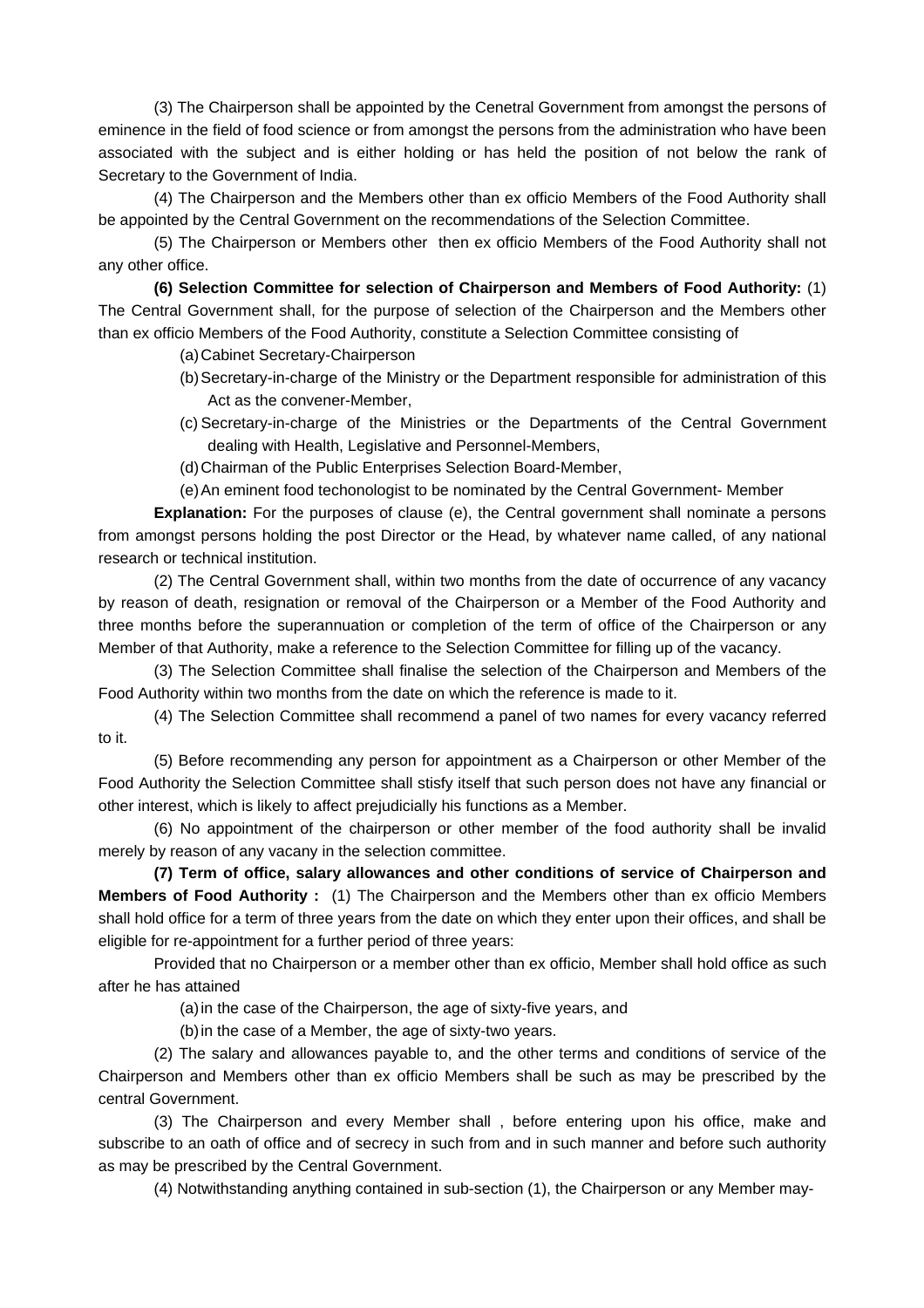- (a) relinquish his office by giving in writing to the Central Government a notice of not less than three months:or
- (b) be removed from his office in accordance with the provisions of section 8

 (5) The Chairperson or any Menber ceasing to hold office as such shall not represent any person before the Food Authority or any State Authority in any manner.

**8. Removal of Chairperson and Members of Food Authority :** (1) Notwithstanding anything contained in sub-section (1) of section 7, the Central Government may, by order, remove from office the Chairperson or any other Member, if the Chairperson or as the case may be, such other Member,

- (a) has been adjudged an insolvent; or
- (b) has been convicted of an offence which in the opinion of the Central Government, involves moral turpitude; or
- (c) has become physically or mentally incapable of acting as a Member; or
- (d) has acquired such financial or other interests as is likely to affect prejudicially his functions as a Member; or
- (e) has so abused his position as to render his continuance in office prejudicial to the public interest

 (2) No Member shall be removed under clauses (d) and (e) of sub-section (1) unless he has been given a reasonable opportunity of being heard in the matter.

**9. Officers and employees of Food Authority :** (1) There shall be a Chief Executive Officer of the Food Authority, not below the rank of Additional Secretary to the Government of India, who shall be the Member-Secretary of the Authority, to be appointed by the Central Government.

 (2) The Food Authority may with the approval of the Central Government, determine the number, nature and categories of other officers and employees required to the Food Authority in the discharge of its functions.

 (3) The salaries and allowances payable to, and other conditions of service of the Chief Executive Officer, Officers and other employees shall be such as may be specified by regulations by the Food Authority with the approval of the Central Government.

**10. Functions of the Chief Executive Officer:** (1) The Chief Executive Officer shall be the legal representative of the Food Authority and shall be responsible for-

(a) the day-to-day administration of the Food Authority;

 (b) drawing up of proposal for the Food Authority's work Programmes iin consultation with the Central Advisory Committee;

(c) implementing the work programmes and the decisions adopted by the Food Authority;

(d) ensuring the provision of appropriate scientific, technical and administrative support for the Scientific Committee and the Scientific Panel;

 (e) ensuring that the Food Authority carries out its tasks in accordance with the requirements of its users, in particular with regard to the adequacy of the services provided and the time taken;

 (f) the preparation of the statement of revenue and expenditure and the execution of the budget of the Food Authority; and

 (g) developing and maintaining contact with the Central Government, and for ensuring a regular dialogue with its relevant committees.

(2) Every year, the Chief Executive Officer shall submit to the Food Authority for approval-

(a) a general report covering all the activities of the Food Authority in the previous year; (b) programmes of work;

- (c) the annual accounts for the previous year; and
- (c) the budget for the coming year.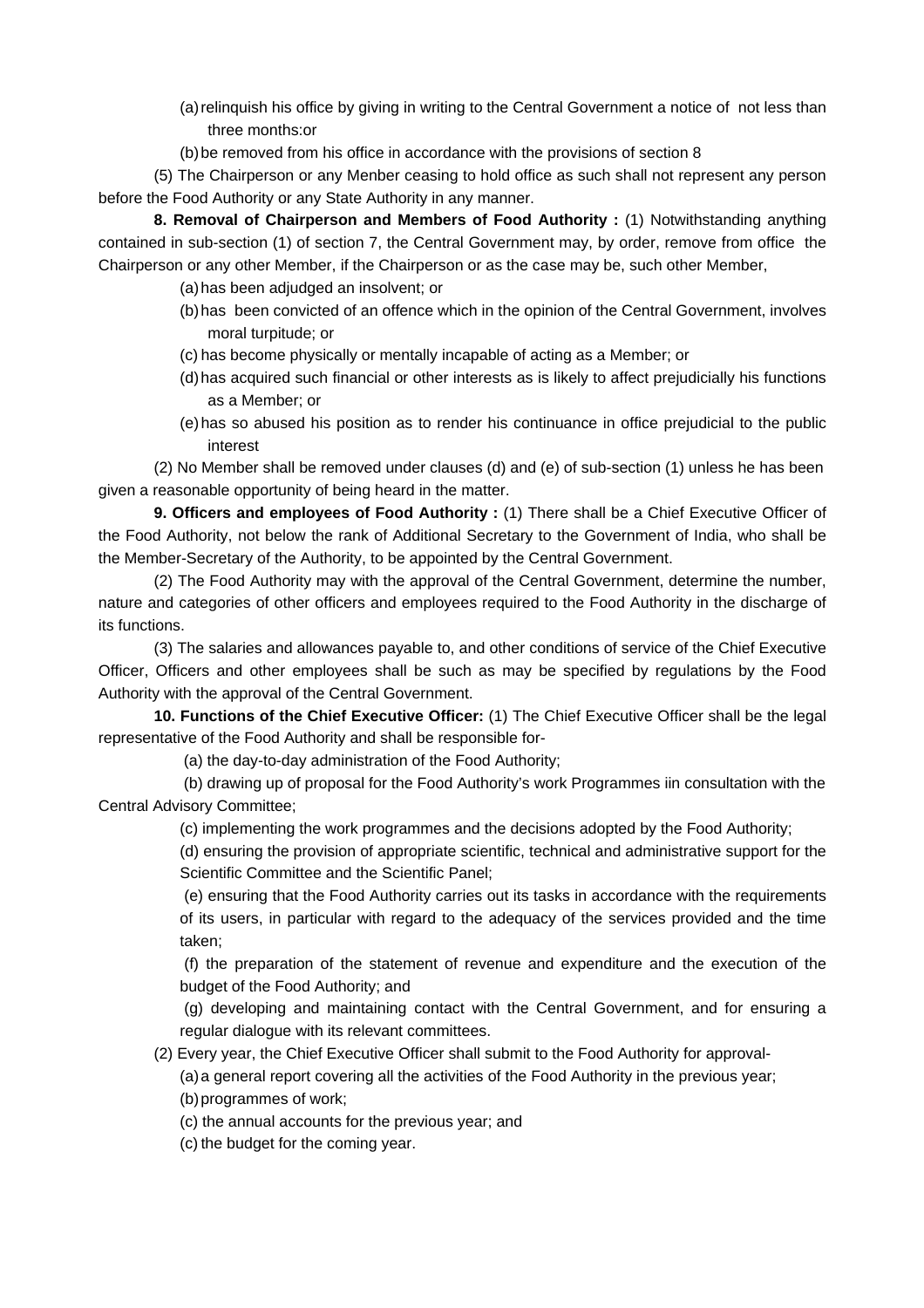(3) The Chief Executive Officer shall, following adoption by the Food Authority, forward the general report and the programmes to the Central Government and the State Governments and shall have them published.

 (4) The Chief Executive Officer shall approve all financial expenditure of the Food Authority and report on the Authority's activities to the Central Government.

 (5) The Chief Executive Officer shall exercise the powers of the Commissioner of Food Safety while dealing with matters relating to food safety of such articles.

 (6) The Chief Executive Officer shall have administrative control over the officers and other employees of the Food Authority.

**11. Central Advisory Committee:** (1) The Food Authority Shall, by notification, establish a committee to be Known as the Central Advisory Committee

 (2) The Central Advisory Committee shall consist of two members each to represent the interests of food industry, agriculture, Consumers relevant research bodies and food laboratories and all Commissioners of Food Safety, and the Chairperson of the Scientific Committee shall be ex officio member.

 (3) The representatives of the concerned Ministeres or Departments of the Central Government in Agriculture Animal Husbandry and Dairying Bio-technology Commerce and Industry, Consumer Affairs Environment and Forests, Food Processing Industries Health, Panchayati Raj, Small Scale Industries and Food and Public Distribution or Government institutes or organizations and government recognized farmers' organization shall be invitees to the deliberations of the Central Advisory Committee.

 (4) The Chief Executive Officer shall be ex officio Chairperson of the Central Advisory Committee.

 (5) The Central Advisory Committee shall follow such rules of procedure including its transaction of business as may be specified by regulations.

**12. Functions of Central Advisory Committee:** (1) The Central Advisory Committee shall ensure close co-operation between the Food Authority and the enforcement agencies and organizations operating in the field of food.

(2) The Central Advisory Committee shall advise the Food Authority on

 (a) the performance of its duties under this section and in particular in drawing up of proposal for the Food Authority's work programme,

(b)on the prioritization of work,

(c) identifying potential risks,

(d) pooling of knowledge, and

(d) such other functions as may be specified by regulations.

 (3) The Central Advisory Committee shall meet regularly at the invitation of the Chairperson of Central Advisory Committee or at the request of at least one-third of its members, and not less than three times a year.

**13. Scientific Panels :** (1) The Food Authority shall establish scientific panels, which shall consist of independent scientific experts.

 (2) The Scientific Panel shall invite the relevant industry and consumer representatives in its deliberations.

 (3) Without prejudice to the provisions of sub-section (1) the Food Authority may establish as many Scientific Panels as it considers necessary in addition to the Panels on:

(a) food additives, flavourings, processing aids materials in contact with food;

(b) pesticides and antibiotics residues;

(c) genetically modified organisms and food,

(d) functional foods, nutraceuticals, dietetic products and other similar products;

(e) biological hazards;

(f) contaminats in the food chain;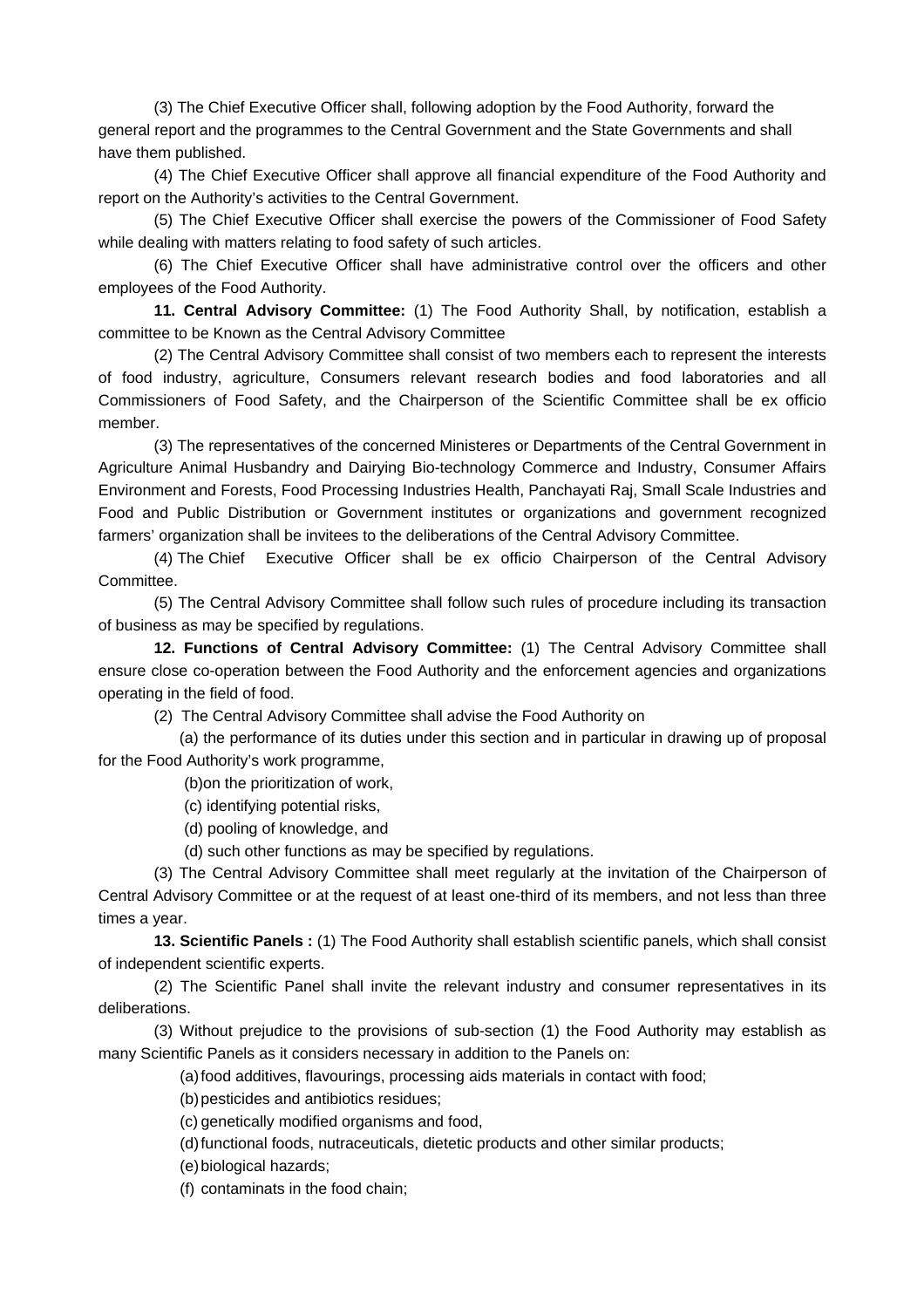(g) labelling; and

(h) method of sampling and analysis.

(4) The Food Authority may from time to time re-constitute the Scientific Panels by adding new members or by omitting the existing members or by changing the name of the panel as the case may be.

**14. Scientific Committee :** (1) The Food Authority shall constitute scientific committee which shall consist of the Chairpersons of the Scientific Panels and six independent scientific experts not belonging or affiliated to any of the Scientific Panels.

 (2) The Scientific Committee shall be responsible for providing the scientific opinions to the Food Authority, and shall have the powers. Where necessary, of organising public hearings.

 (3) The Scientific Committee shall be responsible for the general co-ordination necessary to ensure consistency of the Scientific opinion procedure and in particular with regard to the adoption of working procedures and harmonisation of working methods of the Scientic Panels.

 (4) The Scientific Committee shall provide opinions on multi-sectoral issues falling within the competence of more than one Scientific Panel, and on issues which do not fall within the competence of any of the Scientific Panels.

 (5) Wherever necessary, and particularly in the case of subject which do not fall within the competence of any of the Scientific Panel. The Scientific Committee shall set up working groups and in such cases, it shall draw on the expertise of those working groups when establishing scientific opinions.

**15. Procedure for Scientific Committee and Scientific Panel :** (1) The Members of the Scientific Committee, who are not members of the Scientific Panel and the members of the Scientific Panel shall be appointed by the Food Authority, for a period of three-years, which shall be renewable, for such period, and the vacancy notice shall be published in the relevant leading scientific publications and on the Food Authority's website for a call for expressions of interest.

 (2) The Scientific Committee and the Scientific Panel shall each choose a Chairperson from amongst their members.

 (3) The Scientific Committee and the Scientific Panel shall act by a majority of their members and the views of the members shall be recorded.

 (4) The procedure for the operation and co-operation of the Scientific Committee and the Scientific Panel shall be specified by regulations.

(5) These procedures shall relate in particular to-

- (a) the number of times that a member can serve consecutively on a Scientific Committee of Scientific Panel;
- (b) the number of members in each Scientific Panel;
- (c) the procedure for re-imbursing the expenses of members of the Scientific Committee and the Scientific Panel;
- (d) the manner in which tasks and requests for scientific opinions are assigned to the Scientific Committee and the Scientific Panel;
- (e) the creation and ogranisation of the working groups of the Scientific Committee and the Scientific Panel, and the Possibility of external expers being included in those working groups;
- (f) the possibility of observers being invited to meetings of the Scientific Committee and the Scientific Panel;
- (g) the possibility of organizing public hearings; and
- (h) quorum of the meeting, meeting notice agenda of the meeting and such other matters.

**16. Duties and functions of Food Authority :** (1) It shall be the duty of the Food Authority to regulate and monitor the manufacture, processing distribution, sale and import of food so as to ensure safe and wholesome food.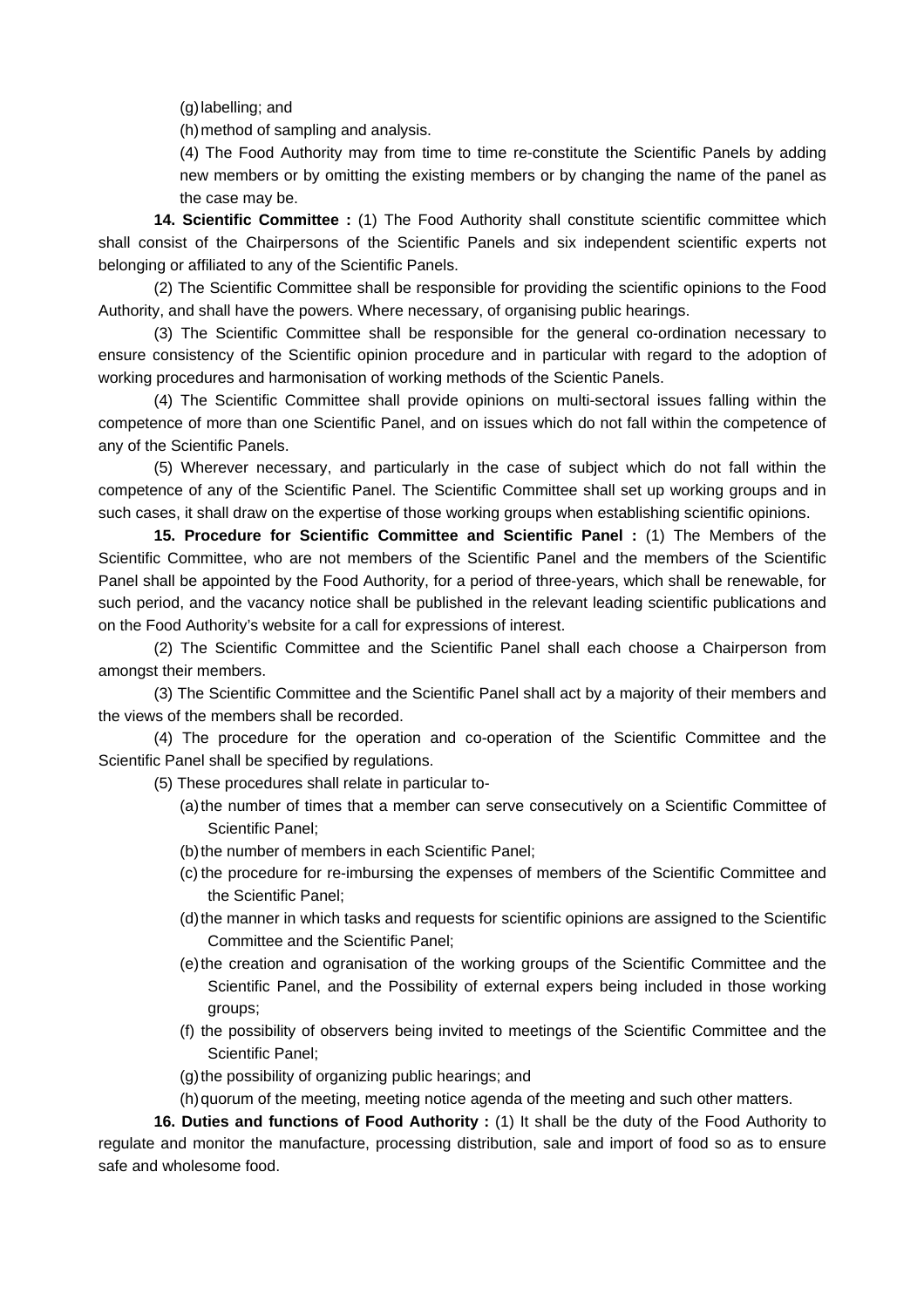(2) Without prejudice to the provisions of sub-section (1), the Food Authority may by regulations specify-

 (a) the standards and guidelines in relation to articles of food and specifying an appropriate system for enforcing various standards notified under this Act;

 (b) the limits for use of food additives, crop contaminants, pesticide residues, residues of veterinary drugs, heavy metals, processing aids, myco-toxins, antibiotics and pharmacological active substances and irradiation of food;

 (c)the mechanisms and guidelines for accreditation of certification bodies engaged in certification of food safety management systems for food businesses;

 (d) the procedure and the enforcement of quality control in relation to any article of food imported into India;

 (e) the procedure and guidelines for accreditation of laboratories and notification of the accredited laboratories;

(f) the method of sampling, analysis and exchange of information among enforcement authorities;

(g) conduct survey of enforcement and administration of this Act in the country;

 (h) food labelling standards including claims on health, nutrition, special dietary uses and food category systems for foods; and

 (i) the manner in which and the procedure subject to which risk analysis, risk assessment, risk communication and risk management shall be undertaken.

(3) The Food Authority shall also-

(a) provide scientific advice and technical support to the Central Government and the State

Governments in matters of framing the policy and rules in areas which have a direct or indirect bearing on food safety and nutrition;

 (b) search, collect collate analyse and summarise relevant scientific and technical data particularly relating to

(i) food consumption and the exposure of individuals to risks related to the consumption of food;

(ii) incidence and prevalence of biological risk;

(iii) contaminats in food;

(iv) residues of various contaminants;

(v) identification of emerging risks; and

(vi) introduction of repid alert system;

 (c) promote co-ordinate and issue guidelines for the development of risk assessment methodologies and monitor and conduct and forward messages oj the helth and nutritional risks of food to the Central Government, State Governments and Commissioners of Food Safety;

 (d) provide scientific and technical advice and assistance to the Cnetral Government and the State Government in implementation of crisis management procedures with regard to food safety and to draw up a general plan for crisis management and work in close co-operation with the crisis unit set up by the Central Government in this regard;

 (e) establish a system of network of organizations with the aim to facilitate a scientific cooperation frame work by the Co-ordination of activities the exchange of information the development and implementation of joint projects, the exchange of expertise and best practices in the fields within the Food Authoritys responsibility;

(f) provide scientific and technical assistance to the Central Government and the State Governments for improving co-operation with international organizations;

(g) take all such steps to ensure that the public ,consumers, interested parties and all levels of panchayats receive rapid reliable, objective and comprehensive information through appropriate methods and means;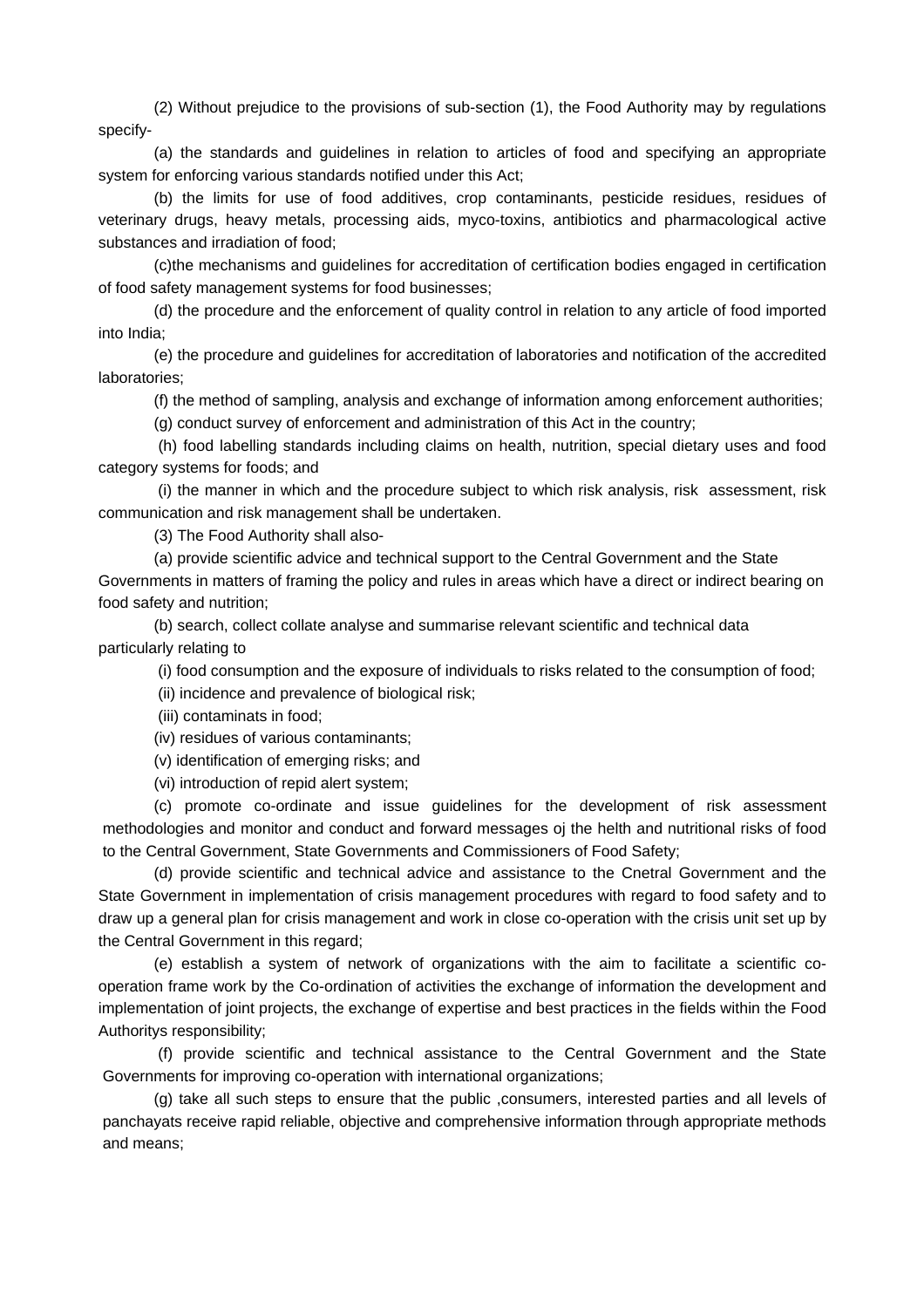(h) provide, whether within or outside their area, traning programmes in food safety and standards for persons who are or intend to become involved in food businesses, whether as food business operators or employees or otherwise;

 (i) undertake any other task assigned to it by the Central Government to carry out the objects of this Act;

 (j) contribute to the development of international technical standards for food sanitary and phytosanitary standards;

(k) contribute, where relevant and approprite., to the development of agreement on recognition of the equivalence of sspecific food related measures;

 (l) promote co-ordination of work on food standards undertaken by international governmental and non-governmental organisations

 (m) promote consistency between international technical standards and domestic food standards while ensuring that the level of protection adopted in the country is not reduced; and

(n) promote general awareness as to food safety and food standards

(4) The Food Authority shall make it public without undue delay

- (a) the opinions of the Scientific Committee and the Scientific Panel immediately after adoption;
- (b) the annual declarations of interest made by members of the Food Authority the Chief Executive Officer, members of the Advisory Committee and members of the Scientific Committee and Scientific Panel, as well as the declarations of interest if any made in relation to items on the agendas of meetings;
- (c) the results of its scientific studies; and
- (d) the annual report of its activities.

 (5) The Food Authority may, from time to time give such directions, on matters relating to food safety and standards, to the Commissioner of food Safety, who shall be bound by such directions while exercising his powers under this Act;

 (6) The Food Authority shall not disclose or cause to be disclosed to third parties confidential information that it receives for which confidential treatment has been requested and has been acceded, except for information which must be made public if circumstances so require in order to protect public health

**17. Proceedings of Food Authority : (**1) The Food Authority shall meet at the head office or any of its officers at such time as the Chairperson may direct and shall observe such rules of procedure in regard to the transaction of business at its meetings (including the quorum at its meetings) as may be specified by regulations.

 (2) If the Chairperson is unable to attend a meeting of the Food Authority, any other Member nominated by the Chairperson in this behalf and, in the absence of such nomination or where there is no Chairperson, any Member chosen by the Members present from amogst themselves shall preside at the meeting.

 (3) All question which come up before any meeting of the Food Authority shall be decided by a majority of votes of the Members present and voting and in the event of an equality of votes the Chairperson or the person presiding over the meeting shall have the right exercise a second or casting vote.

 (4) All orders and decisions of the Food Authority shall be authenticated by the Chief Executive Officer.

 (5) The Chief Executive Officer shall take part in the meetings of the Food Authority but without a right to vote.

 (6) The Food Authority may invite the Chairperson of the Scientific Committee to attend its meetings but without a right to vote.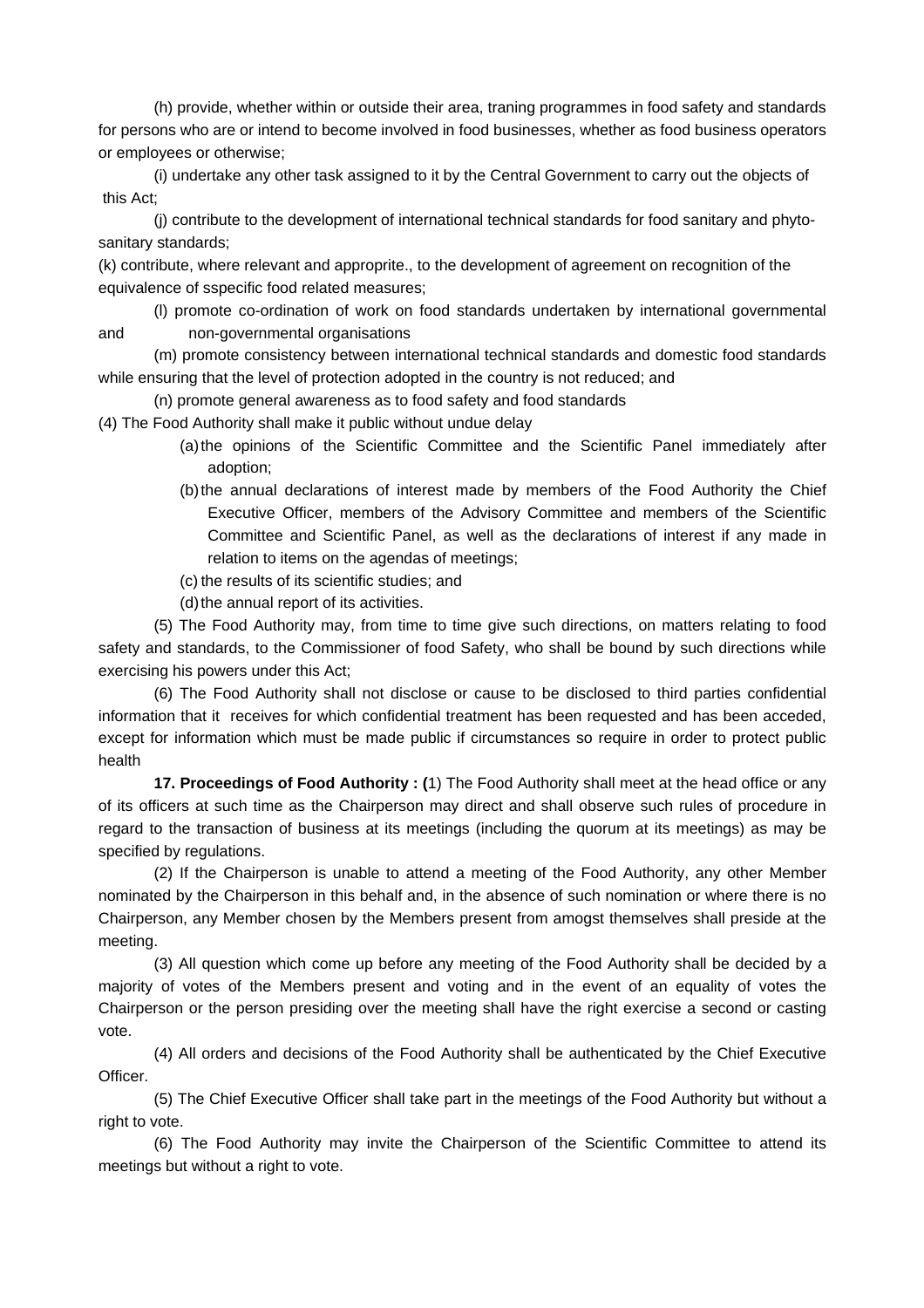(7) No act or proceedings of the Food Authority shall be questioned or invalidated merely on the ground of existence of any vacancy or defect in the constitution of the Food Authority.

#### **CHAPTER III**

### **GENERAL PRINCIPLES OF FOOD SAFETY**

 **18. General principles to be followed in administration of Act :** The Central Government the state Governments, the Food Authority and other agencies, as the case may be, while implementing the provisions of this Act shall be guided by the following principals, namely:

 (1) (a) endeavour to achieve an appropriate level of protection of human life and health and the protection of consumers interests, including fair practices in all kinds of food trade with referece to food safety standards and practices;

(b) carry out risk management which shall include taking into account the results of risk assessment, and other factors which in the opinion of the Food Authority are relevant to the matter under consideration and where the conditions are relevant, in order to achieve the general objectives of regulations;

 (c) where in any specific circumstances, on the basis of assessment of available information, the possibility of harmful effects on health is identified but scientific uncertainty persists, provisional risk management measures necessary to ensure appropriate level of health protection may be adopted, pending further scientific information for a more comprehensive risk assessment;

(d) the measures adopted on the basis of clause (c) shall ne proportionate and no more restrictive of trade than is required to achieve appropriate level of health protection, regard being had to technical and economic feasibility and other factors regarded as reasonable and proper in the matter under consideration;

 (e) the measures adopted shall be reviewed within a reasonable period of time depending on the nature of the risk to life or health being identified and the type of scientific information needed to clarify the scientific uncertainty and to conduct a more comprehensive risk assessment;

 (f) in cases where there are reasonable grounds to suspect that a food may present a risk human health, then depending on the nature, seriouness and extent of that risk, the Food Authority and the Commissioner of Food Safety shall take appropriate steps to inform the general public of the nature of the risk to health, identifying to the fullest extent possible the food or type of food the risk that it may present, and the measures which are taken or about to be taken to prevent, reduce or eliminate that risk; and

 (g) where any food which fails to comply with food safety requirements is part of a batch, lot or consignment of food of the same class or description it shall be presumed until the contrary is proved, that all of the food in that batch, lot or consignment fails to comply with those requirements.

(2) The Food Authority shall, while framing regulations or specifying standards under this Act-

(a) take into account-

 (i) prevalent practices and conditions in the country including agricultural practices and handling, storage and transport conditions; and

(ii) international standards and practices, where international standards or practices exist or are in the process of being formulated,

 unless it is of opinion that taking into account of such prevalent practices and conditions or international standards or practices or any particular part thereof would not be an effective or appropriate means for securing the objectives of such regulations or where there is a scientific justification or where they would result in a different level of protection from the one determined as appropriate in the country;

 (b) determine food standards on the basis of risk analysis except where it is of opinion that such analysis is not appropriate to the circumstances or the nature of the case;

 (c) undertake risk assessment based on the available scientific evidence and in an independent , objective and transparent manner ;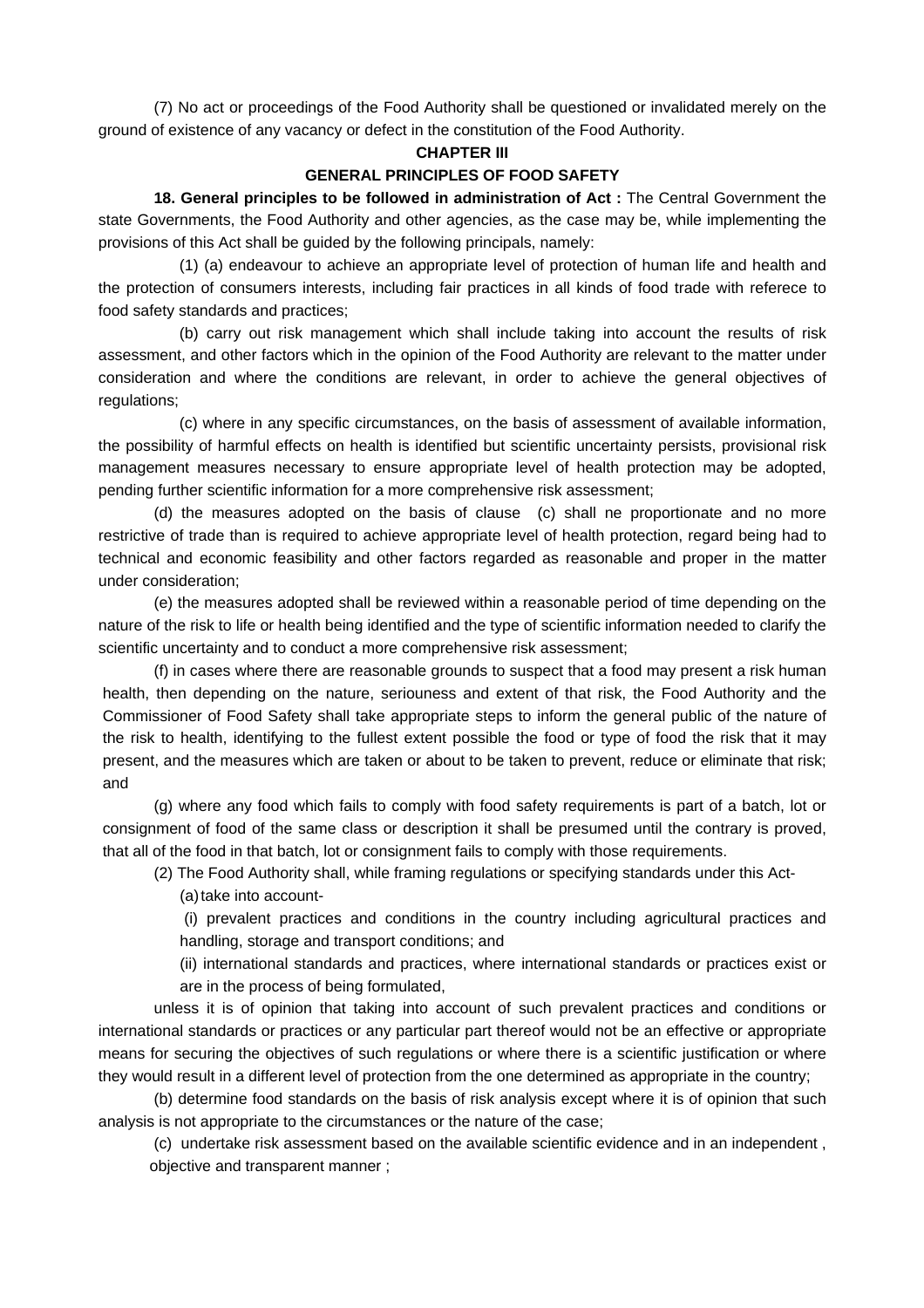(d) ensure that there is open and transparent public consultation,directly or through representative bodies including all levels of panchayats,during the preparation,evaluation and revision of regulations, except where it is of opinion that there is an urgency concerning food safety or public helth to make or amend the regulation in which case such consltation may be dispensed with:

provided that such regulation shall be in force for not more than six months;

(e) ensure protection of the interests of consumers and shall provide a basis for consumers to make informed choices in telation to the foods they consume;

(f) ensure prevention of-

(i) fraudulent, deceptive or unfair trade practices which may mislead or harm the consumer; and

(ii) unsafe or contaminated or sub-standard food.

 (3) The provisions of this Act shall not apply to any farmer or fisherman or farming operations or crops or livestock or aquaculture, and supplies used or produced in farming or products of crops produced by a famer at farm level or a fishermen in his operations.

#### **CHAPTER IV**

# **GENERAL PROVISIONS AS TO ARTICLES OF FOOD**

**19. Use of food additive or processing aid :** No article of food shall contain any food additive or processing aid unless it is in accordance with provisions of this Act and regulations made thereunder.

**Explanation:** For the purposes of this section, ''processing aid'' means any substance or material not including apparatus or utensils and not consumed as a food ingredient by itself, used in the processing of raw materials, foods or its ingredients to fulfil a certain technological purpose during treatment or processing and which may result in the non intentional but un avoidable presence of residues or derivatives in the final product.

**20. Contaminants, naturally occurring toxic substances, heavy metals, etc :** No article of food shall contain any contaminant, naturally occurring toxic substances or toxins or hormone or heavy metals in excess of such quantities as may be specified by regulations.

**21. Pesticides, veterinary drugs residues, antibiotic residues and micro biological counts :** (1) No article of food shall contain insecticides or pesticides residues veterinary drugs residues, antibiotic residues, solvent residues pharmacological active substances and micro- biological counts in excess of such tolerance limits as may be specified by regulations.

(2) No insecticide shall be used directly on article of food except fumigants registered and approved under the Insecticides Act, 1968 (46 of 1968).

**Explanation**-For the purposes of this section

- (1) ''pesticide residue'' means any specified substance in food resulting from the use of a pesticide and includes any derivatives of a pesticide, such as conversion products, metabolites, reaction products and impurities considered to be of toxicological significane and also includes such residues coming into food from environment;
- (2) ''residues of veterinary drugs'' include the parent compounds of their metabolites or both in any edible portion of any animal product and include residues of associated impurities of the veterinary drug concerned.

**22. Genetically modified foods, organic foods functional foods. Proprietaty foods, etc :**  Save as otherwise provided under this Act and regulations made thereunder no person shall manufacture, distribute, sell or import any novel food, genetically modified articles of food, irradiated food, organic foods, foods for special dietary uses, functional foods neutraceuticals, health supplements, proprietary foods and such other articles of food which the Central Government may notify in this behalf

**Explanation :** For the purposes of this section,

(1) '' foods for special dietary uses or functional foods or nutraceuticals or health supplements'' means: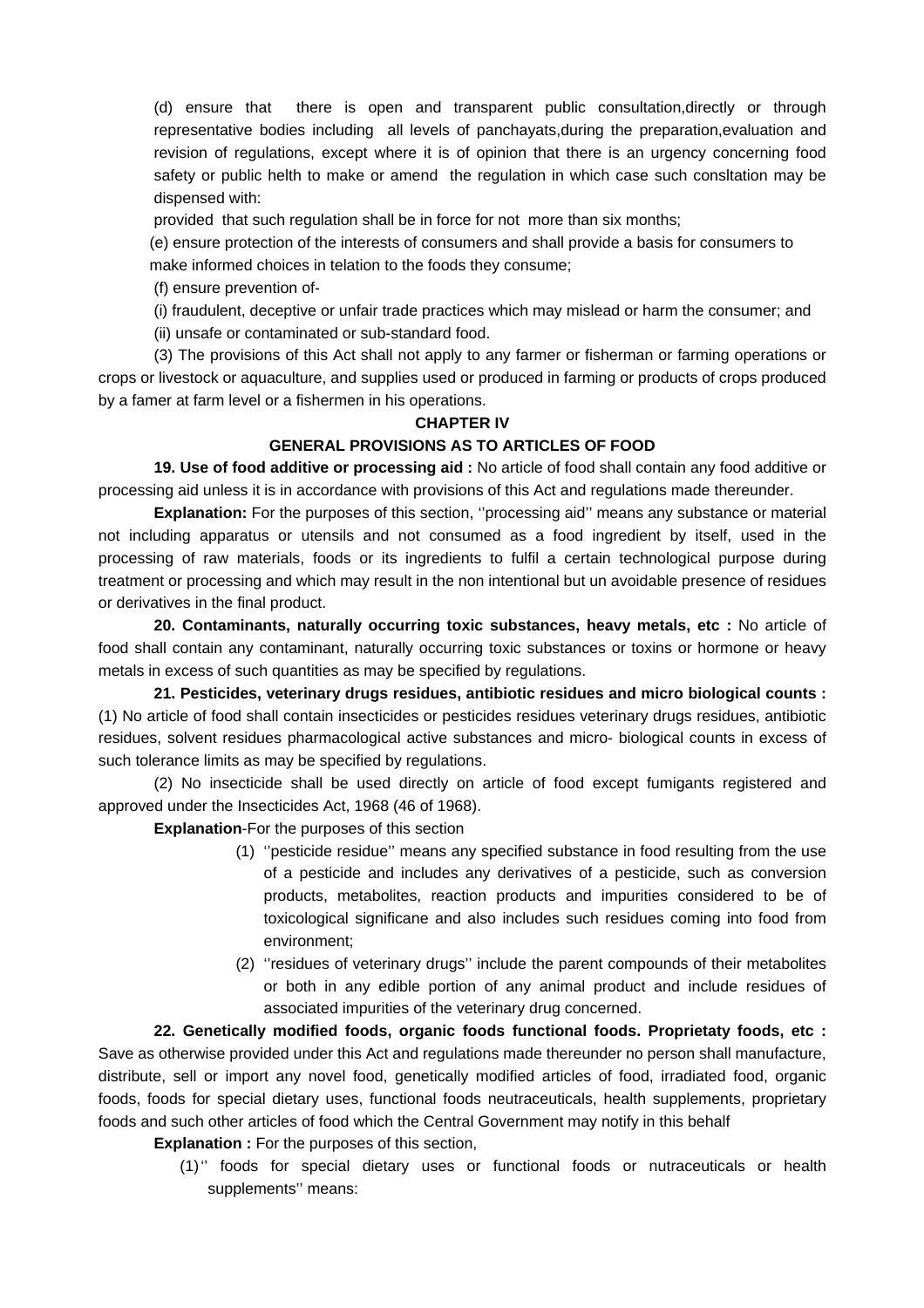(a) foods which are specially processed or formulated to satisfy particular dietary requirements which exist because of a particular physical or physiological condition or specific diseases and disorders and which are presented as such wherein the composition of these foodstuffs must differ significantly from the composition of ordinary foods of comparable nature, if such ordinary foods exist, and may contain one of the following ingredients, namely:

(i) plants or botanicals or their parts in the form of powder concentrate or extract in water, ethyl alcohol or hydro alcoholic extract, single or in combination.

(ii) minerals or vitamins or proteins or metals or their compounds or amino acids (in amounts not exceeding the Recommended Daily Allowance for Indians) or enzymes (with in permissible limits);

(iii) substances from animal origin;

(iv) a dietary substance for use by human belings to supplement the diet by increasing the total dietary intake;

(b) (i) a product that is labelled as a ''Food for special dietary uses or functional foods or nutraceuticals or health supplements or similar such foods'' which is not represented for use as a conventional food and whereby such products may be formulated in the form of powders, granules, tables capsules, liquids, jelly and other dosage forms but not parenterals, and are meant for oral administration;

(ii) such product does not include a drug as defined in clause (b) and ayurvedic, sidha and unani drugs as defined in clauses (a) and (h) of section 3 of the Drugs and Cosmetics Act, 1940 (23 of 1940) and rules made thereunder;

(iii) does not claim to cure or mitigate any specific disease, disorder or condition (except for certain health benefit or such promotion claims) as may be permitted by the regulations made under this Act;

(iv) does not include a narcotic drug or a psychoriopic substance as defined in the Schedule of the Narcotic Drugs and Psychotropic Substances Act, 1985 (61 of 1985) and rules made thereunder and substances listed in Schedules E and El of the Drugs and Cosmetics Rules, 1945;

 (2) ''genetically engineered or modified food'' means food and food ingredients composed of or containing genetically modified or engineered organisms obtained through modern biotechnology or food and food ingredients produced from but not containing genetically modified or engineered organisms obtained through modern biotechnology;

 (3) ''organic food'' means food products that have been produced in accordance with specified organic production standards;

 (4) ''proprientary and novel food'' means an article of food for which stan dards have not been specified but is not unsafe:

provided that such food does not contain any of the foods and ingredients

**23. Packaging and labelling of foods :** (1) No person shall manufacture, distribute, sell or expose for sale or dispatch or deliver any agent or book for the purpose of sale any packaged food products which are not marked and labeled in the manner as may be specified by regulations;

Provided that the labels shall not contain any statement, claim design or device which is false or misleading in any particular concerning the food products contained in the package or concerning the quantity or the nutritive value implying medicinal or thereapeuti claims or in relation to the place of origin of the said food products.

(2) Every food business operator shall ensure that the labelling and presentation of food, including theirshape, appearance or packaging, the packaging materials used, the manner in which they are arranged and the setting in which they are displayed and the information which is made available about them through whatever medium, does not mislead, consumers.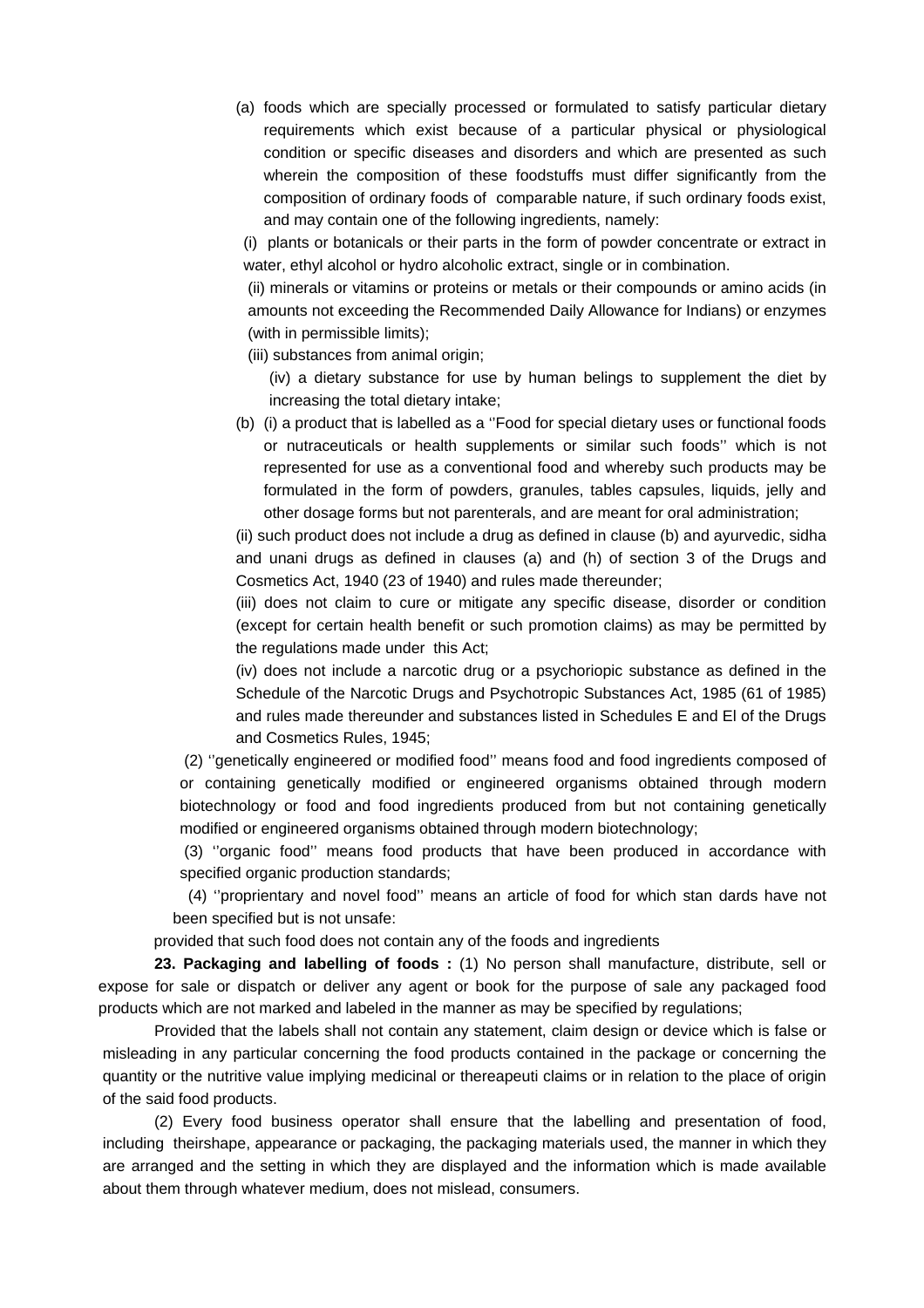**24. Restrictions of advertisement and prohibition as to unfair trade practices :** (1) No advertisement shall be made of any food which is misleading or deceiving or contravenes the provisions of this Act, the rules and regulations made thereunder.

(2) No person shall engage himself in any unfair trade practice for pupose of promoting the sale, supply, use and consumption of articles of food or adopt any unfair or deceaptive practice including the practice of making any statement, whether orally or in writing or by visible representation which-

- (a) falsely represents that the foods are of a particular standard, quality, quantity or grade composition;
- (b) makes a false or misleading representation concerning the need for, or the usefulness;

(c) gives to the public any guarantee of the efficacy that is not based on an adequate or scientific justification thereof:

 Provided that where a defence is raised to the effect that such guarantee is based on adequate or scientific justification, the burden of proof of such defence shall lie on the person raising such defence.

## **CHAPTER V**

# **PROVISIONS RELATING TO IMPORT**

 **25. All imports of articles of food to be subject to this Act : (1)** No person shall import into India

(i) any unsafe or misbranded or sub-standard food or food containing extraneous matter;

(ii) any article of food for the import of which is licence is required under any Act of rules or regulations except in accordance with the conditions of the licence ; and

(iii) any article of food in contravention of any other provision of this Act or of any rule or regulation made thereunder or any other Act.

 (2) The Central Government shall whils prohibiting restricting or otherwise regulating import of articles of food under the Foreign Trade (Development and Regulation) Act, 1992, (22 of 1992) follow the standards laid down by the Food Authority under the provisions of this Act and the rules and regulations made thereunder.

# **CHAPTER VI**

# **SPECIAL RESPONSIBILITIES AS TO FOOD SAFETY**

 **26. Responsibilities of the food business operator :** (1) Every food business operator shall ensure that the articles of food satisfy the requirements of this Act and the rules and regulations made thereunder at all stages of production, processing, import, distribution and sale within the businesses under his control.

 (2) No food business operator shall himself or by any person on his behalf manufacture. Store, sell or distribute any article of food-

(i) which is unsafe; or

(ii) which is misbranded or sub-standard or contains extraneous matter; or

 (iii) for which a licence is required, except in accordance with the conditions of the licence; or

 (iv) which is for the time being prohibited by the Food Authority or the Central Government or the State Government in the interest of public health; or

 (v) in contravention of any other provision of this Act or of any rule or regulation made thereunder.

 (3) No food business operator shall employ any person who is duffering from infectious contagious loath some disease.

 (4) No food business operator shall sell or offer for sale any article of food to anyvendor unless he also gives a guarantee in writing in the form specified by regulations about the nature and quality of such article to the vendor;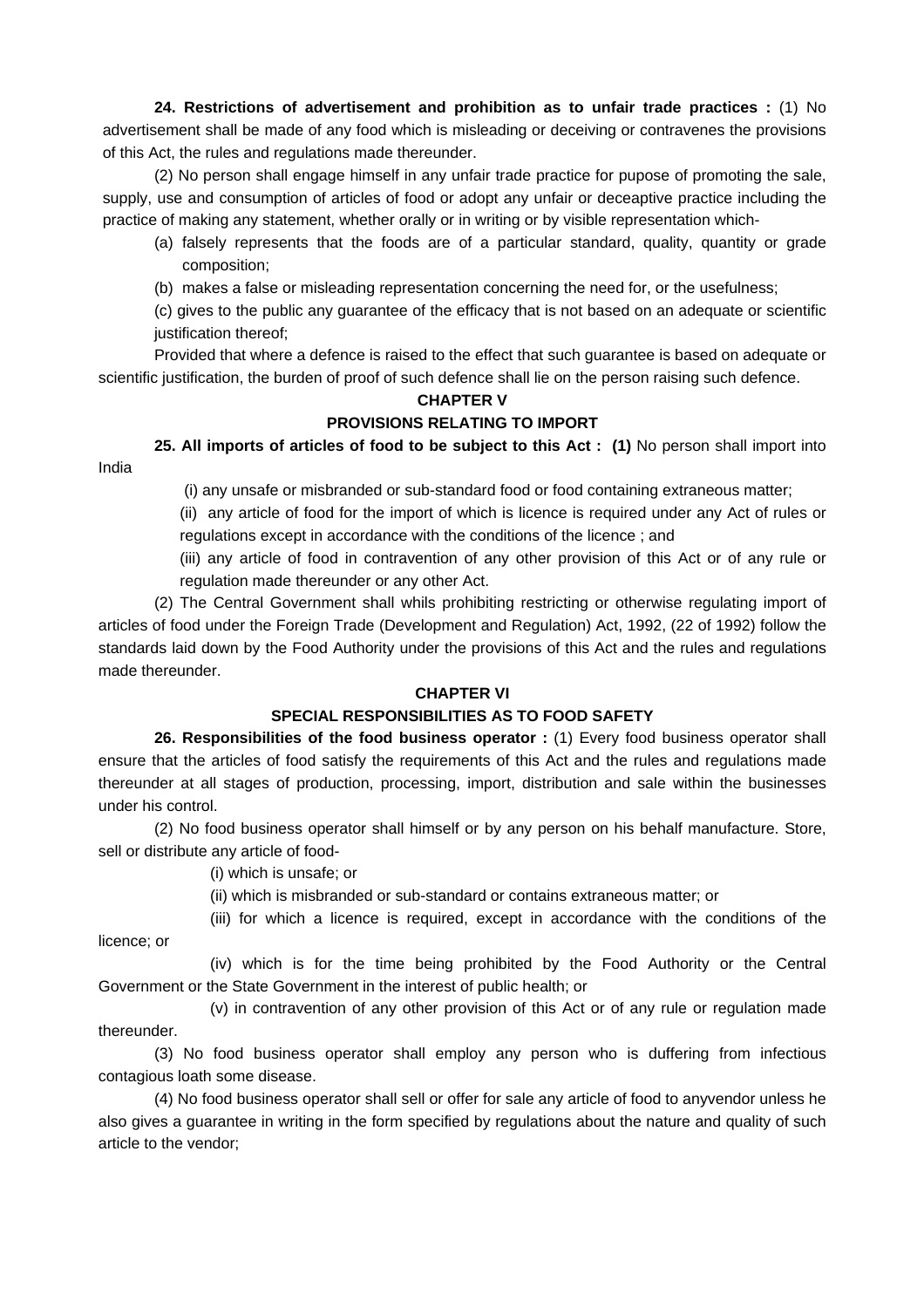Provided that a bill, cash memo, or invoice in respect of the sale of any article of food given by a food business operator to the vendor shall be deemed to be a guarantee under this section, even if a guarantee in the specified form is not included in the bill, cash memo or invoice.

 (5) Where any food which is unsafe is part of a batch, lot or consignment of food of the same class or description, is shall be presumed that all the food in this batch, lot or consignment is also unsafe, unless following a detailed assessment within a specified time, it is found that there is no evidence that the rest of the batch, lot or consignment is unsafe;

 Provided that any conformity of a food with specific provisions applicable to that food shall be without prejudice to the competent authorities taking appropriate measures to impose restrictions on that food being placed on the market or to require its withdrawal from the market for the reasons to be recorded in writing where such authorities suspect that despite the conformity, the food is unsafe.

**27. Liability of manufactures packere, wholesalers distributors and sellers :** (1) The manufacturer or packer of an article of food shall be liable for such article of food if it does not meet the requirements of this Act and the rules regulations made thereunder.

(2) The wholesaler or distributor shall be liable under this Act for any article of food which is-

(a) supplied after the date of its expiry; or

(b) stored or supplied in violation of the safety instructions of the manufacturer' or

(c) unsafe or misbranded ;or

(d) unidentifiable of manufacture from whom the article of food have been received; or

 (e) stored or handled or kept in violation of the provisions of this Act, the rules and regulations made there under; or

(f) received by him with knowledge of being unsafe.

(3) The seller shall be liable under this Act for any article of food which is-

(a) sold after the date of its expiry; or

(b) handled or kept in unhygienic conditions; or

(c) misbranded; or

 (d) unidentifiable of the manufacturer or the distributors from whom such articles of food were received; or

(e) received by him with knowledge of being unsafe.

**28. Food recall procedures :** (1) If a food business operator considers or has reasons to believe that a food which he has processed manufactured or distributed is not in compliance with this Act, or the rules or regulations, made thereunder he shall immediately initiate procedures to withdraw the food in question from the market and consumers indicating reasons for its withdrawal and inform the competent authorities thereof.

 (2) A food business operator shall immediately inform the competent authorities and co-operate with them if he considers or has reasons to believe that a food which he has placed on the market may be unsafe for the consumers.

 (3) The food business operator shall inform the competent authorities of the action taken to prevent risks to the consumer and shall not prevent or discourage any person from co- operating in accordance with this Act, with the competent authorities, where this may prevent, reduce or eliminate a risk arising from a food.

 (4) Every food business operator shall follow such conditions and guidelines relating to food recall procedures as the Food Authority may specify by regulations.

# **CHAPTER VII**

# **ENFORCEMENT OF THE ACT**

**29. Authorities responsible for enforcement of Act:** (1) The Food Authority and the state Food Safety Authorities shall be responsible for the enforcement of this Act

(2) The Food Authority and the State Food Safety Authorities shall monitor and verify that the relevant requirements of law are fulfilled by food business operators at all stages food business.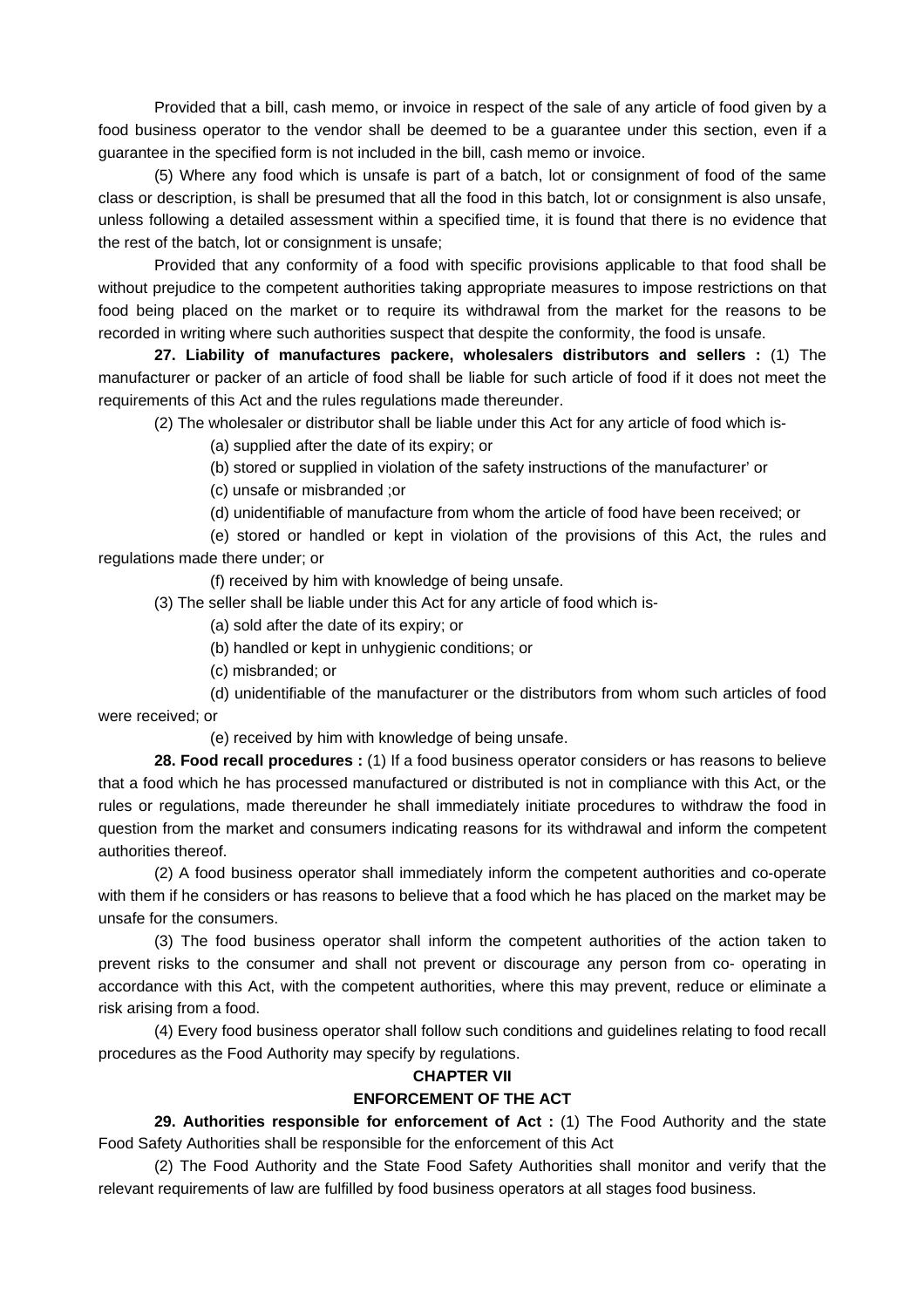(3) The authorities shall maintain a system of control and other activities as appropriate to the circumstances, including public communication on food safety and risk, food safety surveillance and other monhoring activities covering all stages of food business.

(4) The Food Safety Officers shall enforce and execute within their area the provisions of this Act with respect to which the duty is not imposed expressly or by recessary implication on some other authority.

(5) The regulations under this Act shall specify which of the Food Safety Officers are to enforece and execute them, either generally or in relation to cases of a particular description or a paricular area, and any such regulations or orders may provide for the giving of assistance and information, by any authority concerned in the administration of the regulations or orders, or of any provisions of this Act to any other authority so conserned, for the purposes of their respective duties under them.

(6) The Commissioner of Food Safety and Designated Officer shall exercise the same powers as are conferred on the Food Safety Officer and follow the same procedure specified in this Act.

**30. Commissioner of Food Safety of the State :** (1) The State Government shall appoint the Commissioner of Food Safety for the State for efficient implementation of food safety and standards and other requirements laid down under this Act ans the rules and regulations made thereunder.

(2) The Commissioner of Food Safety shall perform all or any of the following functions namely:

(a) prohibit in the interest of public health, the manufacture, storage, distribution or sale of any artile of food, either in the whole of the State or any area or part thereof for such period, not exceeding one year, as may be specified in the order notified in this behalf in the Official Gazette;

(b) carry out survey of the industrial units engaged in the manufacture or processing of food in the State to find out compliance by such units of the standards notified by the Food Authority for various articles of food:

(c) conduct or organise training programmes for the personnel of the office of the Commissioner of Food Safety and, on a wider scale, for different segments of food chain for generating awareness on food safety;

(d) ensure an efficient and uniform implementation of the standards and other requirements as specified and also ensure a high standard of objectivity, accountability practicability, transparency and credibility.

(e) sanction prosecution for offences punishable with imprisonment under this Act;

(f) such other functions as the State Government may, in consultation with the Food Authority, prescribe.

(3) The Commissioner of Food Safety may ,by Order, delegate, subject to such conditions and restrictions as may be specified in the Order, such of his powers and functions under this Act (except the power to appoint Designated Officer, Food Safety Officer and Food Analyst) as he may deem necessary or expedient to any officer subordinate to him.

**31. Licensing and registration of food business :** (1) No person shall commence or carry on any food business except under a licence.

(2) Nothing contained in sub-section (1) shall allpy to a petty manufacturer who himself manufactures or sells any articles of food or petty retailer,hawker,itinerant vendor or a temporary stall holder or small scale or cottage or such other industries relating to food business or tiny food business operator but they shall register themselves with such authority and in such manner as may be specified by regulations, without prejudice to the availability of safe and wholesome food for human consumption or affecting the interests of the consumers

(3) Any person desirous to commence or carry on any food business shall make an application for grant of a licence to the Designated Officer in such manner containing such particulars and fees as may be specified by regulations.

(4) The Designated Officer no receipt of an application under sub-section (3) may either grant the licence or after giving the applicant an opportunity of being heard and for reasons to be recorded in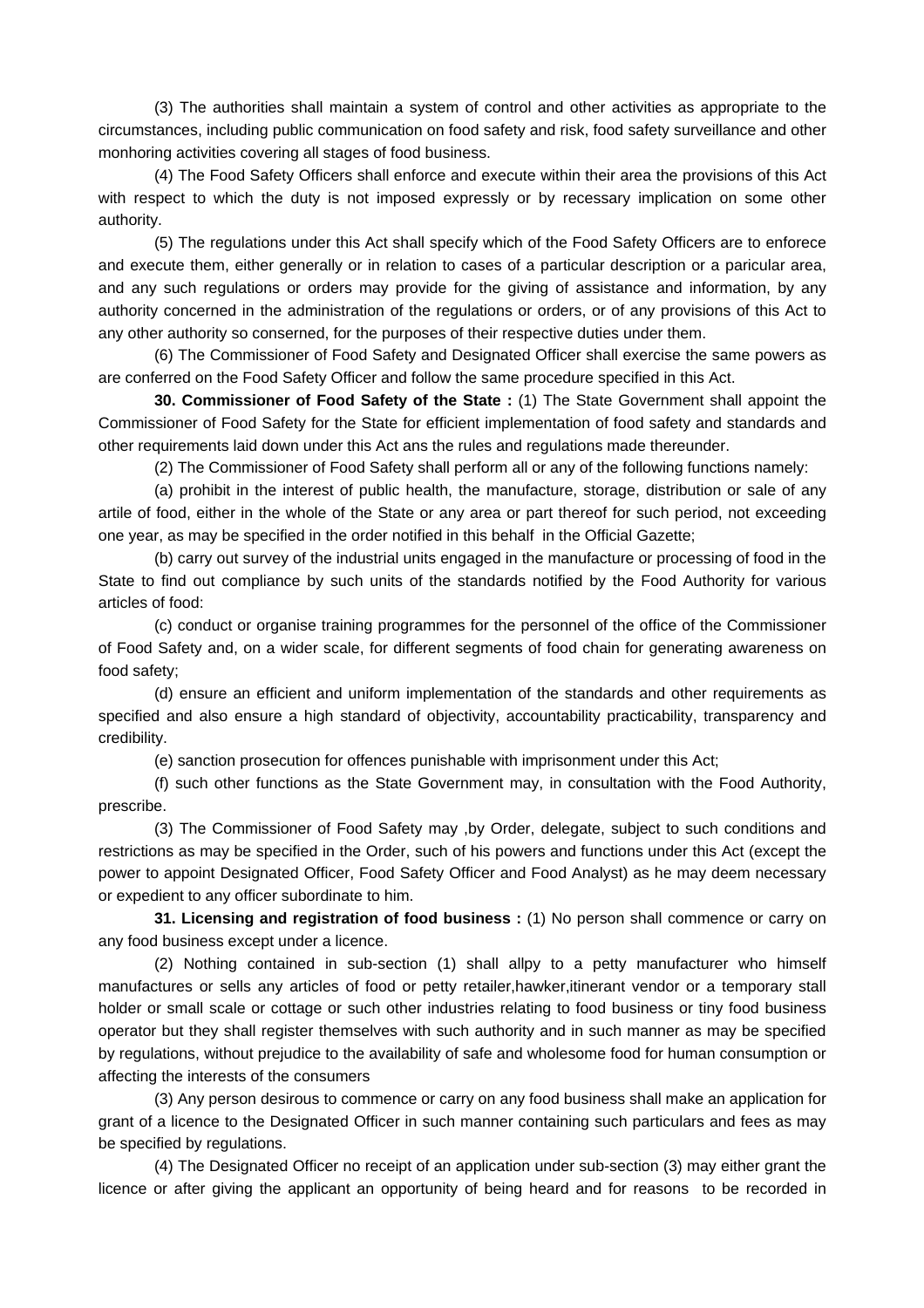writing refuse to grant a licence to any applicant, if he is satisfied that it is necessary so to do in the interest of public health and shall make available to the applicant a copy of the order;

Provided that if a licence is not issued within two months from the date of making the application or his application is not rejected, the applicant may start his food business after expiry of the said period and in such a case, the Designated Officer shall not refuse to issue a licence but may, if he considers necessary issue an improvement notice, under section 32 and follow procedure in that regard.

(5) Every licence shall be in such form and subject to such conditions as may be specified by regulations.

(6) A single licence may be issued by the Designated Officer for one or more articles of food and also for different establishments or premises in the same area.

(7) If the articles of food are manufactured, stored, sold or exhibited for sale at different premises situated in more than one area. Separate applications shall be made and separate licence shall be issued in respect of such premises not falling within the same area.

(8) An appeal against the order of rejection for the grant of licence shall lie to the Commissioner of Food Safety.

(9) A licence unless suspended or cancelled earlier shall be in force for such period as may be specified by regulations:

Provided that if an application for a renewal of licence is made before the expiry of the perios of validity of the licence, the licence shall continue to be in force until orders are passed on the application.

(10) The licence shall subsist for the benefit of the deceased's personal representative or any other member of his family, until the expiry of

(a) the period of three months beginning with his death; or

(b) such longer period as the Designated Officer may allow

**32. Improvement notices :** (1) If the Designated Officer has reasonable ground for believing that any food business operator has failed to comply with any regulations to which this section applies, he may, by a notice served on that food business operator (in this Act referred to as an '' improvement notice'')-

 (a) state the grounds for believing that the food business operator has failed to comply with the regulations;

(b) specify the matters which constitute the food business operators failur so to comply

 (c) specify the measures which in the opinion on the said Authority, the food business operator must take, in order to secure compliance; and

 (d) require the food business operator to take those measures, or measures which are at least equivalent to them, within a reasonable period (not being less than fourteen days) as may be specified in the notice.

 (2) If the food business operator fails to comply with an improvement notice, his licence may be suspended.

 (3) If the Food business operator still fails to comply with the improvement notice, the Designated Officer may, after giving the licensee an opportunity to show cause, cancel the licence granted to him:

 provided that the Designated Officer may suspend any licence forthwith in the interest of public health for reasons to recorded in writing.

(4) Any person who is aggrieved by

(a) an improvement notice; or

(b) refusal to issue a certificate as to improvement; or

(c) cancellation or suspension or revocation of licence under this Act, may appeal to the Commissioner of Food Safety whose decision thereon shall be final.

(5) The period within which such an appeal may be brought shall be –

 (a) fifteen days from the date on which notice of the decision was served on the person desiring to appeal; or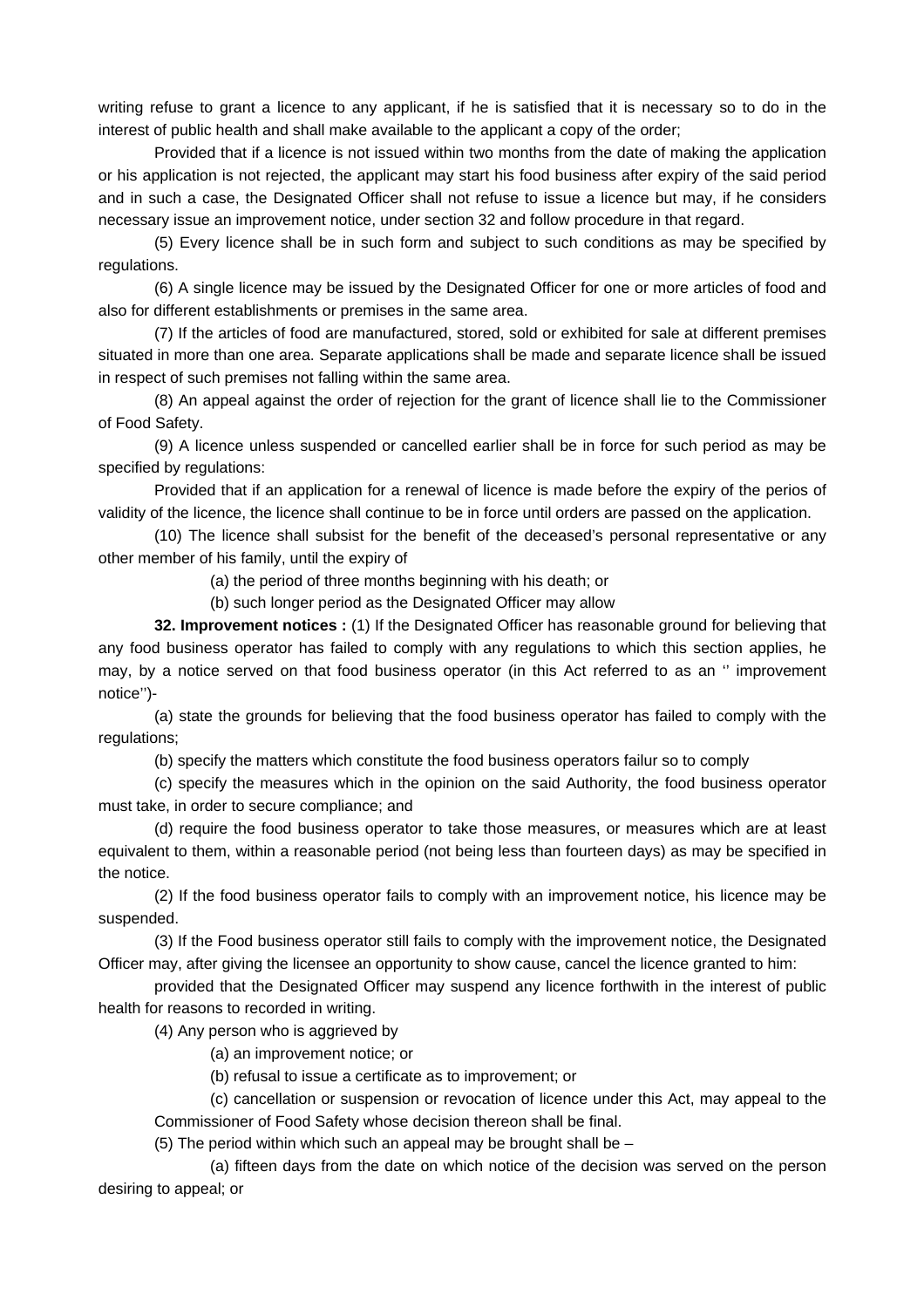(b) in the case of an appeal under sub-section (1) the said period or the period specified in the improvement notice, whichever expires earlier.

**Explanation:** For the purpose of this sub-section, the making of the complaint shall be deemed to be bringing of the appeal.

## **33. Prohibition orders:** (1) If-

(a) any food business operator is convicted of an offence under this Act; and

 (b) the court by or before which he is so convicted is satisfied that the health risk exists with respect to that food business,

the court, after giving the food business operator an opporitunity of being heard, may by an order, impose the following prohibitions, namely:

(i) a prohibition on the use of the process or treatment for the purposes of the good business;

 (ii) a prohibition on the use of the premises or equipment for the purposes of the food business or any other food business of the same class or description;

(iii) a prohibition on the use of the premises or equipment for the purpose of any food business.

(2) The court may, on being satisfied that it is necessary so to do, by an order, impose a prohibition on the food business operator participating in the management of any food business, or any food business of class or description specified in the order.

(3) As soon as practicable after the making of an order under sub-section (1) or sub-section (2) (in this Act referred to as a ''prohibition order''), the concerned Food Safety Officer shall-

(a) serve a copy of the order on the food business operator; and

(b) in the case of an order under sub-section (1), affix a copy of the order at a conspicuous place on such premises used for the purposes of the food business,

and any person who knowingly contravenes such an order shall be guilty of an offence and be punishable with a fine which may extend to three lakh rupees.

 (4) The concerned Food Safety Officer shall with the approval of the Designated Officer issue a certificate to the effect that the food business operator has taken sufficient measures justifying lifting of the prohibition order, within seven days of his being satisfied on an application made by the food business operator for such a cerificate or the said officer shall-

 (a) determine, as soon as is reasonably practicable and in any event within fourteen days, whether or not he is so satified; and

 (b) if he determines that he is not so satified, give notice to the food business operator of the reasons for that determination.

(5) A prohibition order shall cease to have effect upon the court being satified, on an application made by the food business operator not less than six months after the prohibition order has been passed, that the food business operator has taken sufficient measures justifying the lifting of the prohibition order.

(6) The court shall give a direction on an application by the food business operator, if the court thinks it proper so to do having regard to all the circumstances of the case, including in particular, the conduct of the food business operator since the making of the order; but no such application shall be entertained if it is not made-

(a) within six months after the making of the prohibition order; or

 (b) within three months after the making by the food business operator of a previous application for such a direction.

**Explanation:** For the purpose of this section

(i) any reference above shall apply in relation to a manager of a food business as it applies in relation to the food business operator; and any reference to the food business operator of the business, or the food business operator, shall be construed accordingly;

 (ii) ''manager'' in relation to a food business, means any person who is entrusted by the food business operator with the day-to day running of the business, or any part of the business.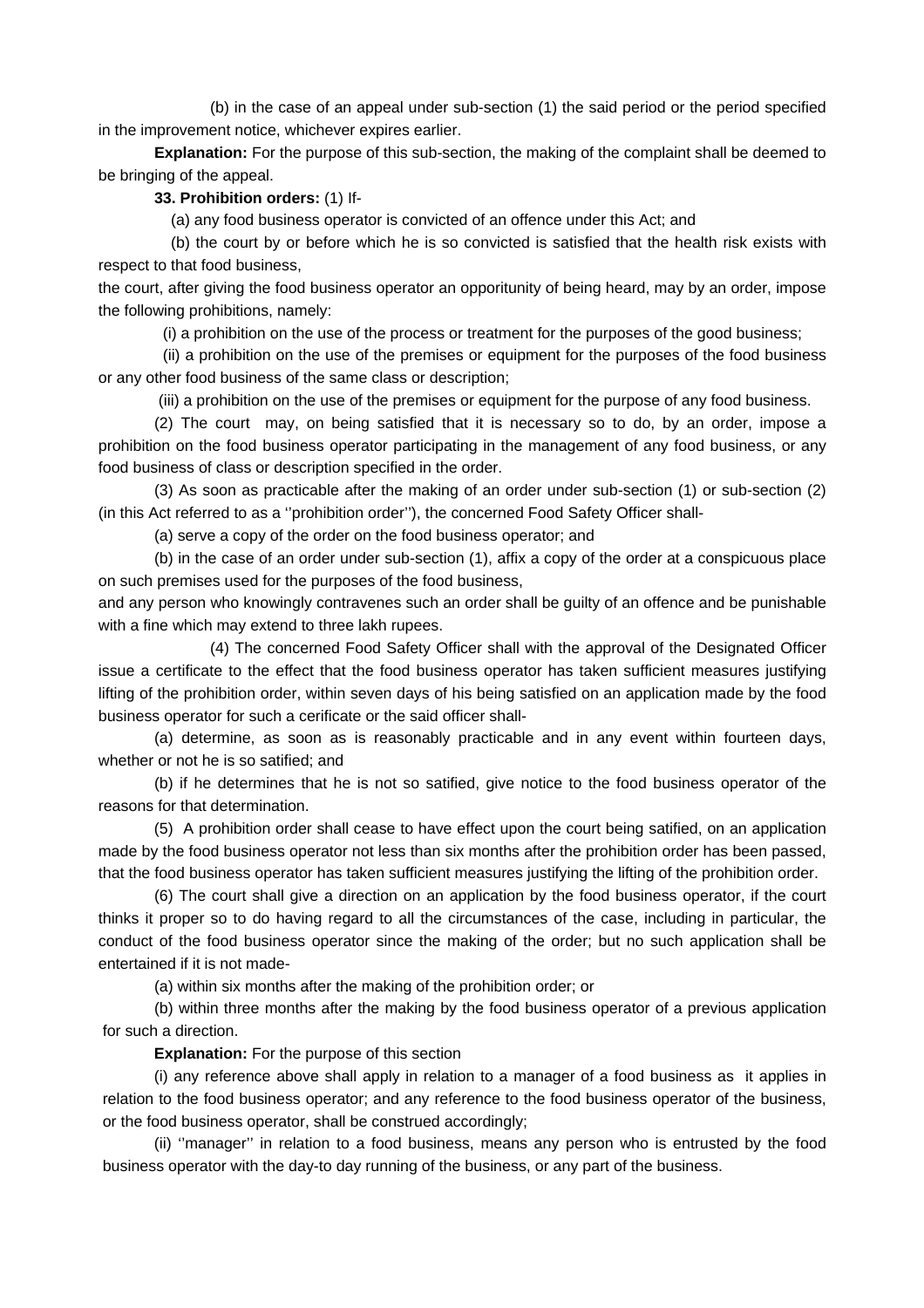**34. Emergency prohibition notices and orders :** (1) If the Designated Officer is satisfied that the health risk condition exists with respect to any food business, he may, after a notice served on the food business operator (in this Act referred to as an ''emergency prohibition notice'') apply to the Commissioner of Food Safety for imposing the prohibition.

(2) If the Commissioner of Food Safety is satified, on the application of such an officer, that the health risk condition exists with respect to any food business, he shall by an order, impose the prohibition.

(3) The Designated Officer shall not apply for an emergency prohibition order unless, at least one day before the date of the application, he has served notice on the food business operator of the business of his intention to apply for the order.

(4) As soon as practicable after the making of an emergency prohibition order, the Designated Officer shall require the Food Safety Officer to-

(a) serve a copy of the order on the food business operator of the business; or

 (b) affix a copy of the order at a conspicuous place on such premises used for the purposes of that business;

and any person who knowingly contravenes such an order shall be guilty of an offence and shall be punishable with imprisonment for a term which may extend to two years and with fine which may extend to two lakh rupees.

(5) An emergency prohibition order shall cease to have effect on the issue by the Designated Officer of a certificate to the effect that he is satisfied that the food business operator has taken sufficient measures for justifying the lifting of such order.

(6) The Designated Officer shall issue a certificate under sub-section (5) within seven days of an application by the food business operator for such a certificate and on his being not satisfied, the said officer shall give notice to the food business operator within a period of ten days indicating the reasons for such decision.

**35. Notification of food poisoning :** The Food Authority may, by notification, require registered medical practitioners carrying on their profession in any local area specified in the notification, to report all occurrences of food poisoning coming to their notice to such officer as may be specified.

**36. Designated Officer :** (1) The Commissioner of Food Safety shall, by order, appoint the Designated Officer, who shall not be below the rank of a Sub-Divisional Officer, to be in-charge of food safety administration in such area as may be specified by regulations.

(2) There shall be a Designated Officer for each district.

(3) The functions to be performed by the Designated Officer shall be as follows namely:

(a) to issue or cancel licence of food business operators;

 (b) to prohibit the sale of any article of food which is in contravention of the provisions of this Act rules and regulation made thereunder;

(c) to receive report and samples of article of foods from Food Safety Officer under his jurisdiction and get them analysed;

 (d) to make recommendations to the Commissioner of Food Safety for sanction to launch prosecutions in case contraventions punishable with imprisonment;

(e) to sanction or launch prosecutions in cases of contraventions punishable with fine;

 (f) to maintain record of all inspections made by Food Safety Officers and action taken by them in the performance of their duties;

 (g) to get investigated any complaint which may be made in writing in respect of any contravention of the provisions of this Act and the rules and regulations made thereunder;

 (h) to investigate any complaint which may be made in writing against the Food Safety Officer; and

(i) to perform such other duties as may be entrusted by the Commissioner of Food Safety.

**37. Food Safety Officer :** (1) The Commissioner of Food Safety shall, by notification, appoint such persons as he thinks, fit, having the qualifications prescribed by the Central Government, as Food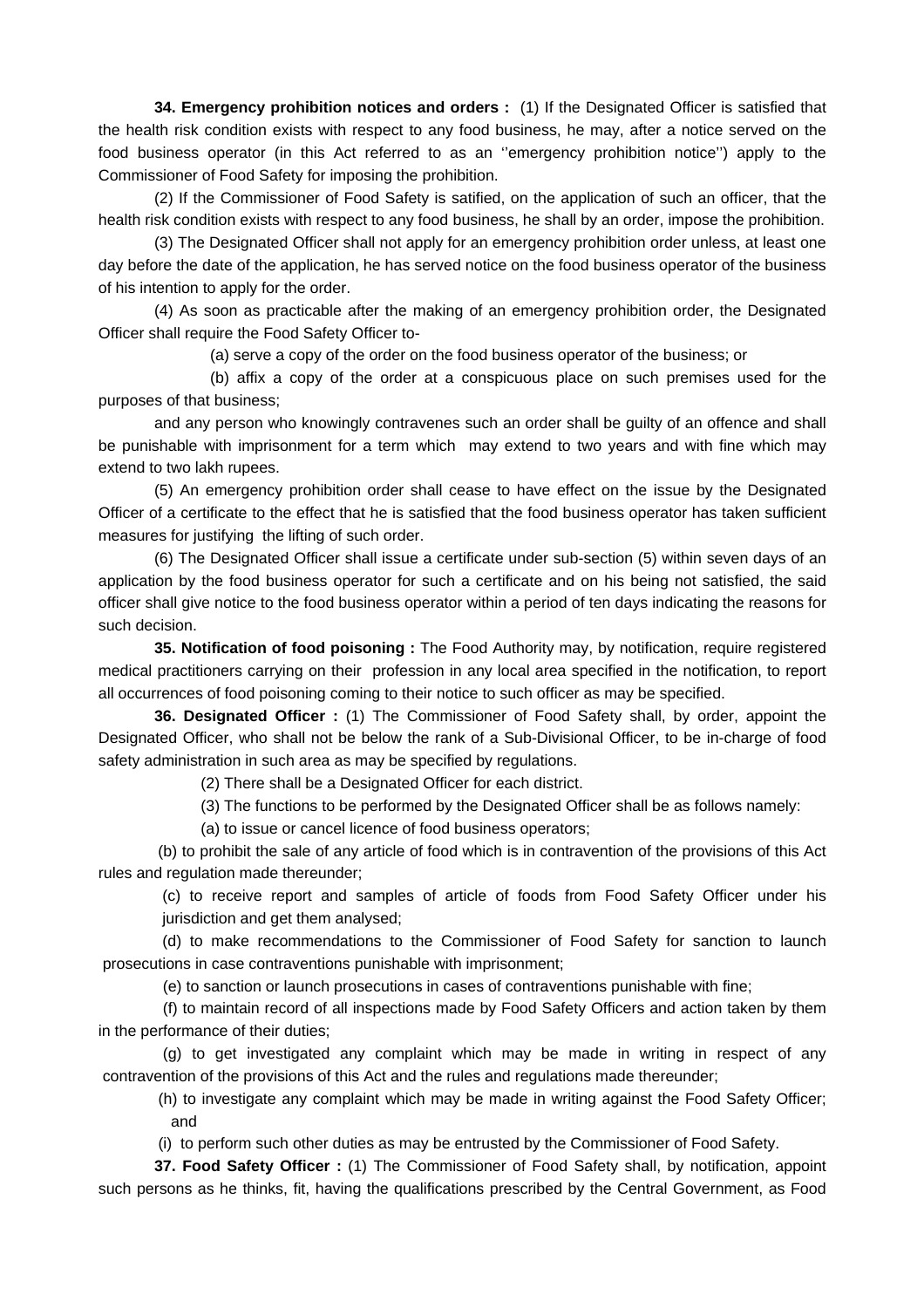Safety Officers for such local areas as he may assign to them for the purpose of performing functions under this Act and the rules and regulations made thereunder.

 (2) The state Government may authorise any officer of the State Government having the qualifications prescribed under sub-section (1) to perform the functions of a Food Safety Officer within a specified jurisdiction.

**38. Powers of Food Safety Officer :** (1) The Food Safety Officer may-

(a) take a sample

 (i) of any food, or any substance, which appears to him to be intended for sale, or to have been sold for human consumption; or

(ii) of any article of food or substance which is found by him on or in any such premises;

 which he has reason to believe that it may be required as evidence in proceedings under any of the provisions of this Act of the regulations or orders made thereunder; or

 (b) seize any article of food which appears to the Food Safety Officer to be in contravention of this Act or the regulations made thereunder; and

 (c) keep it in the safe custody of food business operator such artilcle of food after taking a sample;

 and in both cases send the same for analysis to a Food Analyst for the local area within which such sample has been taken;

 Provided that where the Food Safety Officer keeps such article in the safe custody of the food business operator, he may require the food business operator to execute a bond for a sum of money equal to the value of such article with one or more sureties as the Food Safety Officer deems fit and the food business operator shall execute the bond accordingly.

 (2) The Food Safety officer may enter and inspect any place where the article of food is manufactured, or stored for sale, or stored for the manufacture of any other article of food or exposed or exhibited for sale and where any adulterants is manufactured or kept, and take samples of such srticles of food or adulterant for analysis.

 (3) Where any sample is taken its, cost calculated at the rate at which the article is ususlly sold to the public shall be paid to the person from whom it is taken.

 (4) Where any article of food seized under clause (b) of sub-section (1) is of a perishable nature and the Food Safety Officer is satisfied that such article of food is so deteriorated that it is unfit for human consumption, the Food Safety Officer may after giving notice in writing to the food business operator, cause the same to be destroyed.

 (5) The Food Safety Officer shall, in exercising the powers of entry upon and inspection of any place under this section. Follow as far as may be, the provisions of the Code of Criminal Procedure, 1973 ( 2 of 1974) relating to the search or inspection of a place by a police officer executing a search warrant issued under that Code.

 (6) Any adulterant found in the possession of a manufacturer or distributor of or dealer in any article of food or in any of the premises occupied by him as such and for the possession of which he is unable to account to the satisfaction of the Food Safety Officer and any books of account or other documents found in his possession or control and which would be useful for, or relevant to any investigation or proceeding under this Act, may be seized by the Food Safety Officer and a sample of such adulterant submitted for analysis to a Food Analyst:

 Provided that no such books of account or other documents shall be seized by the Food Safety Officer except with the previous approval of the suthority to which he is subordinate.

 (7) Where the Food Safety Officer takes any action under clause (a) of a sub-section (1) or subsection (2) or sub-section(4) or sub-section (6), he shall call one or more persons to be present at the time when such action is taken and take his or their signatures.

 (8) Where any books of account or other documents are seized under sub-section (6) the Food Safety Officer shall, within a period not exceeding thirty days from the date of seizure, return the same to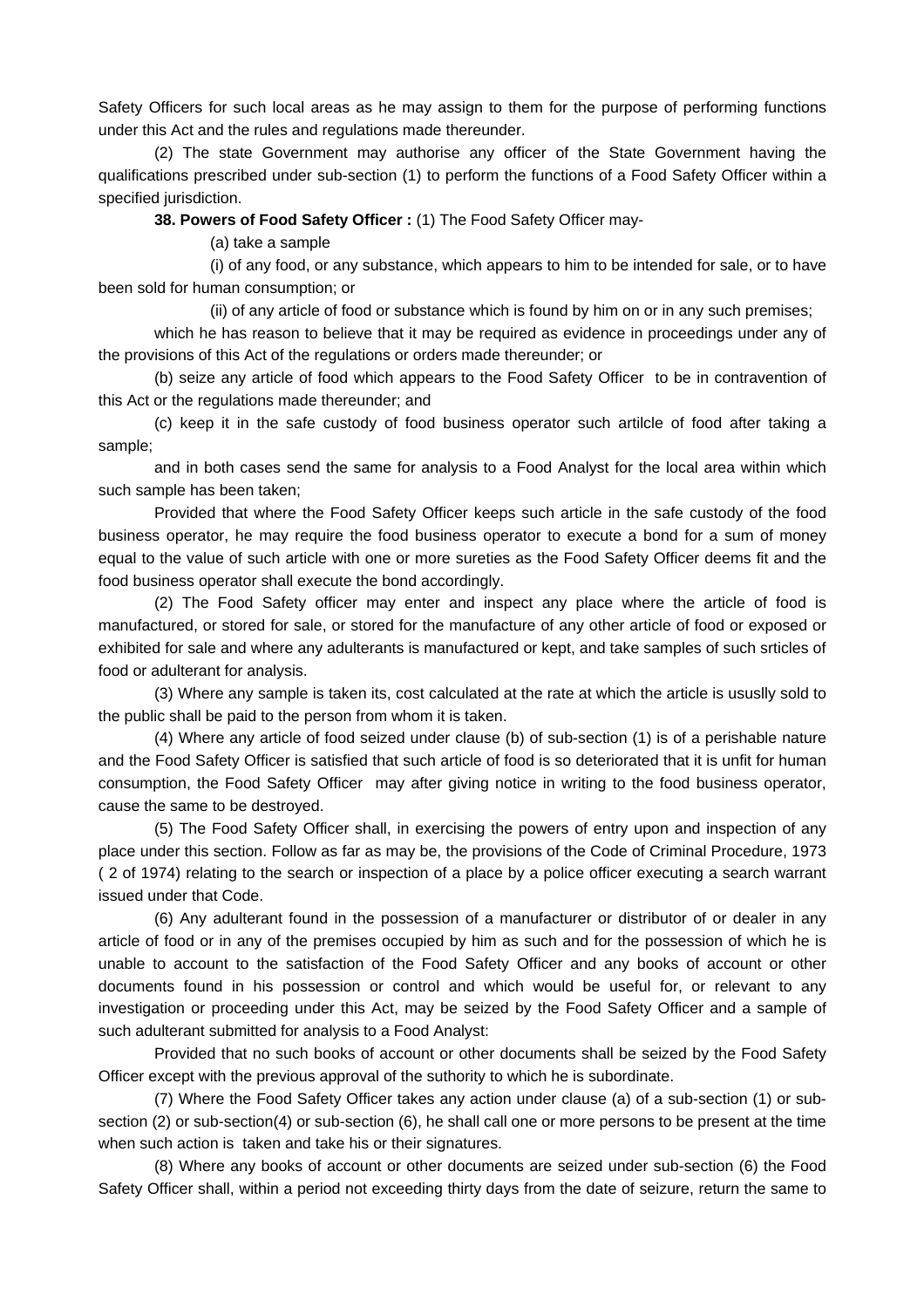the person from whom they were seized after copies thereof or extracts therefrom as certified by that person in such manner as may be prescribed by the Central Government have been taken:

 Provided that where such person refuses to so certify and a prosecution has been instituted against him under this Act, such books of account or othere documents shall be returned to him only after copies thereof and extracts therefrom as certified by the court have been taken.

 (9) When any adulterant is seized under sub-section (6) the burden of proving that such adulterant is not meant for purposes of adulteration shall be on the person from whose possession such adulterant was seized.

 (10) The Commissioner of Food Safety may from time to time issue guidelines with regard to exercise of powers of the Food Safety Officer, which shall be binding:

 Provided that the powers of such Food Sfety Officer may also be revoked for a specified period by the Commissioner of Food Safety.

**39. Liability of Food Safety Officer in certain cases** : Any Food Safety Officer exercising powers under this Act or the rules and regulations made thereunder who-

(a) vexatiously and without any reasonable ground seizes any article of food or adulterant; or

 (b)commits any other act the injury of any person without having reason to believe that such act is necessary for the execution of his duty.

 Shall be guilty of an offence under this Act and shall be liable to a penalty which may extend to one lakh rupees:

 Provided that in case any false complaint is made against a Food Safety Officer and it is proved so, the complainant shall be guilty of an offence under this Act and shall be punishable with fine which shall not be less than fifty thousand rupees but may extend to one lakh rupees.

**40. Purchaser may have food analysed :** (1) Nothing contained in this Act shall be held to prevent a purchaser of any article of food other than a Food Safety Officer from having such article analysed by the Food Analyst on payment of such fees and receiving from the Food Analyst a report of his analysis within such period as may be specified by regulations:

 Provided that such purchaser shall inform the food business operator at the time of purchase of his intention to have such article so analysed:

 Provided further that if the report of the Food Analyst shows that the article of food is not in compliance with the Act or the rules or regulations made thereunder the purchaser shall be entitled to get refund of the fees paid by him under this section.

 (2) In case the Food Analyst finds the sample in contravention of the provisions of this Act and rules and regulations made thereunder, the Food Analysts shall forward the report to the Designated Officer to follow the procedure laid down in section 42 for prosecution.

**41. Power of search seizure, investigation, prosecution and procedure thereof :** (1) Notwithstanding anything contained in sub-section (2) of section 31, the Food Safety Officer may search any place, seize any article of food or adulterant, if there is a reasonable doubt about them being involved in commission any offence relating to food amd shall thereafter inform the Designated Officer of the actions taken by him in writing:

 Provided that no search shall be deemed to be irregular by reason only of the fact that witnesses for the search are not inhabitants of the locality in which the place searched is situated.

 (2) Save as in this Act otherwise expressly provided, provisions of the Code of Criminal Procedure, 1973 (2 of 1974) relating to search, seizure, summon investigation and prosecution, shall apply, as far as may be, to all action taken by the Food Safety Officer under this Act.

 42. Procedure for launching prosecution : (1) The Food Safty Officer shall be responsible for inspection of food business, drawing samples and sending them to Food Analyst for analysis.

 (2) The Food Analyst after receiving the sample from the Food Safety Officer shall analyse the sample and send the analysis report mentioning method of sampling and analysis within fourteen days to Designated Officer with a copy to Commissioner of Food Safety.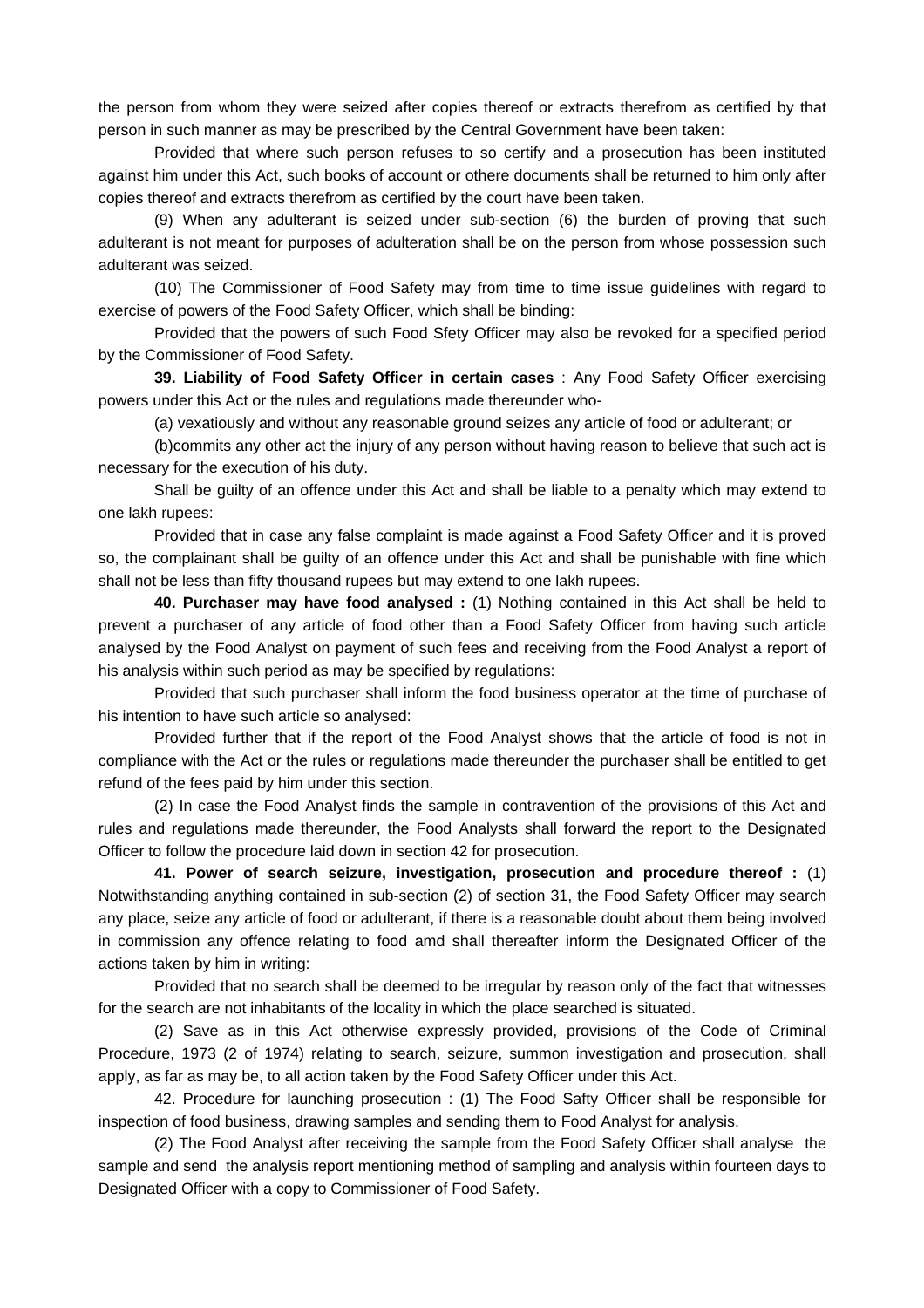(3) The Designated Officer after scrutiny of the report of Food Analyst shall decide as to whether the contravention is punishable with imprisonment or fine only and in the case of contravention punishable with imprisonment he shall send his recommendations within fourteen days to the Commissioner of Food Safety for sanctioning prosecution.

 (4) The Commissioner of Food Safety shall, if he so deems fit, decide, within the period prescribed by the Central Government, as per the gravity of offence, whether the matter be referred to,

 (a) a court of ordinary jurisdiction in case of offences punishable with imprisonment for a term up to three years; or

 (b) a Special Court in case of offences punishable with imprisonment for a term exceeding three years where such Special Court is established and in case no Special Court is established such cases shall be tried by a court of ordinary jurisdiction.

 (5) The Commissioner of Food Safety shall communicate his decision to the Designated Officer and the concerned Food Safety Officer who shall launch prosecution before courts of ordinary jurisdiction or Special Court, as the case may be; and such communication shall also be sent to the purchaser if the sample was taken under section 40.

# **CHAPTER VIII**

# **ANALYSIS OF FOOD**

 **43. Recognition and accreditation of laboratories, research institutions and referral food laboratory :** (1) The Food Authority may notify food laboratories and research institutions accredited by National Accreditation Board for Testing and Calibration Laboratories or any other accreditation agency for the purposes of carrying out analysis of samples by Food Analysts under this Act.

 (2) The Food Authority shall, establish or recognize by notification, one or morereferral food laboratory or laboratories to carry out the functions enstrusted to the referral food laboratory by this Act or any rules and regulations made thereunder.

(3) The Food Authority may frame regulations specifying

 (a) the functions of food laboratory and referral food laboratory and the local area or areas within which such functions may be carried out:

 (b) the procedure for submission to the said laboratory of samples of articles of food for analysis or tests the forms of the laboratorys reports thereon and the fees payable in respect of such reports; and

 (c) such other matters as may be necessary or expendient to enable the said laboratory to carry out its functions effectively.

**44. Recognition of organisation or agency for food safety audit :** The Food Authority may recognise any organisation or agency for the purposes of food safety audit and checking compliance with food safety managements systems required under this Act or the rules and regulations made thereunder.

**45. Food Analysts :** The Commissioner of Food Safety may, by notification, appoint such persons as he thinks fit, having the qualifications prescribed by the Central Governmant, to be Food Analysts for such local areas as may be assigned to them by the Commissioner of Food Safety:

 Provided that no person , who has any financial interest in the manufacture or sale of any article of food shall be appointed to be a Food Analyst under this section.

Provided further that different Food Analysts may appointed for different articles of food.

**46. Functions of Food Analyst :** (1) On receipt of package containing a sample for analysis from a Food Safety Officer or any othere person, the Food Analyst shall compare the seal on the container and the outer cover with specimen impression received separately and shall note the conditions of the seal thereon:

 Provided that in case a sample container received by the Food Analyst is found to be in broken condition or unfit for analysis, he shall within a period of seven days from the date of receipt of such sample inform the Designated Officer about the same and send requisition to him for sending second part of the sample.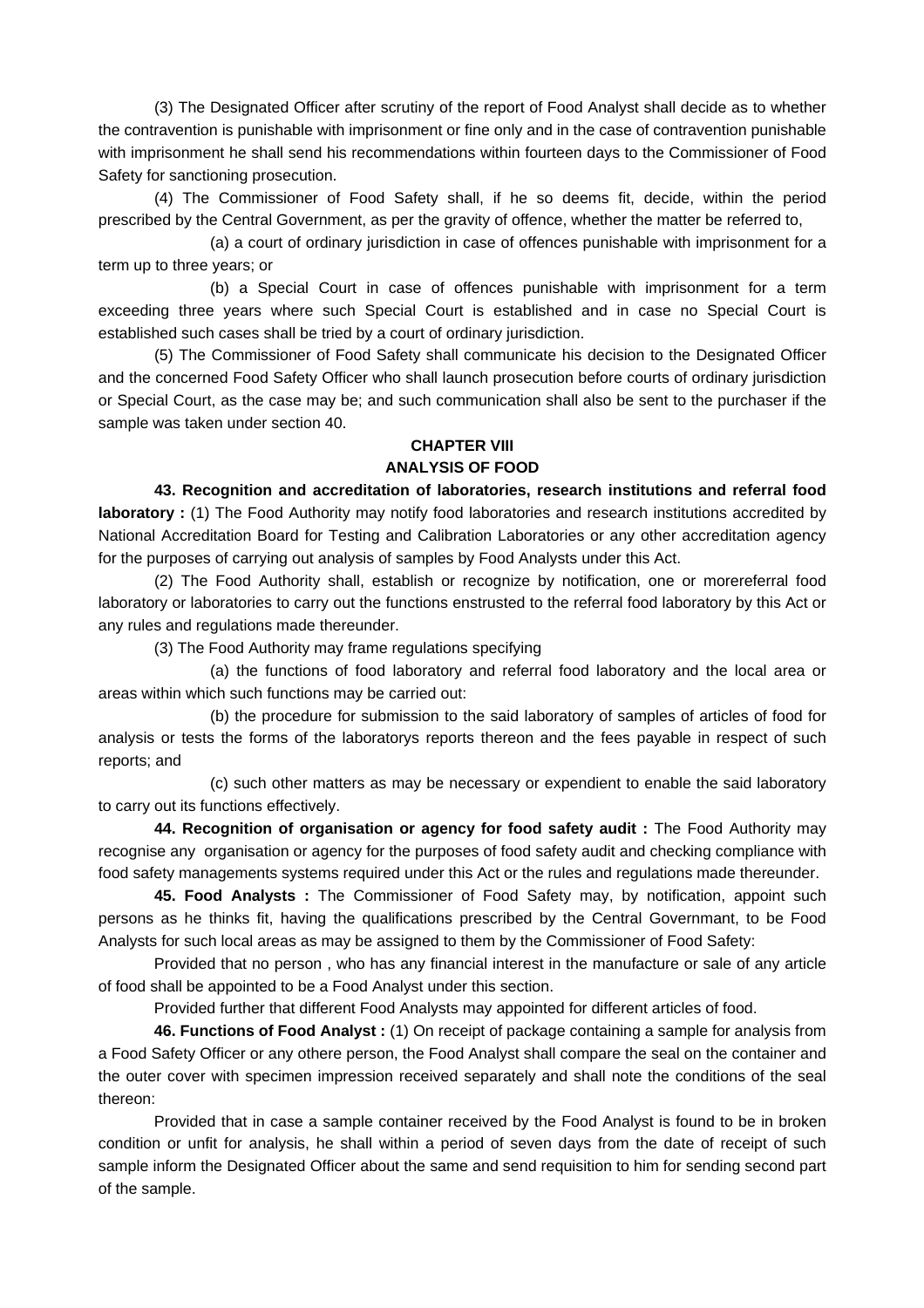(2) The Food Analyst shall cause to be analysed such samples of article of food as may be sent to him by Food Safety Officer or by any othere person authorised under this Act:

 (3) The Food Analyst shall , within a period of fourteen days from the date of receipt of any sample for analysis, send-

 (i) where such sample is received under section 38 or section 47, to the Designated Officer, four copies of the report indicating the method of sampling and analysis; and

 (ii) where such sample is received under section 40, a copy of the report indicating the mathod of sampling and analysis to the person who had purchased such article of food with a copy to the Designated Officer:

 Provided that in case the sample can not be analysed within fourteen days of its receipt, the Food Analyst shall inform the Designated Officer and the Commissioner of Food Safety giving reasons and specifying the time to be taken for analysis.

 (4) An appeal afainst the report of Food Analyst Shall Lie Before The designated Officer who shall, if he so decides, refer the matter to the referral food laboratory as notified by the Food Authority for opinion.

**47. Sampling and analysis :** (1) When a Food Safety Officer takes a sample of food for analysis, he shall-

 (a) give notice in writing of his intention to have it so analysed to the person from whom he has taken sample and to the person, if any, whose name, address and other particulars have been disclosed;

 (b) except in special cases as may be provided by rules made under this Act, divide the sample into four parts and mark and seal or fasten up each part in such a manner as its permits and take the signature or thumb impression of the person from whom the sample has been taken in such place and in such manner as may be prescribed by the Central Government:

 Provided that where such person refuses to sign or put his thumb impression, the Food Safetty Officer shall call upon one or more witnesses and take his signature or thumb impression,in lieu of the signature or thumb impression of such person.

 (c) (i) send one of the parts for analysis to the Food Analyst under intimation to the Designated Officer;

(ii) send two parts to the Designated Officer for keeping these in safe custody; and

 (iii) send the remaining part for analysis to an accredited laboratory, if so requested by the food business operator, under intimation to the Designated Officer:

 Provided that if the test reposts received under sub-clauses (i) and (ii) are found to be at variance then the Designated Officer shall send one part of the sample kept in his custody to referral laboratory for analysis, whos decision thereon shall be final.

 (2) When a sample of any article of food or adulterant is taken, the Food Safety Officer shall, by the immediate succeeding working day, send the sample to the Food Analyst for the area concerned for analysis and report.

 (3) Where the part of the sample sent to the Food Analyst is lost or damaged, the Designated Officer shall, on a requisition made to him, by the Food Analyst or the Food Safety Officer, dispatch one of the parts of the sample sent to him, to the Food Analyst for analysis.

 (4) An article of food or adulterant seized, unless destroyed, shall be produced before the Designated Officer as soon as possible and in any case not later than seven days after the receipt of the report of the Food Analyst:

 Provided that if an application is made to the Designated Officer in this behalf by the person from whom any article of food has been seized, the Designated Officer shall by order in writing direct the Food Safety Officer to produce such article before him within such time as may be specified in the order.

 (5) In case of imported articles of food, the authorized officer of the Food Authority shall take its sample and send to the Food Analyst of notified laboratory for analysis who shall send the report within a period of five days to the authorised officer.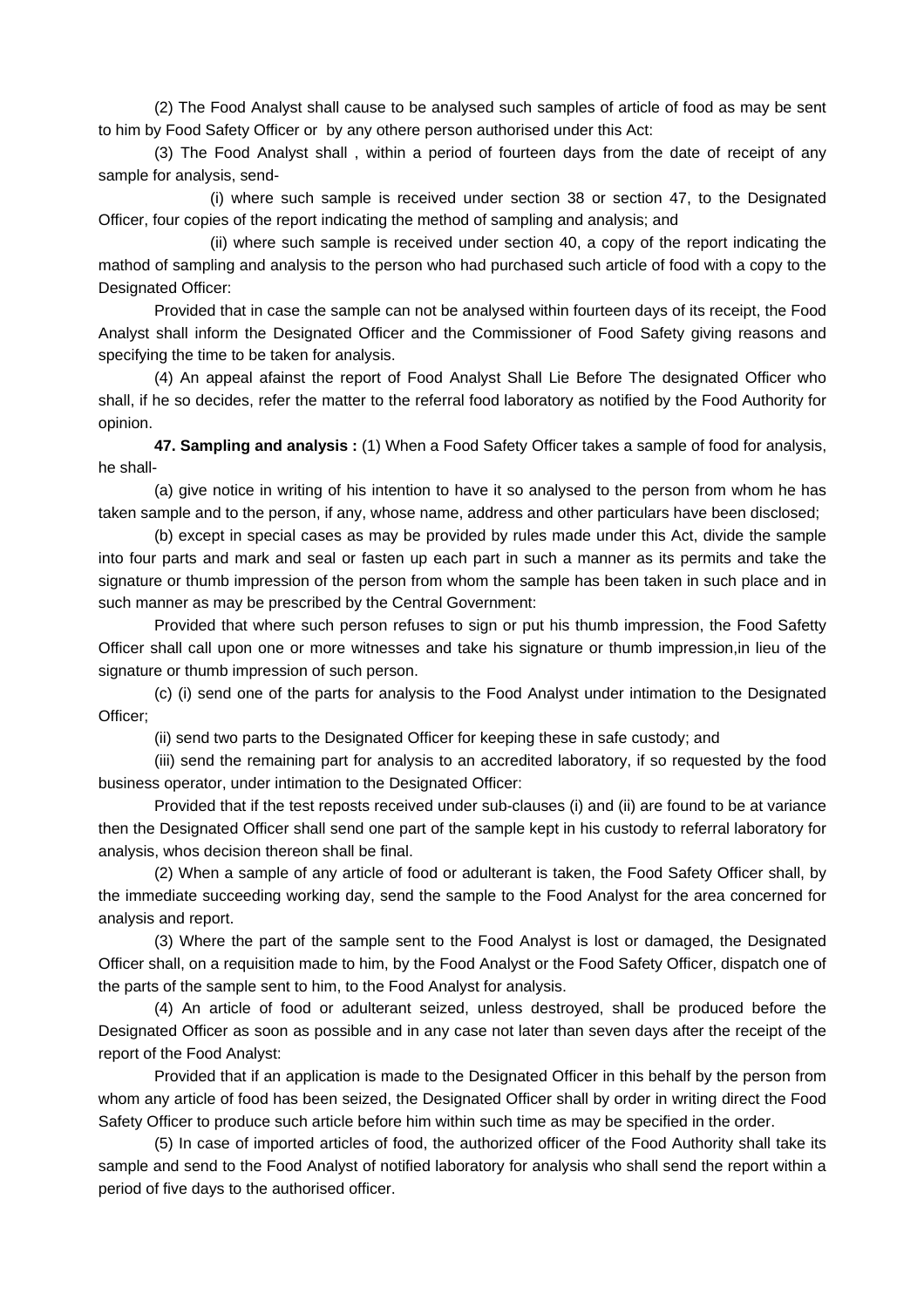(6) The Designatted Officer, the Food Safety Officer, the authorized officer and the Food Analyst shall follow such procedure as may be specified by regulations.

# **CHAPTER IX**

# **OFFENCES AND PENALTIES**

 **48. General provisions relating to offences:** (1) A person may render any article of food injurious to health by means of one or more of the following operations namely:

(a) adding any article or substance to the food;

(b) using any article or substance as an ingredient in the preparation of the food;

(a) abstracting any constituents from the food; or

(b) subjecting the food to any other process or treatment,

with the knowledge that it may sold or offered for sale or distributed for human consumption.

(2) In determining whether any food is unsafe or injurious to health, regard shall be had to-

 (a) (i) the normal conditions of use of the food by the consumer and its handling at each stage of profuction, processing and distribution;

(ii) The information provided to the consumer, including information on the label, or other information generally available to the consumer concerning the avoidance of specific adverse health effects from a particular food or category of foods not only to the probable, immediate or short-term or long-term effects of that food on the health of a person consuming it, but also on subsequent generations;-

(iii) to the probable cumulative taxic effects;

(iv) to the particular health sensitivities of a specific category of consumers where the food is intended for that category of consumers; and

(v) Also to the probable cumulative effect of food of substantially the same composition on the health of a person consuming it in ordinary quantities;

(b) the fact where the quality or purity of the article, being primary food, has fallen below the specified standard or its constitutents are present in quantities not within the specified limits of variability, in either case, solely due to natural casues and beyond the control of human agency, then such article shall not be deemed to be unsafe or sub-standard or food containing extraneous matter.

**Explanation.** – for the purposes of this section, "injury", included any impairment, whether permanent or temporary, and "injurious to health" shall be construed accordingly.

**49. General provisions relating to penalty :** while adjudging the quantum of penalty under this Chapter, the Adjudicating Officer or the Tribunal, as the case may be, shall have due regard to the following:-

(a) The amount of gain or unfair advantage, wherever quantifiable, made as result of the contravention,

(b) The amount of loss caused or likely to cause to any person as a result of the contravention,

(c) The repetitive nature of the contravention,

(d) Whether the contravention is without his knowledge, and

(e) Any other relevant factor.

**50. Penalty for selling food not of the nature or substance or quality demanded :** Any person who sells to the purchaser's prejudice any food which is not in compliance with the provisions of this Act or the regulations made thereunder, or of the nature or substance or quality demanded by the purchaser, shall be liable to a penalty not exceeding five lakh rupees.

 Provided that the persons convered under sub-section (2)of section 31, shall for such noncompliance be liable to a penalty not exceeding twenty five thousand rupees.

**51. Penalty for sub-standard food :** Any person who whether by himself or by any other person on his behalf manufactures for sale or stores or sells or distributes or imports any article of food for human consumption which is sub-standard, shall be liable to a penalty which may extend to five lakh rupees.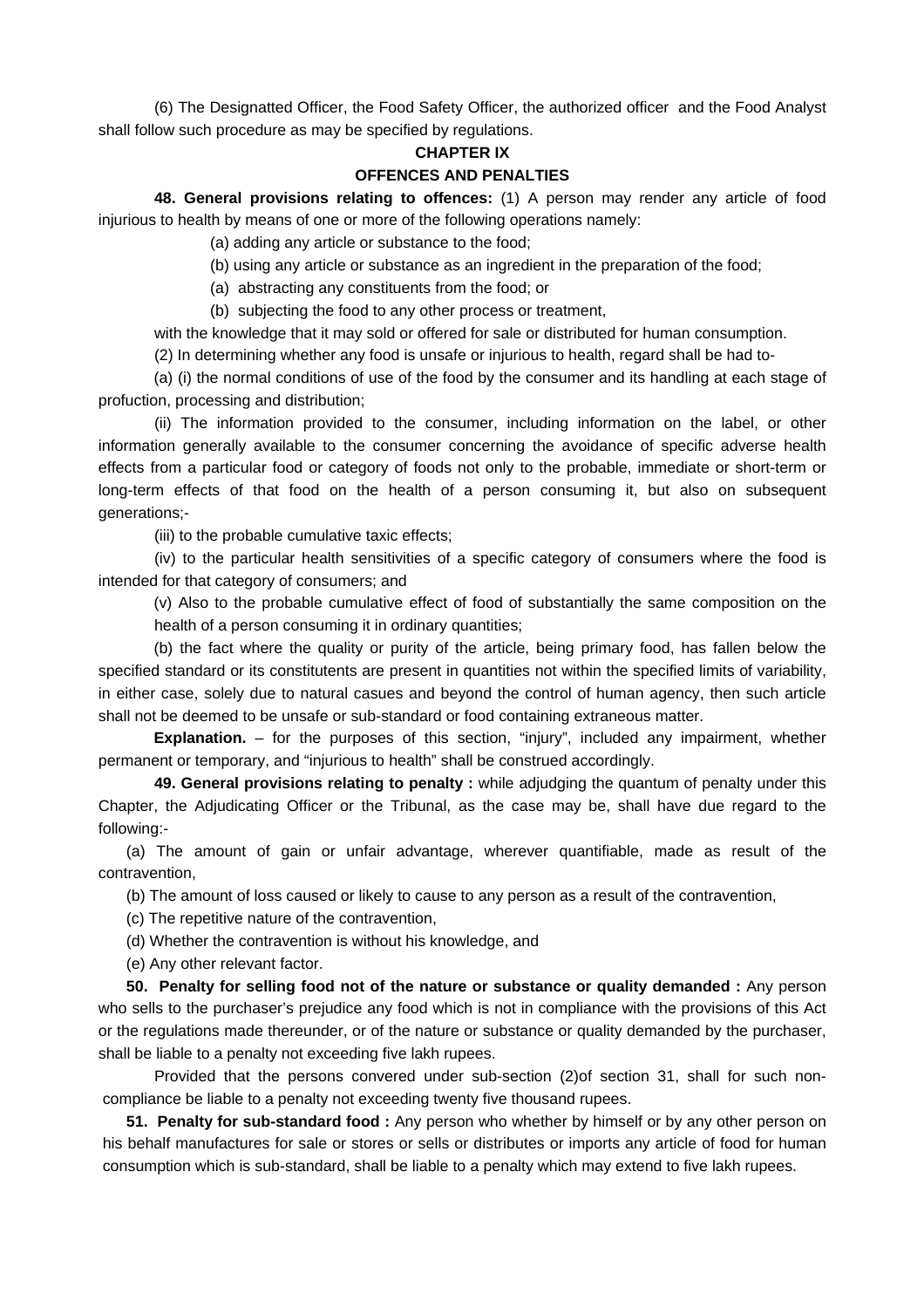**52. Penalty for misbranded food :** (1) Any person who whether by himself or by any other person on his behalf manufactures for sale or stores or sells or distributes or imports any article of food for human consumption which is misbranded, shall be liable to a penalty which may extend to three lakh rupees.

(2) The Adjudicating Officer may issue a direction to the person found guilty of an offence under this section for taking corrective action to rectify the mistake or such article of food shall be destroyed.

**53. Penalty for misleading advertisement :** (1) Any person who publishes, or is a party to the publication of an advertisement which –

- a) Falsely describes any food; or
- b) Is likely to mislead as to the nature or substance or quality of any food or gives false guarantee,

Shall be liable to a penalty which may extend to ten lakh rupees.

 (2) In any proceeding the fact that a lable or advertisement relating to any article of food in respect of which the contavention is alleged to have been committed contained an accurate statement of the composition of the food shall not preclude the court from finding that the contravention was committed.

**54. Penalty for food containing extraneous matter :** Any person whether by himself or by any other person on his behalf manufactures for sale or stores or sells or distributes or imports any article of food for human consumption containing extraneous matter, shall be liable to a penalty which may extend to one lakh rupees.

**55. Penalty for failure to comply with the directions of Food Safety Officer :** If a food business operator or importer without reasonable ground, fails to comply with the requirements of this Act or the rules or regulations or order issued there under, as directed by the Food Safety Officer, he shall be liable to a penalty which may extend to two lakh rupees.

**56. Penalty for unhygienic or unsanitary processing or manufacturing of food :** Any person who, whether by himself or by any other person on his behalf, manufactures or processes any article of food for human consumption under unhygienic or unsanitary conditions, shall be liale to a penalty which may extend to one lakh rupees.

**57. Penalty for possessing adulterant :** (1). Subject to the provisions of this Chapter, if any person who whether by himself or by any other person on his behalf, imports or manufactures for sale, or stores, sells or distribute any adulterant shall be liable-

(i) Where such adulterant is not injurious to health, to a penalty not exceeding to lakh rupees;

(ii) Where such adulterant is injurious to health, to a penalty not exceeding ten lakh rupees.

(2). In a proceeding under sub-section (1), it shall not be a defence that the accused was holding such adulterant on behalf of any other person.

**58. Penalty for contraventions for which no specific pentalty is provided :** Whoever contravenes any provisions of this Act or the rules or regulations made thereunder, for the contravention of which no penalty has been separately provided in this Chapter, shall be liable to a penalty which may extend to two lakh rupees.

**59. Punishment for unsafe food :** Any person who, whether by himself or by any other person on his behalf, manufactures for sale or stores or sells or distributes or imports any article of food for human consumption which is unsafe, shall be punishable-.

(i) Where such failure or contravention does not result in injury, with imprisonment for a term which may extend to six months and also with fine which may extend to one lakh rupees.

(ii) Where such failure or contravention results in a non-grievous injury, with imprisonment for a term which may extend to one year and also with fine which may extend to three lakh rupees;

(iii) Where such failure or contravention results in a grievous injury, with imprisonment for a term which may extend to six years and also with fine which may extend to five lakh rupees;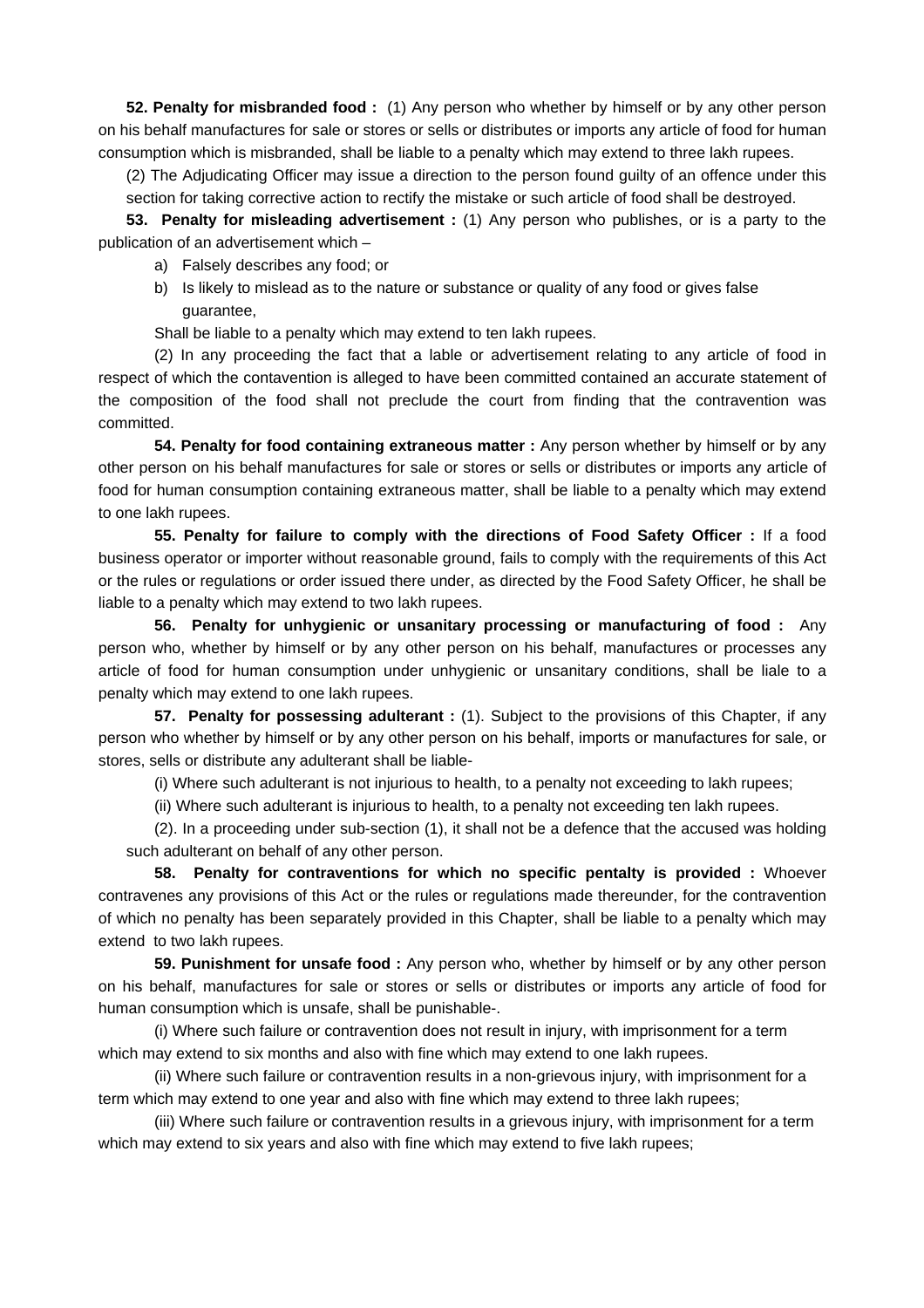(vi) Where such failure or contravention results in death, with imprisonment for a term which shall not be less than seven years but which may extend to imprisonment for life and also with fine which shall not be less than ten lakh rupees.

**60. Punishment for interfering with seized items :** If a person without the permission of the Food Safety Oficer, retains, removes or tempers with any food, vehicle, equipment, package or labeling or advertising material or other thing that has been seized under this Act, he shall be punishable with imprisonment for a term which may extend to six months and also with fine which may extend to two lakh rupees.

**61. Punishment for false information :** If a person, in connection with a requirement or direction under this Act, provides any information or produces any document that the person knows is false or misleading, he shall be punishable with imprisonment for a term which may extend to three months and also with fine which may extend to two lakh rupees.

**62. Punishment for obstructing or impersonating a Food Safety Officer :** If a person without reasonable excuse, resists, obstructs, or attempts to obstruct, impersonate, thereten, intimidate or assault a Food Safety Officer in exercising his functions under this Act, he shall be punishable with imprisonment for a term which may extend to three months and also with fine which may extend to one lakh rupees.

**63. Punishment for carrying out a businesswithout licence :** If any person or food business operator (except the persons exempted from licensing under sub-section (2) of section 31 of this Act,) himself or by any person on his behal who is required to obtain licence, manufactures, sells stores or distributes or imports any article of food without licence, shall be punishable with imprisonment for a term which may extend to six months and also with a fine which may extend to five lakh rupees.

**64. Punishment for subsequent offences :** (1) If any person, after having been previously convicted of an offence punishable under this Act subsequently commits and is convicted of the same offence, he shall be liable to-

(i) twice the punishment, which might have been imposed on a first conviction, subject to the punishment being maximum provided for the same offence;

(ii) a further fine on daily basis which may extend up to one lakh rupees, where the offence is a continuing one; and

(iii) his licence shall be concelled.

(2) The court may als cause the offender's name and place of residence, the offence and the penalty imposed to be published at the offender's expense in such newspapers or in such other manner as the court may direct and the expenses of such publication shall be deemed to be part of the cost attending the conviction and shall be recoverable in the same manner as a fine.

**65. Compensation in case of injury or death of consumer :** (1) Without prejudice to the other provisions of this Chapter, if any person wherer by himself or by any other person on his behalf, manufactures or distributes or sells or imports any article of food causing injury to the consumer or his death, it shall be lawful for the adjudicating officer or as the case may be, the court to direct him to pay compensation to the victim or the legal representative of the victim, a sum-

(a) Not less than five lakh rupees in case of death;

(b) Not exceeding three lakh repees in case of grievous injury; and

(c) Not exceeding one lakh rupees, in all other cases of injury;

Provided that the compensation shall be paid at the earliest and in no case later than six months from the date of occurrence of the incident;

Provided further that in case of death, an interim relief shall be paid to the next of the kin within thirty days of the incident.

(2) where any person is held gilty of an offence leading to grievous injury or death, the Adjudicating Officer or the court may cause the name and place of residence of the person held guilty,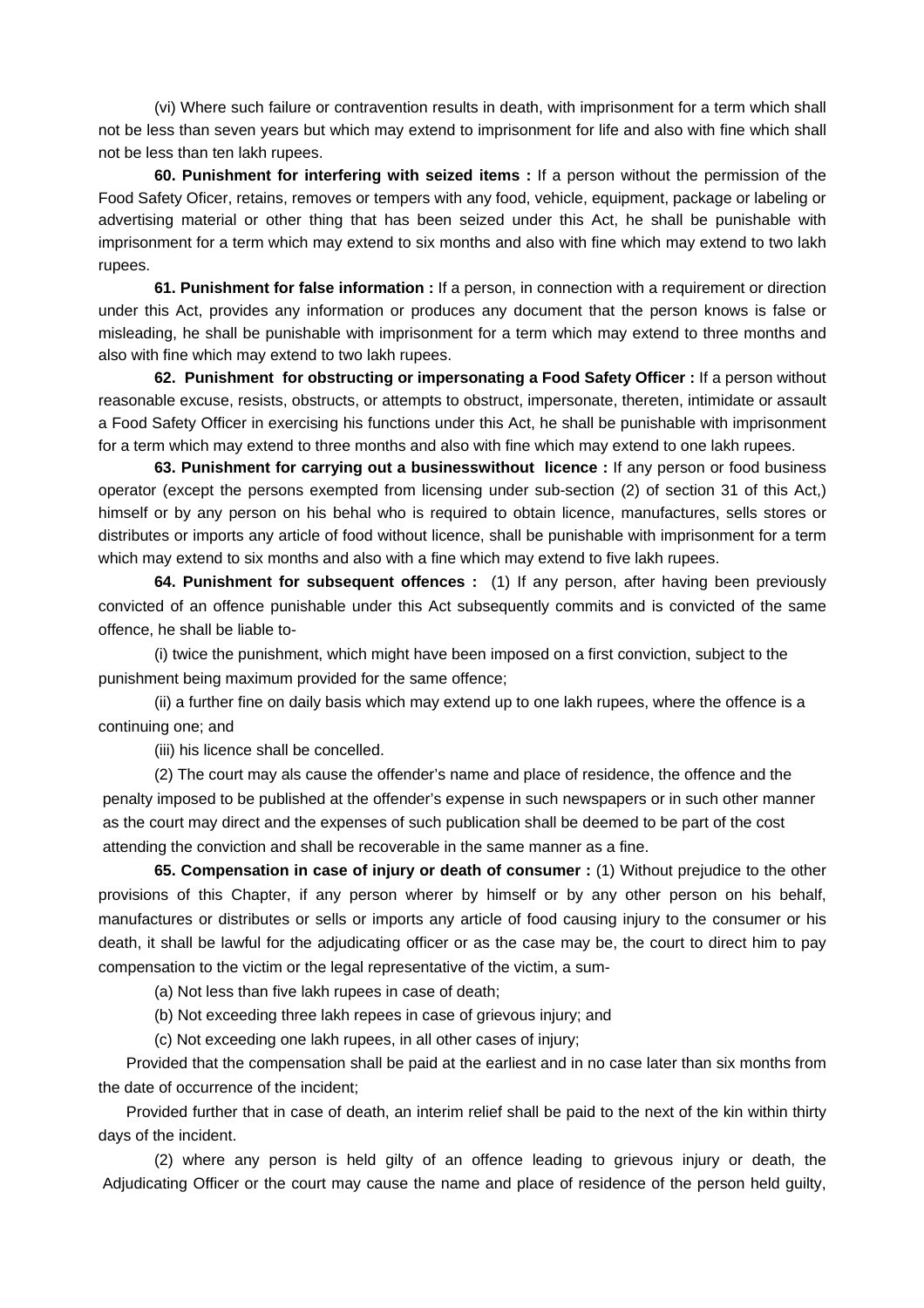the offence and the penalty imposed to be published at the offender's expense in such newspapers or in such other manner as the Adjudicating Officer or he court may direct and the expenses of such publication shall be deemed to be part of the cost attending the conviction and shall be recoverable in he same manner as a fine.

(3) The Adjudicating Officer or the court may also,-

(a) Order for cancellation of licence, re-call of food form market, forfeiture of establishment and property in case of grievous injury or death of consumer;

(b) Issue prohibition orders in other cases.

**66. Offences by companies :** (1) where an offence under this Act which has been committed by a company, every person who at the time the offence was committed was in charge of, and was responsible to, the company for the conduct of the business of the company, as well as the company, shall be deemed to be guilty of the offence and shall be liale to be proceeded against and punished accordingly:

 Provided that where a company has different establishments or branches or different units in any establishment or branch, the concerned Head or the person in-charge of such establishment, branch, unit nominated by the company as responsible for food safety shall be liable for contravention in respect of such establishment, branch or unit:

 Provided further that nothing contained in this sub-section shall render any such person liable to any punishment provided in this Act, if he proves that the offence was committed without his knowledge or that he exercised all due diligence to prevent the commission of such offence.

(2). Notwithstanding anything contained in sub-section (1), where an offence under this Act has been committed by a company and it is proved that the offence has been committed with the consent or connivance of is attributable to any neglect on the part of, any director, manager, secretary or other officer of the company, such director, manager, secretary or officer shall also be deemed to be guilty of that offence and shall be liable to be proceeded against and punished accordingly.

**Explanation.-** for the purpose of this section,-

(a) "company" means any body corporate and includes a firm of other association of individuals; and

(b) "director:, in relation to a firm, means a partner in the firm.

**67. Penalty for contravention of provisions of this Act in case of import of articles of food to be in addition to penalties provided under any othere Act :** (1) Any person who imports any article of food which is in contravention of the provisions of this Act, rules and regulations made thereunder, shall, in addition to any penalty to which he may be liable under the provisions of the Foreign Trade (Development and Regulation) Act, 1992 (22 of 1992) and the Customs Act, 1962 (52 of1962) be also liable under this Act and shall be proceeded against accordingly.

(2) Any such article of food shall be destroyed or returned to the importer, if permitted by the competent authority under the Foreign Trade (Development and Regulation) Act, 1992 (22 of 1992) or the Customs Act, 1962, (52 of 1962) or any other Act, as the case may be.

#### **CHAPTER X**

# **ADJUDICATION AND FOOD SAFETY APPELLATE TRIBUNAL**

**68. Ajudication :** (1) For the purposes of adjudication under this Chapter, an officer not below the rank of additional District Magistrate of the district where the alleged offence is committed, shall be notified by the State Government as the Adjudicating Officer for adjudication in the manner as may be prescribed by the Central Government.

(2) The Adjudicating Officer shall, after giving the person a reasonable opportunity for making representation in the matter, and if, on such inquiry, he is satisfied that the person has committed the contravention of provisions of this act or the rules or the regulations made thereunder, impose such penalty as he thinks fit in accordance with the provisions relating to that offence.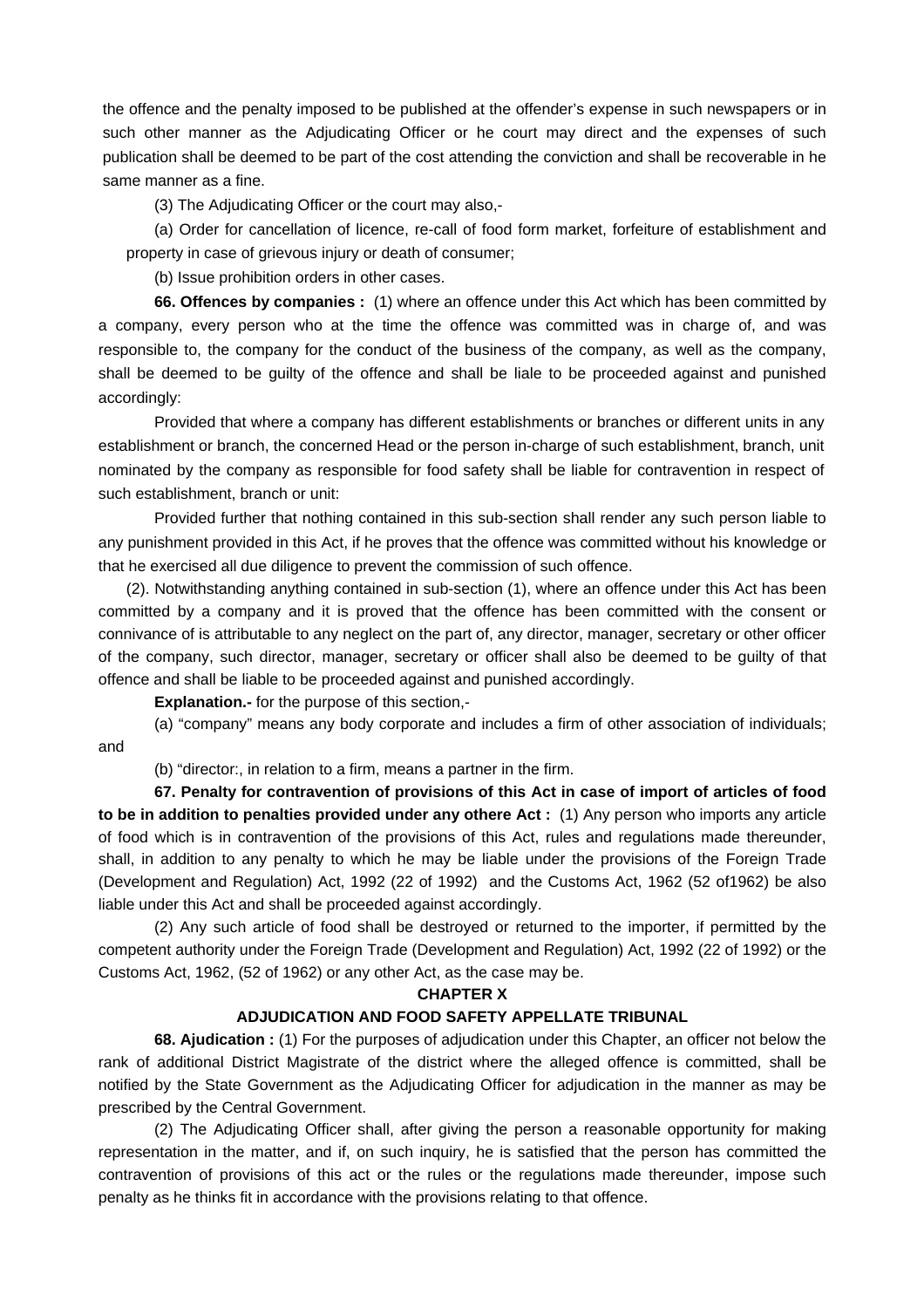(3) The Adjudicating Officer shall have the powers of a civil court and

(a) all proceedings before him shall be deemed to be judicial proceedings with the meaning of sections 193 and 228 (45 of 1860) of the Indian Penal Code;

(b) shall be deemed to be a court for the purposes of sections 345 and 346 of the code of Criminal Procedure, 1973. (2 of 1974)

(4) while adjudicating the quantum of penalty under this Chapter, the Adjudicating Officer shall have due regard to the guidelines specified in section 49.

**69. Power to compound offences :** (1) The Commissioner of Food Safety may, be order, empower the Designated Officer, to accept form petty manufactures who himself manufacture and sell any article of food, retailers, hawkers, itinerant vendors, temporary stall holders against whom a reasonable belief exists that he has committed an offence or contravention against this Act, payment of a sum of money by way of composition of the offence which such person is suspected to have committed.

(2) On the payment of such sum of money of such officer, the suspected person, if in custody, shall be discharged and no further proceedings in respect of the offence shall be taken against such person.

(3) The sum of money accepted or agreed to be accepted as composition under subsection (1), shall not be more than one lakh rupees and due regard shall be made to the guidelines specified in section 49:

Provided that no offence, for which punishment of imprisonment has been prescribed under this Act, shall be compounded.

**70. Establishment of Food Safety Appellate Tribunal :** (1) The Central Government of as the case may be, the State Government may, by notification, establish one or more tribunals to be known as the Food Safety Appellate Tribunal to hear appeals form the decisions of the Adjudicating Officer under section 68.

(2) The Central Government or the State Government, as the case may be, shall precribe, the matters and areas in relation to which the tribunal may exercise jurisdiction.

 (3) The Tribunal shall cnsist of one person only (hereinafter referred to as the presiding Officer of the Tribunal) to the appointed, by notification, by the Central Government of the State Government, as the case may be:

 Provided that no person shall be qualified for appointment as a Presiding Officer to the Tribunal unless he is or has been a District Judge.

(4) The Qualifications, appointment, team of office, salary and allowances, resignation and removal of the Presiding Officer shall be such as may be prescribed by the Central Government.

(5) The Procedure of appeal and powers of the Tribunal shall be such as may be prescribed by the Central Government.

**71. Procedure and powers of Tribunal :** (1) The Tribunal shall not be bound by the procedure laid down by the Code of Civil Procedure, 1908 (5 of 1908) but shall be guided by the principles of natural justice and subject to the other provisions of this Act and the rules made thereunder, the Tribunal shall have powers to regulate its own procedure including the place at which it shall have its sittings.

(2) The Tribunal shall have, for the purposes of discharging its functions under this Act, the same powers as are vested in a civil court under the Code of Civil Procedure, 1908,(5 of1908) while trying a suit, in respect of the following matters, namely:-

(a) summoning and enforcing the attendance of any person and examining him on oath;

(b) requiring the discovery and production of documents or other electronic records;

- (c) receiving evidence on affidavits;
- (d) issuing commissions for the examination of witnesses or documents;
- (e) reviewing its decisions;

(f) dismissing an application for default or deciding it ex parte;

(g) any other matter which may be prescribed by the Central Government.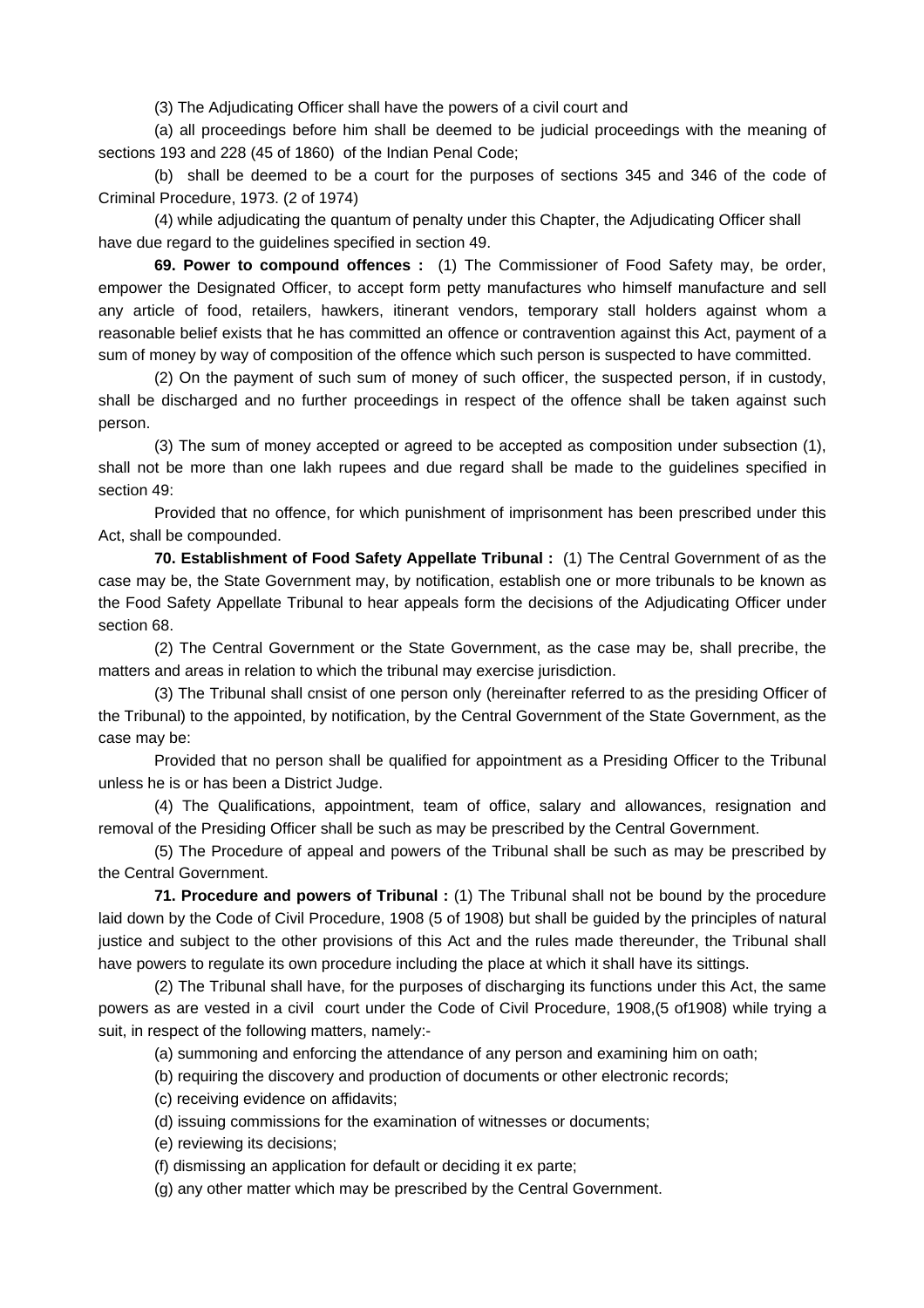(3) Every proceeding before the Tribunal shall be deemed to be a judicial proceeding within the meaning of sections 193 and 228, and for the purposes of section 196 of the Indian Penal Code, it shall be deemed to be a civil court for all the purposes of section 195 and Chapter XXVI of the Code (45 of 1860) of Criminal Procedure, 1973(2 of 1974).

(4) The appellant may either appear in person or authorize one or more legal practitioners or any of its officers to represent his case before the Tribunal.

(5) The provisions of the Limitation Act, 1963,(36 of 1963) shall except as otherwise provided in this Act, apply to an appeal made to the Tribunal.

(6) Any person aggrieved by any decision or order of the Tribunal may file an appeal to he High Court within sixty days from the date of communication of the decision or order of the Tribunal to him on any question of fact or law arising out of such order:

 Provided that the High Court may, if it is satisfied that the appellant was prevented by sufficient cause from filing the appeal within the said period, allow it to be filed within a further period not exceeding sixty days.

**72. Civil court not to have jurisdiction :** No civil court shall have jurisdiction to entertain any suit or proceeding in respect of any matter which an Adjudicating Officer or the Tribunal is empowered by or under this Act to determine and no injunction shall be granted by any court or other authority in respect of any action taken or to be taken in pursuance of any power conferred by or under this Act.

**73. Power of courts to try cases summarily :** Notwithstanding anything contained in the Code of Criminal Procedure, 1973, (2of 1974) all offences not triable by a special Court, shall be tried in a summary way by a judicial Magistrate of the first class or by a Metropolitan Magistrate and the provisions of sections 262 to 265 (both inclusive) of the said Code shall, as far as may be, apply to such a trial: Provided that in the case of any conviction in a summary trial under this section, it shall be lawful for the Magistrate to pass a sentence of imprisonment for a term not exceeding one year:

Provided further that when at the commencement of, or in the course of, a summary trial under this section, it appears to the Magistrate that the nature of the case is such that a sentence of imprisonment for a term exceeding one year may have to be passed or that it is, for any other reason, undesirable to try the case summarily, the Magistrate shall after hearing the parties, record an order to that effect and thereafter recall any witness who may have been examined and proceed to hear or rehear the case in the manner provided by the said Code.

**74. Special courts and Public Prosecutor :** (1) Notwithstanding anything contained in this Act or in the Code of Criminal Procedure, 1973, the Central Government or the State Government in their respective jurisdictions may, if consider expedient and necessary in the public interest, for the purposes of the trial of offences relating to grievous injury or death of the consumer for which punishment of imprisonment for more than three years has been prescribed under this Act, constitute, by notification in the Official Gazette, as many Special Courts with the concurrence of the Chief Justice of the High Court as may be necessary for such area or areas and for exercising such jurisdiction, as may be specified in the notification.

(2) A special Court may, on its own motion, or on an application made by the public Prosecutor and if it considers it expedient or desirable so to do, sit for any of its proceedings at any place other than its ordinary place of sitting.

(3) The trial under this Act of any offence by a special Court shall have precedence over the trial of any other case against the accused in any other court (not being a Special Court) and shall be concluded in preference to the trial of such other case and accordingly the trial of such other case shall remain in abeyance.

(4) For every Special Court, the Central Government or the State Government, as the case may be, shall appoint a person to be the Public Prosecutor and may appoint more than one person to be the Additional public Prosecutors: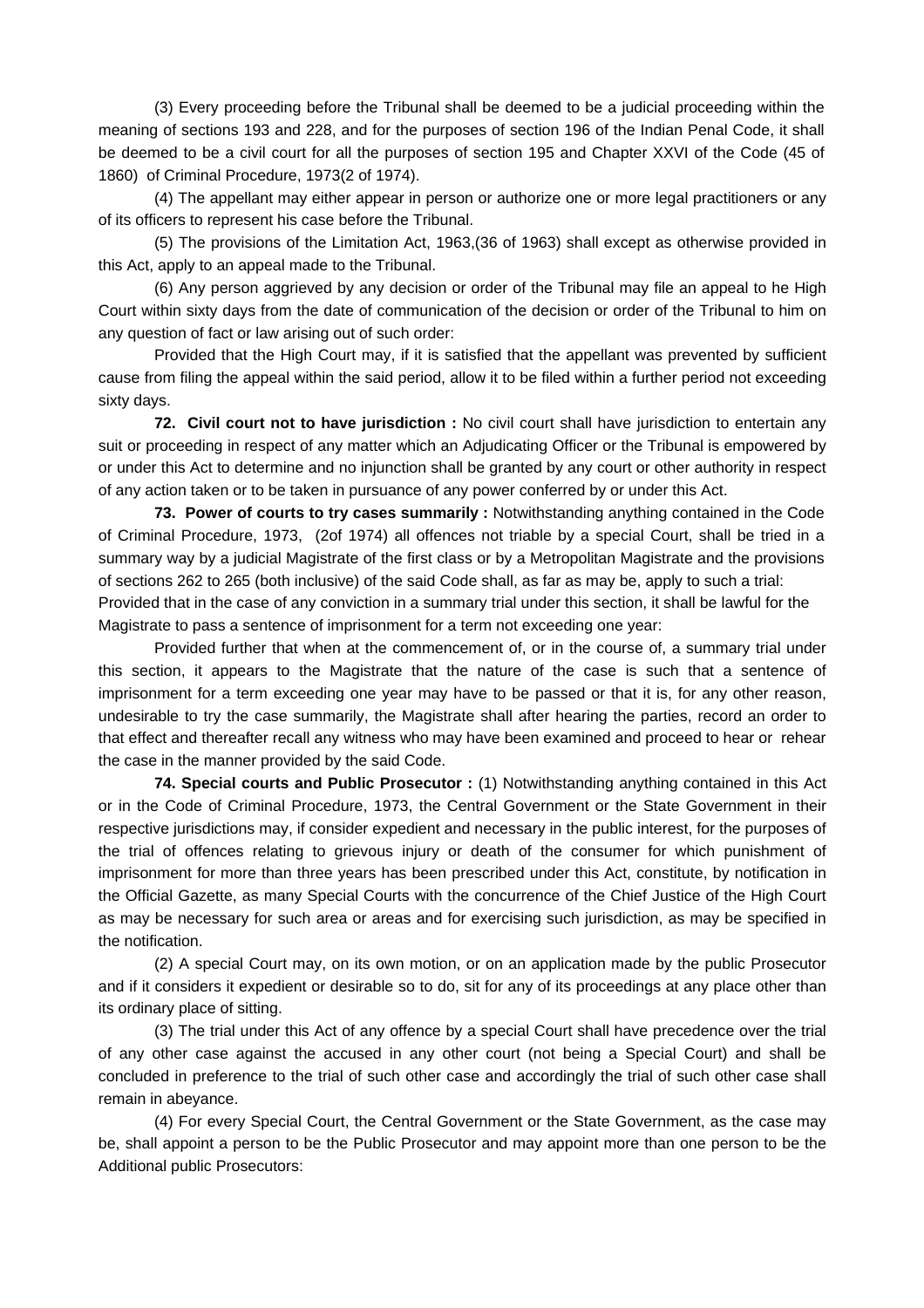Provided that the Central Government or the State Government, as the case may be, may also appoint for any case or class or group of cases, a Special Public Prosecutor.

(5) A person shall not be qualified to be appointed as a Public Prosecutor or an Additional Public Prosecutor or a Special Public Prosecutor under this section unless he has been in practice as an Advocate for not less than seven years or has held any post, for a period of not less than seven years, under the Union or a state, requiring special knowledge of law.

**75. Power to transfer cases to regular courts :** Where, after taking cognizance of any offence, a Special Court is of the opinion that the offence is not triable by it, shall, notwithstanding that it has no jurisdiction to try such offence, transfer the case for the trial of such offence to any court having jurisdiction under the Code of Criminal Procedure, 1973 (2 of 1974) and the court to which the case is transferred may proceed with the trial of the offence as if it had taken cognizance of the offence.

**76. Appeal :** (1) Any person aggrieved by a decision or order of a Special Court May, on payment of such fee as may be prescribed by the Central Government and after depositing the amount, if any, imposed by way of penalty, compensation or damage under this Act, within forty-five days from the date on which the order was served, prefer an appeal to the High Court:

 Provided that the High Court may entertain any appeal after the expiry of the said period of fortyfive days, if it is satisfied that the appellant was prevented by sufficient cause for filling the appeal within the said period.

(2) An appeal preferred under this section shall be disposed of by the High Court by a bench of not less than two judges.

**77. Time limit for prosecutions :** Notwithstanding anything contained in this Act, no court shall take cognizance of an offence under this Act after the expiry of the period of one year from the date of commission of an offence:

 Provided that the Commissioner of Food Safety may, for reasons to be recorded in writing, approve prosecution within an extended period of up to three years.

**78. Power of court to implead manufacturer,etc.:** where at any time during the trial of any offence under this Act alleged to have been committed by any person, not being the importer, manufacturer, distributor or dealer of any article of food, the court, is satisfied, on the evidence adduced before it, that such importer, manufacturer, distributor or dealer is also concerned with that offence, then the court may, notwithstanding anything contained in sub-section (3) of section 319 of the Code of Criminal Procedure, 1973, (2 of1974) or in section 71 of this Act, proceed against him as though a prosecution has been instituted under this Act.

**79. Magistrate's power to impose enchanced punishment :** Notwithstanding anything contained in section 29 of the code of Criminal Procedure, 1973,(2 of1974) it shall be lawful for the court of ordinary jurisdiction to pass any sentence authorized by this Act, except a sentence of imprisonment for a term exceeding six years in excess of his powers under the said section.

**80. Defences which may or may not be allowed in prosecution under this Act :** (A) Defence relating to publication of advertisements-

(1) In any proceeding for an offence under this Act in relation to the publication of an advertisenment, it is a defence for a person to prove that the person carried on the business of publishing or arranging for the publication of advertisements and that the person published or arranged for the publication of the advertisement in question in the ordinary course of that business.

2) Clause (1) does not apply if the person-

- a) should reasonably have known that the publication of the advertisement was an offence; or
- b) had previously been informend in writing by the relevant authority that publication of such an advertisement would constitute an offence; or
- c) is the food business operator or is otherwise engaged in the conduct of a food business for which the advertisements concerned were published.
- (B) Defence of due diligence-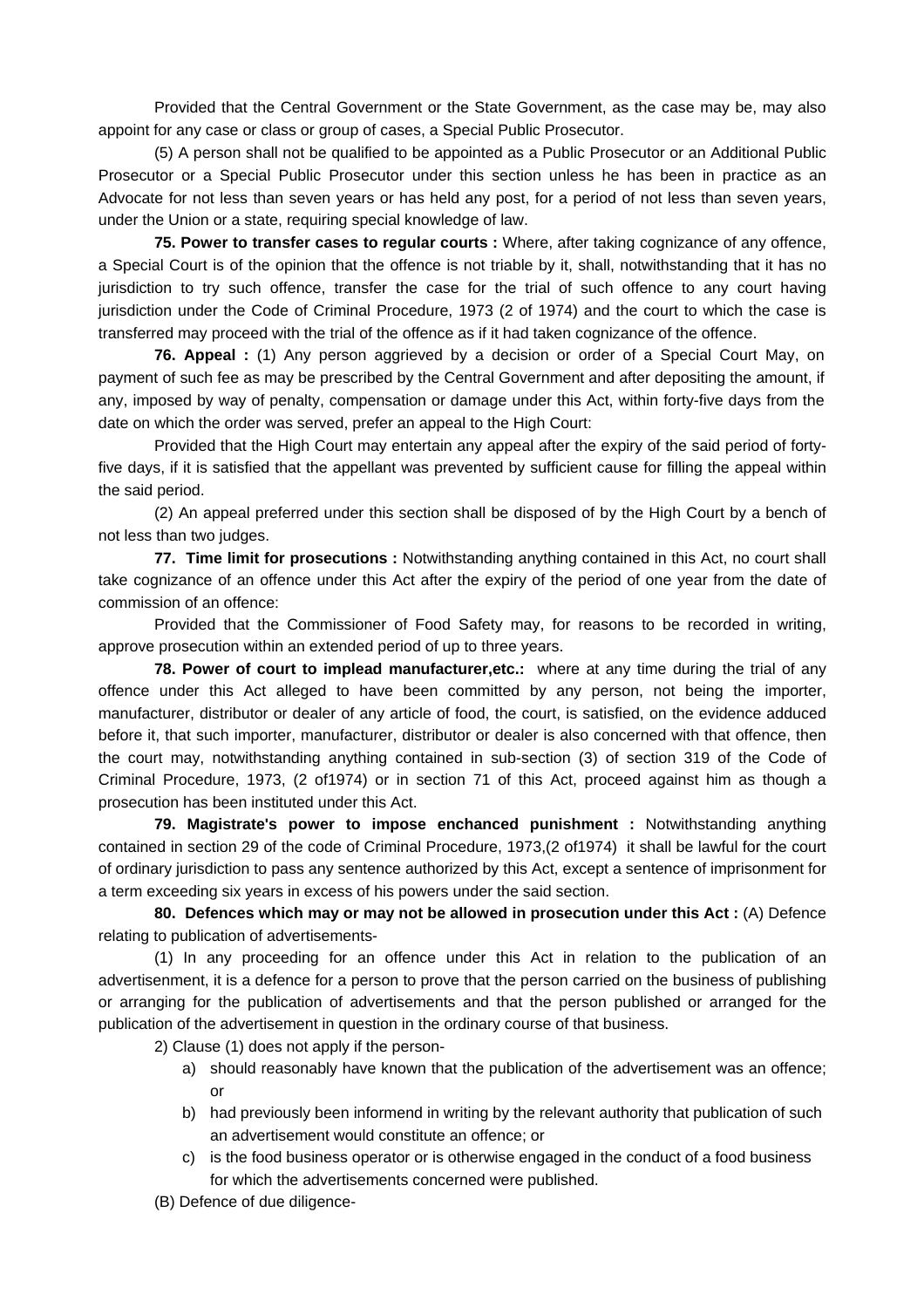(1) In any proceedings for an offence it is a defence it is proved that the person took all reasonable precautions and exercised all due diligence to prevent the commission of the offence by such person or by another under the person's control

 (2) Without limiting the ways in which a person may satisfy the requirements of clause (1), a person satisfies those requirements if it is proved-

(a) that the commission of the offence was due to-

(i) an act or default of another person; or

(ii) reliance on information supplied by another person; and

 (b) (i) the person carried out all such checks of the food concerned as were reasonable in all the circumstances; or

 (ii) it was reasonable in all the circumstances to rely on checks carried out by the person who supplied such food to the person; and

(c) that the person did not import the food into the jurisdiction from another country; and

(d) in the case of an offence involving the sale of food, that-

(i) the person sold the food in the same condition as and when the person purchased it; or

 (ii) the person sold the food in a different condition to that in which the person purchased it, but that the difference did not result in any contravention of this act or the rules and regulations made thereunder and

 (e) that the person did not know and had no reason to suspect at the time of commission of the alleged offence that the person's act or omission would constitute an offence under the relevant section

(3) In sub-clause (a) of clause(2), another person does not include a person who was-

(a) an employee or agent of the defendant; or

 (b) in the case of a defendant which is a company, a director, employee or agent of that company.

 (4) Without limiting the ways in which a person may satisfy the requirements of clause (1) and item (i) of sub-clause (b) of clause (2), a person may satisfy those requirements by proving that-

 (a) in the case of an offence relating to a food business for which a food safety programme is required to be prepared in accordance with the regulations, the person complied with a food safety programme for the food business that complies with the requirements of the regulations, or

 (b) in any other case, the person complied with a scheme (for example, a quality assurance programme or an industry code of practice) that was-

 (i) designed to manage food safety hazards and based on national or international standards, codes or guidelines designed for that purpose, and

(ii) documented in some manner.

(c) Defence of misstaken and reasonable belief not available-

 In any proceedings for an offence under the provisions of this Act, it is no defence that the defendant had a mistaken but reasonable belief as to the facts that constituted the offence.

(d) Defence in respect of handling food-

 In Proceedings for an offence under section, 56, it is a defence if it is proved that the person caused the food to which the offence relates to be destroyed or otherwise disposed of immediately after the food was handled in the manner that was likely to render it unsafe.

(e) Defences of significance of the nature, substance or quality of food-

 If shall be no defence in a prosecution for an offence pertaining to the sale of any unsafe or misbranded article of food to allege merely that the food business operator was ignorant of the nature, substance or quality of the food sold by him or that the purchaser having purchased any article for analysis was not prejudiced by the sale.

# **CHAPTER XI FINANCE, ACCOUNTS, AUDIT AND REPORTS**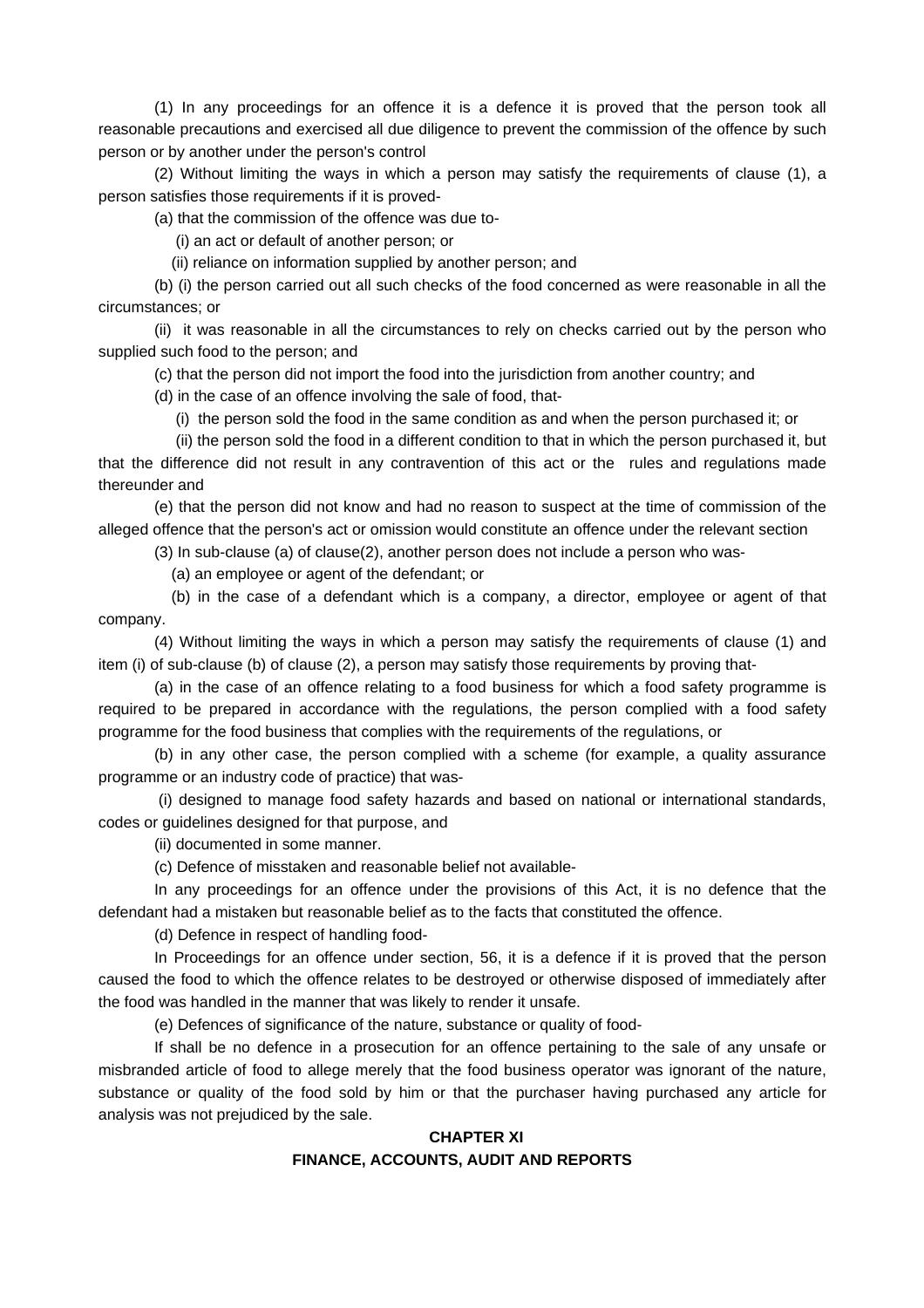**81. Budget of Food Authority :** (1) The Food Authority shall prepare, in such form and at such time in each financial year as may be prescribed by; the Central Government, its budget for the next financial year, showing the estimated receipts and expenditure of the Food Authority and forward the same to the Central Government.

(2) The Food Authority with the prior approval of the Central Government, shall adopt financial regulation which specifies in particular, the procedure for drawing up and implementing the Authority's budget.

**82. Finances of the Food Authority :** (1) The Central Government may, after due appropriation, make to the Food Authority grants of such sums of money as the Central Government may think fit.

(2) The Food Authority on the recommendation of the Central Advisory Committee shall specify a graded fee from licensed food business operators, accredited laboratories or food safety auditors to be charged by the commissioner of Food Safety.

**83. Accounts and audit of Food Authority :** (1) The Food Authority shall maintain proper accounts and relevant records and prepare an annual statement of accounts in such form as may be prescribed by the Central Government in consultation with the Comptroller and Auditor-General of India.

(2) The Comptroller and Auditor-General and any person appointed by him in connection with the audit of the Accounts of the Food Authority under this Act shall have the same rights and privileges and authority in connection with such audit as the Comptroller and Auditor-General generally has in connection with the audit of Government accounts and, in particular, shall have the right to demand the production of books, accounts, connected vouchers and other documents and papers and to inspect any of the offices of the Food Authority.

(3) The Accounts of the Food Authority; as certified by the Comptroller and Auditor General or any other person appointed by him in this behalf, together with the audit report thereon shall be forwarded annually to the Central Government by the Food Authority and the Central Government shall cause the audit report to be laid, as soon as may be after it is received, before each House of Parliament.

**84. Annual report of Food Authority :** (1) The Food Authority shall prepare once every year, in such form and at such time as may be prescribed by the Central Government, an annual report giving a summary of its activities during the previous year and copies of the report shall be forwarded to the Central Government and State Governments.

(2) A copy of the report received under sub-section (1) shall be laid, as soon as may be after it is received, before each House of Parliament.

## **CHAPTER XII MISCELLANEOUS.**

**85. Power of Central Government to issue directions to Food Authority and obtain reports and returns :** (1) Without prejudice to the foregoing provisions of this Act, the Food Authority shall, in exercise of its powers and in performance of its functions under this Act, be bound by such directions on questions of policy, other than those relating to technical and administrative matters, as the Central Government may give in writing to it from time to time:

 Provided that the Food Authority shall, as far as practicable, be given an opportunity to express its views before any direction is given under this sub-section.

(2) If any dispute arises between the Central Government and the Food Authority as to whether a question is or is not a question of policy, the decision of the Central Government thereon shall be final.

(3) The Food Authority shall furnish to the Central Government such returns or other information with respect to its activities as the Central Government may, form time to time, request.

**86. Power of Central Government to give directions to state Government :** The Central Government may give such directions, as it may deem necessary, to a State Government for carrying out all or any of the provisions of this Act and the State Government shall comply with such directions.

**87. Members offcers of Food Authority and Commissioner of Food Safety to be public servants :** The Members, officers of the Food Authority and the Commissioners of Food Safety and their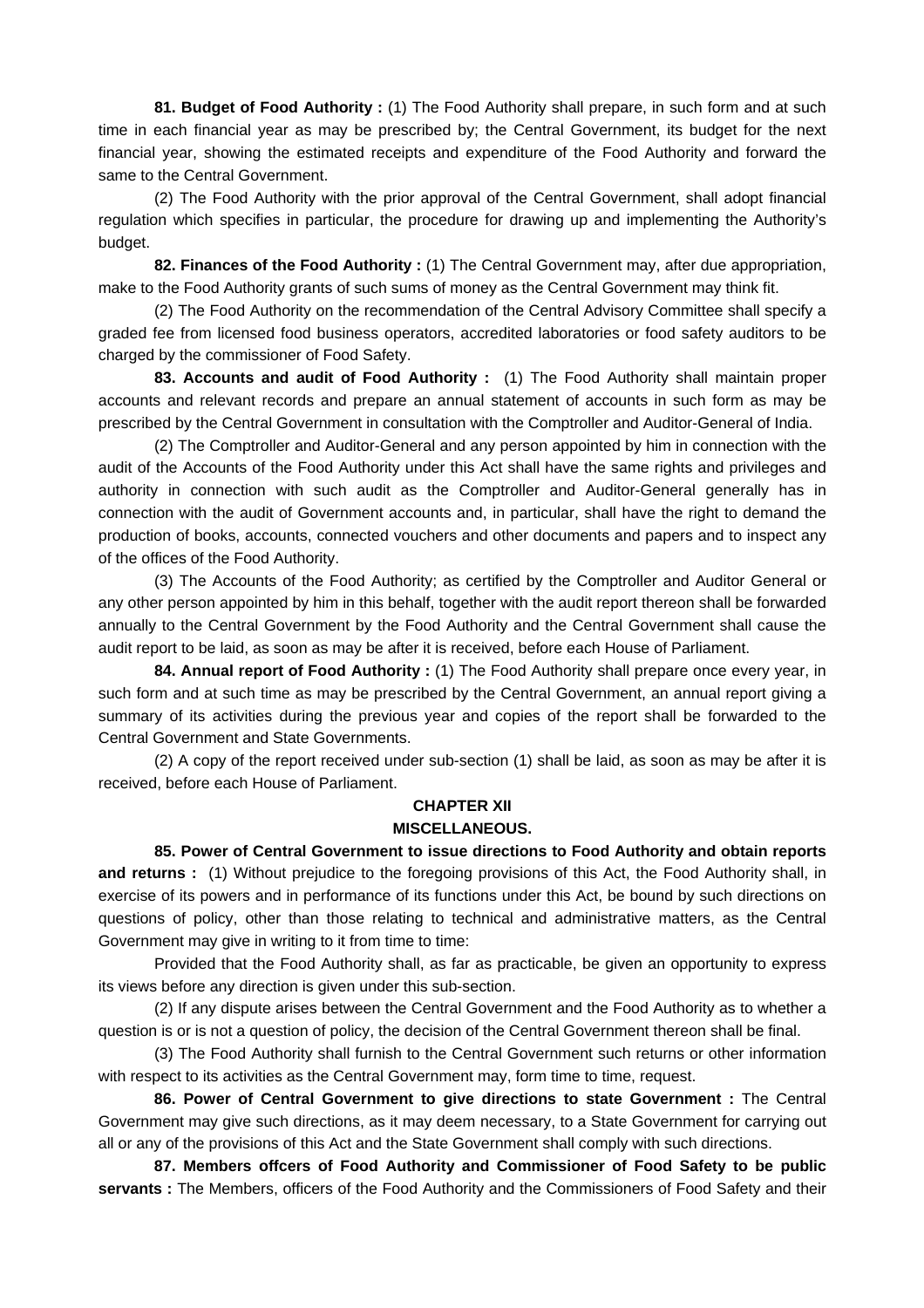officers shall be deemed, when acting or purporting to act in pursuance of any of the provisions of this Act, to be public servants within the meaning of section 21 of the Indian Penal Code. (45 of 1860)

**88. Protection of action taken in good faith :** No suit, prosecution or other legal proceedings shall lie against the Central Government, the State Government, the Food Authority and other bodies constituted under this Act or any officer of the Central Government, the State Government or any member, officer or other employee of such Authority and bodies or any other officer acting under this Act for anything which is in good faith done or intended to be done under this Act or the rules or regulations made there under.

**89. Overriding effect of this Act over all other food related laws :** The provisions of this Act shall have effect notwithstanding anything inconsistent therewith contained in any other law for the time being in force or in any instrument having effect by virtue of any law other than this Act.

**90. Transfer of existing employees of Central Government Agencies governing various food related Acts or Orders to Food Authority :**On and from the date of establishment of the Food Authority, every employee holding office under the Central Government Agencies administering food laws immediately before that date shall hold his office in the Food Authority by the same tenure and upon the same terms and conditions of service including remuneration, leave, provident fund, retirement and other terminal benefits as he would have held such office if the Food Authority had not been established and shall continue to do so as an employee of the Food Authority or until the expiry of the period of six months form that date if such employee opts not to be the employee of the Food Authority.

**91. Power of Central Government to make rules :** (1) The Central Government may, by notification in the official Gazette, make rules for carrying out the provisions of this Act.

(2) in particular, and without prejudice to the generality of the foregoing power, such rules may provide for all or any of the following matters, namely:-

(a) salary, terms and conditions of service of Chairperson and Members other than ex officio Members under sub-section(2) and the manner of subscribing to an oath of office and secrecy under subsection (3) of section 7;

(b) qualifications of Food Safety Officer under sub-section (1) of Section 37;

(c) the manner of taking the extract of documents seized under sub-clause(8) of section 38;

(d)determination of cases for referring to appropriate courts and time-frame for such determination under sub-section (4) of section 42;

(e) qualifications of Food Analysts under section 45;

(f) the manner of sending sample for analysis and details of the procedure to be followed in this regard under sub-section (1) of section 47;

(g) the procedure to be followed in adjudication of cases under sub-section (1) of section 68;

(h) qualifications, terms of office, resignation and removel of Presiding Officer under sub-section (4) the procedure of appeal and powers of tribunal under sub-section (5) of section 70;

(i) any other matter relating to procedure and powers of Tribunal under clause (g) of sub-section (2) of section 71;

(j) the fee to be paid for preferring an appeal to the High Court under sub-section (1) of section 76;

(k)form and time of preparing budget under sub-section (1) of section 81;

(l) form and statement of accounts under sub-section(1) of section 83;

(m)the form and time for preparing annual report by Food Authority under sub-section (1) of section 84; and

 (n) any other matter which is required to be, or may be, prescribed or in respect of which provision is to be made by rules by the Central Government.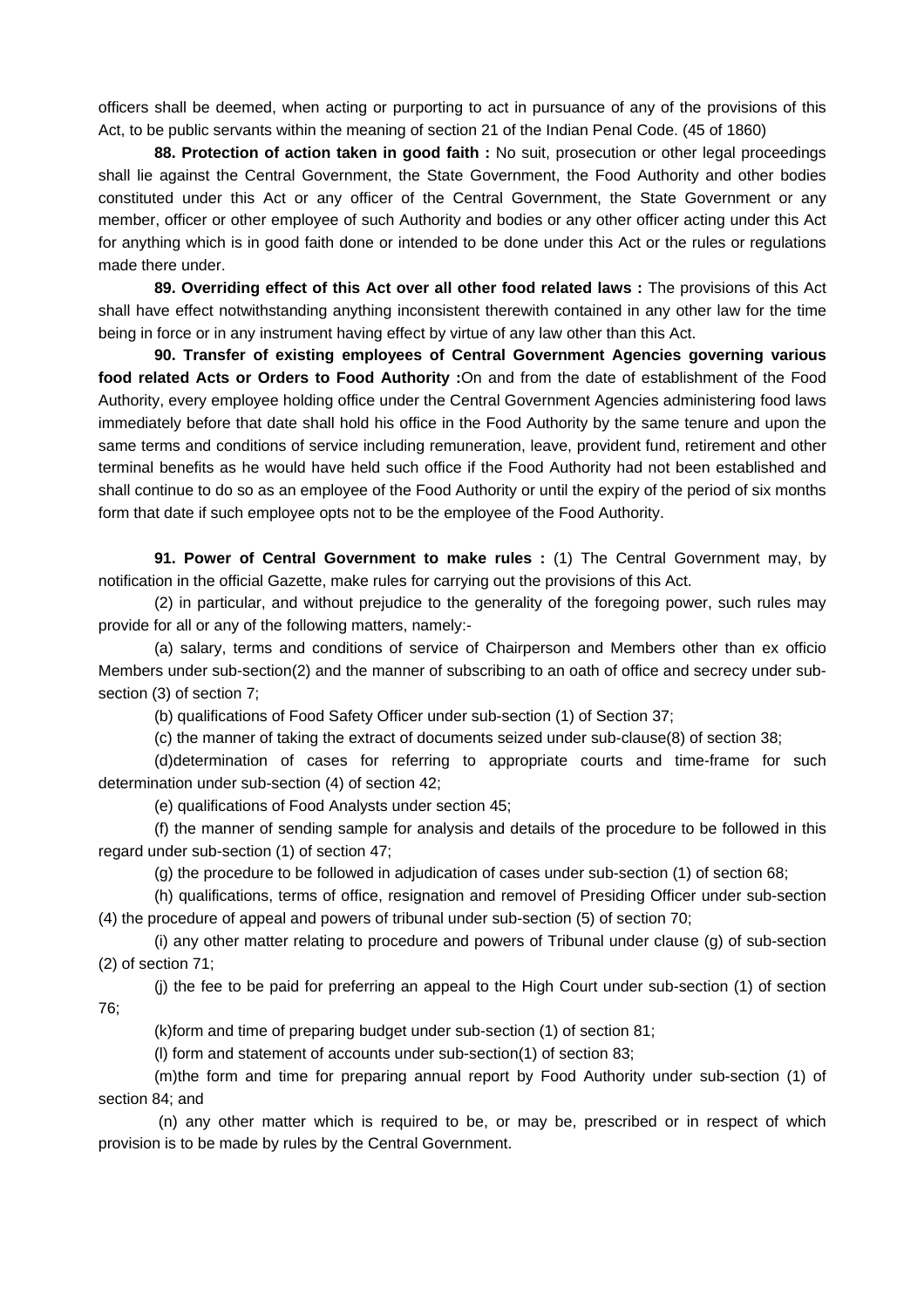**92. Power of Food Authority to make regulations :** (1) The Food Authority may, with the previous approval of the Central Government and after previous publication, by notification, make regulations consistent with this Act and the rules made thereunder to carry out the provisions of this Act.

(2) in particular, and without prejudice to the generality of the foregoing power, such regulations may provide for all or any of the following matters, namely:-

(a) salaries and other conditions of service of officers and other employees of the Food Authority under sub-section (3) of section 9;

(b) rules of procedure for transaction of business under sub-section (5) of section 11;

(c) other functions of the Central Advisory Committee under sub-section (2) of section 12;

(d) procedure of Scientific Committee and Panels under sub-section (4) of section 15;

(e) notifying standards and guidelines in relation to articles of food meant for human consumption under sub-section (2) of section 16;

(f) procedure to be followed by Food Authority for transaction of business at its meetings under sub-section (1) of section 17;

(g) making or amending regulations in view of urgency concerning food safety or public health undr clause (d) of sub-section (2) of section 18;

(h) limits of additives under section 19;

(i) limits of quantities of contaminants, toxic substance and heavy metals, etc., under section 20;

(j) tolerance limit of pesticides, veterinary drugs residues, etc., under section 21;

(k) the manner of marking and labeling of foods under section 23;

(l) form in which guarantee shall be given under sub-section (4) of section 26;

(m) conditions and guidelines relating to food recall procedures under sub-section (4) of section

28;

(n) regulations relating to functioning of Food Safety Officer under sub-section (5) of section 29;

(o) notifying the registering authority and the manner of registration; the manner of making application for obtaining licence, the fees payable therefore and the circumstances under which such licence may be cancelled or forfeited under section 31;

(p) the respective areas of which the Designated officer shall be in –charges for food safety administration under sub-section (1) section 36;

(q) procedure in getting food analyesed, details of fees, etc., under sub-section (1) of Section 40;

(r) functions, procedure to be followed by food laboratories under sub-section (3) of section 43;

(s) procedure to be followed by official under sub-section (6) of section 47;

(t) financial regulations to be adopted by the Food Authority in drawing up its budget under subsection (2) of section 81;

(u) issue guidelines or directions for participation in Codex meetings and preparation of response of Codex matters; and

(v) any other matter which is required to be, or any be, specified by regulations or in respect of which provision is to be made by regulations.

**93. Laying of rules and regulations before Parliament :** Every rule and every regulation made under this Act shall be laid, as soon as may be after it is made, before each House of Parliament, while it is in session, for a total period of thirty days which may be comprised in one sessin or in two or more successive sessions, and if, before the expiry of the session immediately following the session or the successive sessions aforesaid, both House agree in making any modification in the rule or regulation or both House agree that the rule or regulation should not be made, the rule or regulation shall therefore have effect only in such modified form or be of no effect, as the case may be; so, however, that any such modification or annulment shall be without prejudice to the validity of anything previously done under that rule or regulation.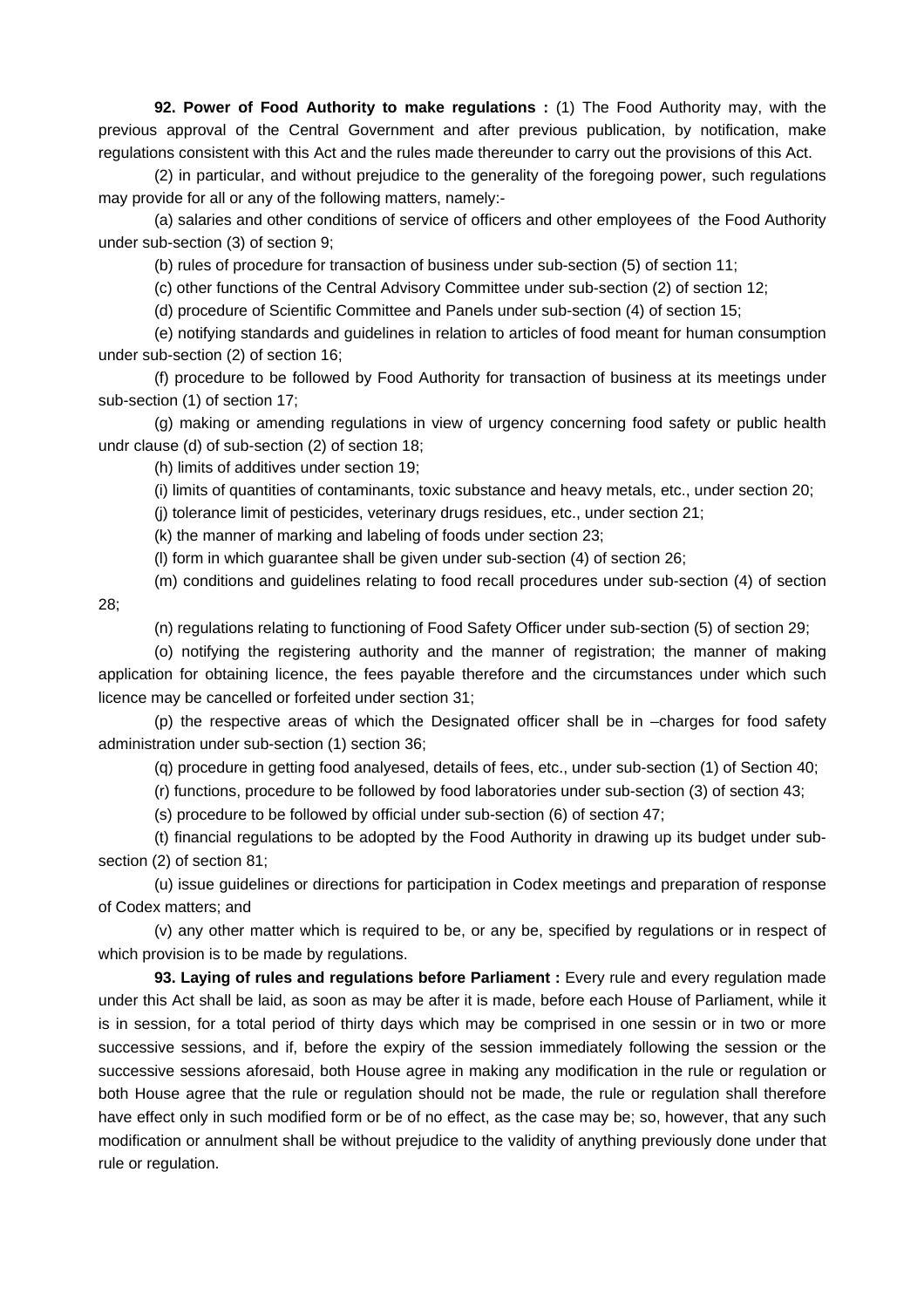**94. Power of state Government to make rules :**(1) Subject to the powers of the Central Government and the Food authority to make rules and regulations respectively, the State Government may, after previous publication and with the previous approval of the Food Authority, by notification in the Official Gazette, make rules to carry out the functions and duties assigned to the State Government and the State Commissioner of Food Safety under this Act and the rules and regulations made thereunder.

(2) In particular and without prejudice to the generality of the foregoing power, such rules may provide for all or any of the following matters, namely:-

- a) Other functions of the Commissioner of Food Safety under clause(f) of sub-section (2) of section 30;
- b) Earmaking a fund and the manner in which reward shall be paid to a person rendering assistance in detection of offence or apprehension of offender under section 95; and
- c) Any other matter which is required to be, or may be prescribed or in respect of which provisions is to be made by rules by the State Government.

(3) Every rule made by the State Government under this Act shall be laid, as soon as may be after it is made, before each House of the state Legislature where it consists of two House or where such Legislature consists of one House, before the House.

**95. Reward by State Government :** The State Government may empower the Commissioner of Food Safety to order payment of reward to be paid to a person who renders assistance in the detection of the offence or the apprehension of the Offender, from such fund and in such manner as may be prescribed by the State Government.

**96. Recovery of penalty :** A penalty imposed under this Act, if it is not paid, shall be recovered as an arrear of land revenue and the defaulters licence shall be suspended till the penalty is paid.

**97. Repeal and savings :** (1) with effect from such date as the Central Government any appoint in this behalf, the enactment and Orders specified in the Second Schedule shall stand repealed:

Provided that such repeal shall not after:-

(i) the previous operations of the enactment and Orders under repeal or anything duly done or suffered thereunder; or

(ii) any right, privilege, obligation or liability acquired, accrued or incurred under any of the enactment or Orders under repeal; or

(iii) any penalty, forfeiture of punishment incurred in respect of any offences committed against the enactment and Orders under repeal; or

(vi) any investigation or remedy in respect of any such penalty, forfeiture or punishment,

And any such investigation, legal proceedings or remedy may be instituted, continued or enforced and any such penalty, forfeiture or punishment may be imposed, as if this Act had not been passed;

(2) if there is any other law for the time being in force in any State, corresponding to this Act, the same shall upon the commencement of this Act, stand repealed and in such case, the provisions of section 6 of the General Clauses Act, 1897 (10 of 1897) shall apply as if such provisions of the state law had been repealed.

(3) Notwithstanding the repeal of the aforesaid enactment and Orders, the licences issued under any such enactment or Order, which are in force on the date of commencement of this Act, shall continue to be in force till the date of their expiry for all purposes, as if they had been issued under the provisions of this Act or the rules or regulations made thereunder.

(4) Notwithstanding anything contained in any other law for the time being in force, no court shall take cognizance of an offence under the repealed Act or Orders after the expiry of a period of three years from the date of the commencement of this Act.

**98. Transitory provisions for food standards :** Notwithstanding the repeal of the enactment and Orders specified in the Second Schedule, the standards, safety requirements and other provisions of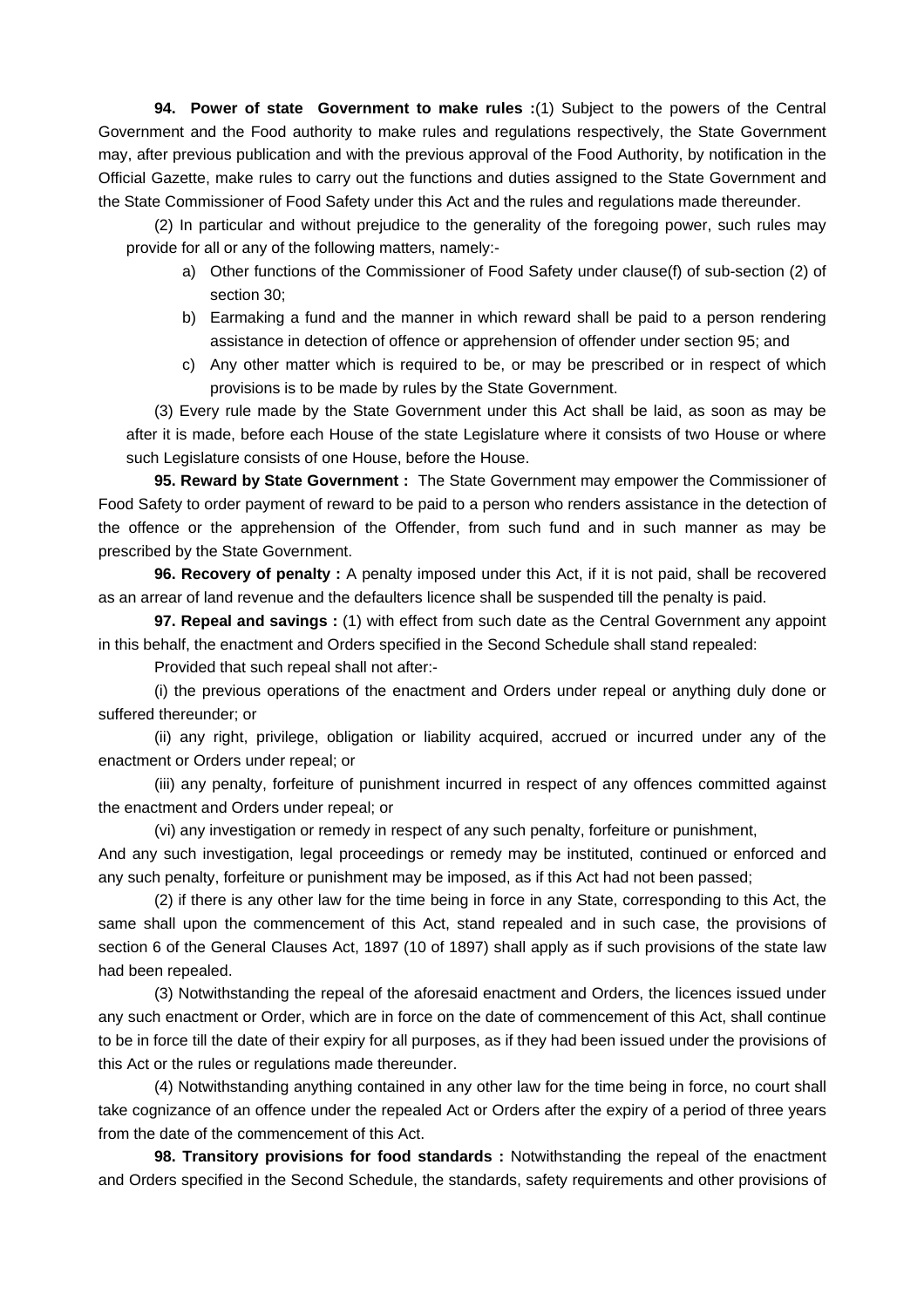the Act and the rules and regulations make thereunder and Orders listed in that Schedule shall continue to be in force and operate till new standerds are specified under this Act or rules and regulations made thereunder;

 Provided that anything done or any action taken under the enactment and Orders under repeal shall be deemed to have been done or taken under the corresponding provisions of this Act and shall continue in force accordingly unless and until superseded by anything done or by any action taken under this Act.

**99. Milk and Milk Products Order, 1992 shall be deemed to be regulations made under this**  Act : (1) On and form the date of commencement of this Act, the Milk and Milk Products Order, 1992 issued under the Essential Commodities Act, 1955 (10 of 1955) shall be deemed to be the Milk and Milk Products Regulations, 1992 issued by the Food Authority under this Act.

(2) The Food Authority may, with the previous approval of the Central Government and afther previous publication, by notification, amend the regulations specified in sub-section (1) to carry out the purposes of this Act.

**100. Amendments to the Infant Milk Substitutes, Feeding Bottles and Infant Foods (Regulation of Production, Supply and Distribution )Act 1992** : As form the notified day, the provisions of the Infant Milk Substitutes, Feeding Bottles and Infant Foods (Regulation of Production, Supply and Distribution) Act, 1992 (41 of 1992) ( herein referred to as the principal Act) shall apply subject to the following amendments, namely;-

(a) Throughout the principal Act, any reference to "the Prevention of the Food Adulteration Act 1954" shall be substituted by reference to "the Food Safety and standards Act, 2006";

(b) In section 12 of the principal Act, the reference to "any Food Inspector appinted under section 9 of the Prevention of the Food Adulteration Act, 1954" (37 of 1954) shall be substituted by reference to "any Food Safety Officer appointed under the Food Safety and Standards Act, 2006;.

(c) Throughout the principal Act, any reference to "Food Inspector" shall be substituted by the expression "the Food Safety Officer"; and

(d) In section 21 of the principal Act, in sub-section (1), the reference to clause (a) shall be substituted by the following, namely:-

'' (a) the Designated Officer or the Food officer directed under sub-section (5) of section 42 of the Food Safety and Standards Act, 2006; or ".

**101. Power to remove difficulties :** (1) If any difficulty arises in giving effect to the provisions of this Act, the Central Government may, by order published in the Official Gazette, make such provisions not inconsistent with the provisions of this Act, as may appear to be necessary, for removing the difficulty:

 Provided that no order shall be made under this section after the expiry of the period of three years from the date of commencement of this Act.

(2) Every order made under this section shall be laid, as soon as maybe after it is made, before each House of Parliament.

# **THE FIRST SCHEDULE**

# **[See section 5 (1)(e)]**

| Zone I            | Zone IV | 1. Arunchal Pradesh |
|-------------------|---------|---------------------|
| 1. Andhra Pradesh |         | 2. Assam            |
| 2. Goa            |         | 3. Manipur          |
| 3. Karnataka      |         | 4. Meghalaya        |
| 4. Kerala         |         | 5. Mizoram          |
| 5. Maharashtra    |         | 6. Nagaland         |
| 6. Orsissa        |         | 7. Sikkim           |
| 7. Tamil Nadu     |         | 8. Tripura          |
|                   |         |                     |